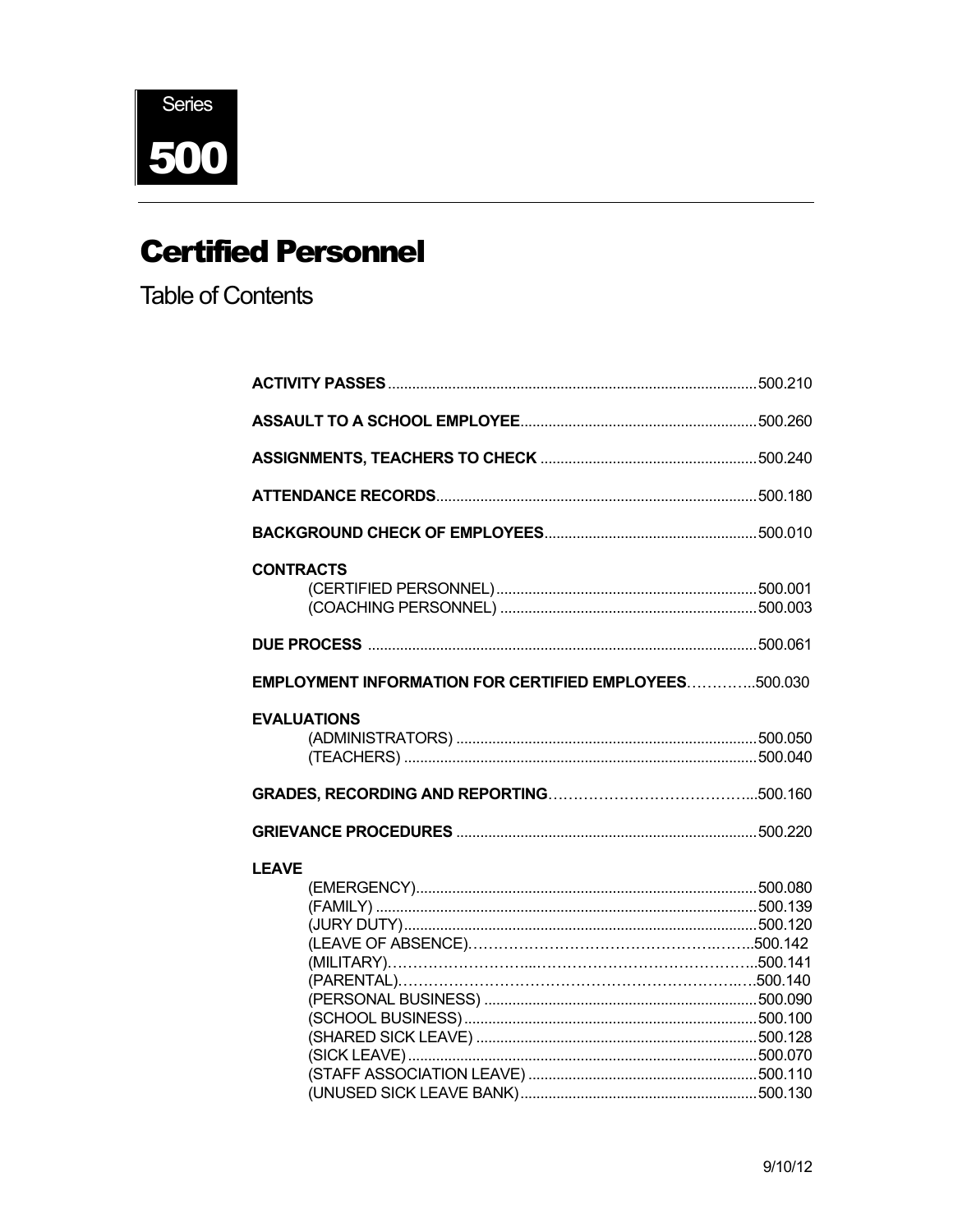| <b>MEETINGS</b>                                                     |  |
|---------------------------------------------------------------------|--|
|                                                                     |  |
|                                                                     |  |
| OATH OF ALLIGIANCE AND NON-SUBVERSIVE OATH500.020                   |  |
|                                                                     |  |
|                                                                     |  |
|                                                                     |  |
| RECORDING AND REPORTING PUPIL PROGRESS500.160                       |  |
|                                                                     |  |
| <b>RESIGNATION</b><br>(ACCEPTANCE OF LETTERS OF RESIGNATION)500.232 |  |
| <b>SALARY INCREMENT FOR ADVANCED DEGREES OR FOR 16 HOURS ABOVE</b>  |  |
|                                                                     |  |
|                                                                     |  |
|                                                                     |  |
|                                                                     |  |
|                                                                     |  |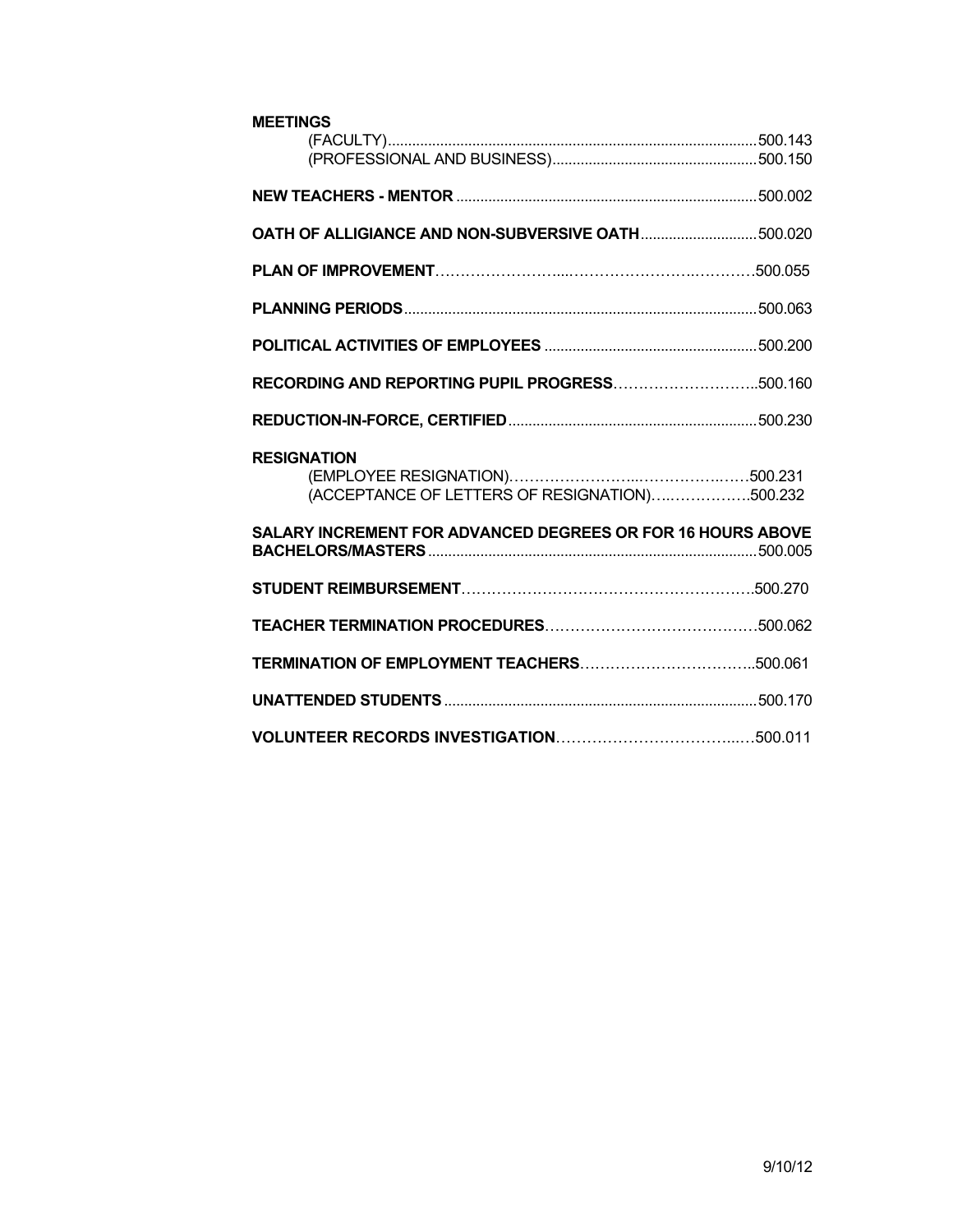## CONTRACTS FOR CERTIFIED PERSONNEL

#### I. CONTINUING CONTRACTS

Certified personnel, according to state law, are employed on a continuing contract basis. If the employee has not notified the Board of Education no later than 15 days after the first Monday in June that he/she does not wish to continue the contract for the ensuing year, and if the Board of Education has not notified the employee for the ensuing year, the teacher's contract is in effect for the next school year. (Reference: 70 O.S. 6-101)

#### II. TEMPORARY CONTRACTS

All new teachers who begin employment after the official reporting date of certified personnel when the school year begins (reporting date for classroom teachers as defined by the school calendar) will be employed only on the basis of a temporary contract.

Only temporary contracts will be issued if a vacancy due to leave of absence occurs during the school year.

Temporary contracts may be offered to an employee for the current school and ensuing year only.

Only a new teacher who begins employment on the first contract day for classroom teachers as defined by the school calendar may compute that year towards establishing tenure if he/she is approved for employment by the Board for the next school year.

If any temporary contracted teacher is approved for employment by the Board of Education for the next school year, any accrued sick leave and convenience leave will be carried over to the next school year.

#### III. CHANGE IN CONTRACT/EXTRA DUTY

Certified personnel who have been contracted during the prior year for an extra duty assignment and no longer maintain said assignment shall have this extra-duty contract reduced by the prior designated amount.

Example: Teacher A has Stuco for \$500.00 in FY93; in FY94 this assignment is discounted. The \$500.00 is then deducted from extra-duty contract for FY94.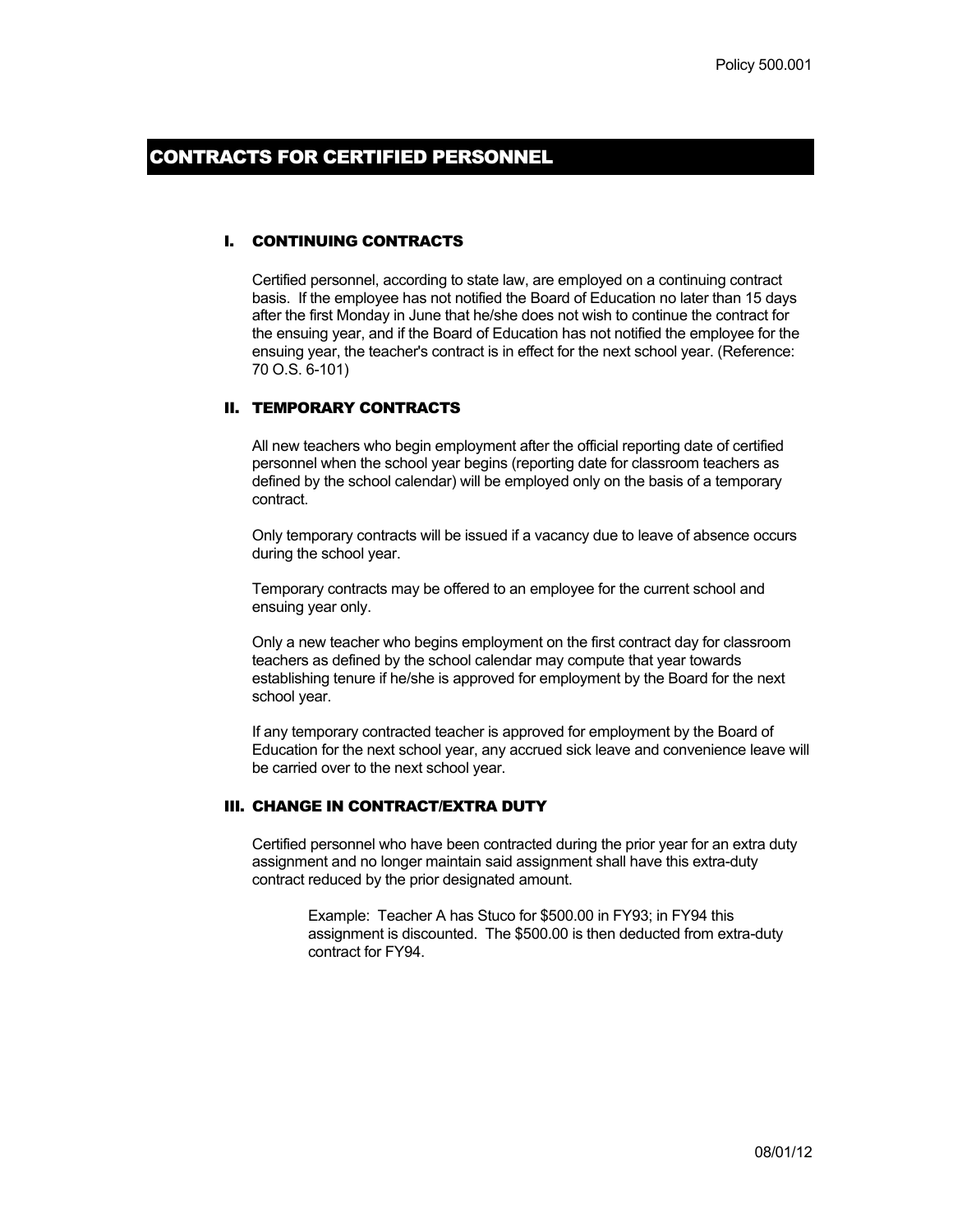### NEW TEACHERS

Every beginning teacher (zero years of experience as a classroom teacher) will be part of a teacher consultant or entry-year assistance program and will be assigned a teacher consultant and an entry-year assistance committee according to State Board of Education Regulations.

Other teachers new to Altus Public Schools should be assigned a mentor which would be a teacher previously employed in Altus System to adjust to the routine procedures of the school system and acquaint them with the system more quickly and easily. It is advisable to assign teachers in the same subject level in the elementary schools.

The principal should have frequent conferences with new teachers so they will feel they have a ready source of help in working out any problems that may arise.

Opportunities for teachers to get acquainted with others in their buildings on an informal basis should be provided, as this sort of relationship helps to build rapport within the group.

**Waiver from SDE was granted in 2010; this waiver will continue until 2014 for this policy.**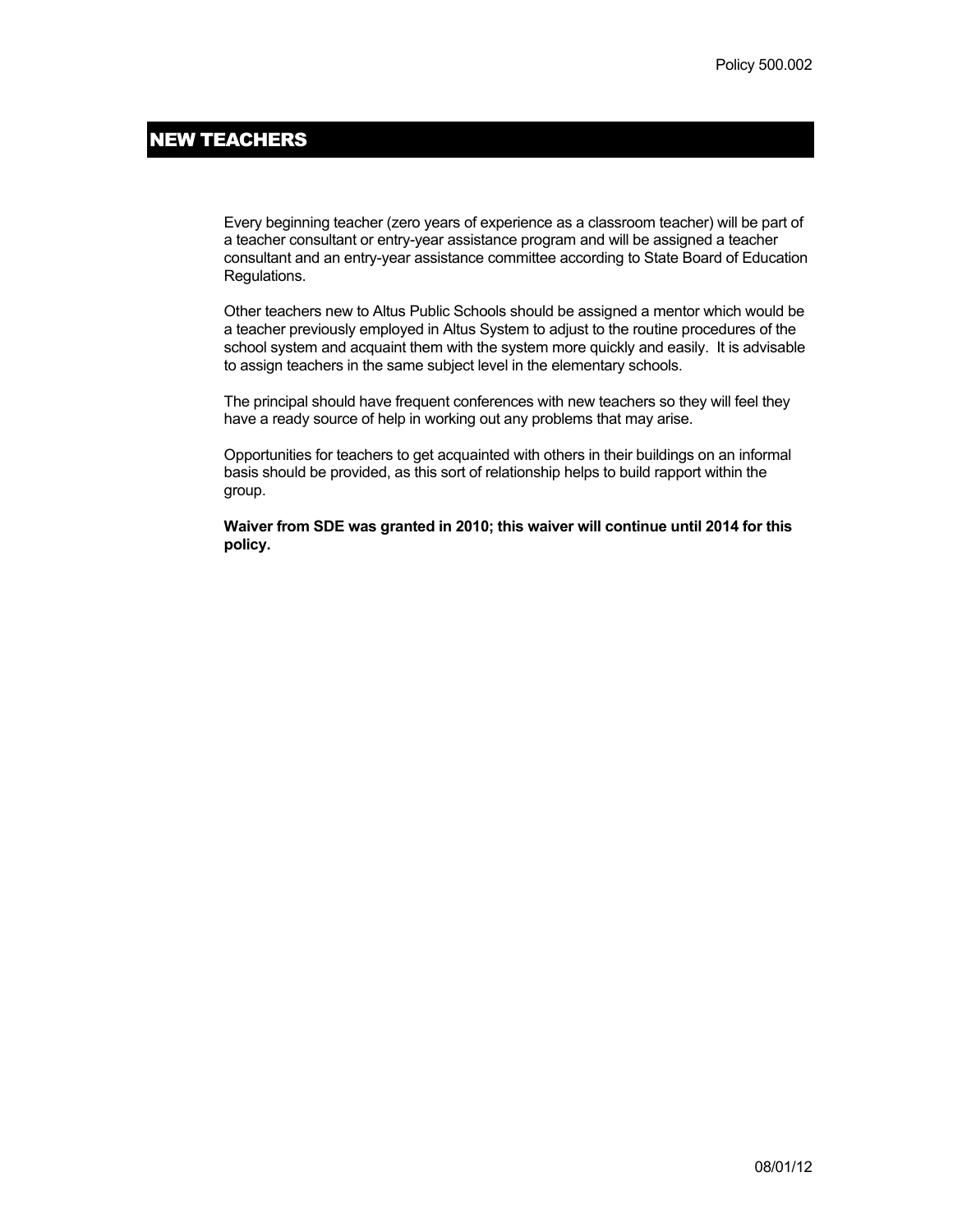# EXTRA DUTY ASSIGNMENTS

It is the desire of the District to work cooperatively with staff members holding extra-duty assignments. However, the employees must realize the importance of giving the District early notice when there is an intent to be relieved of extra duty assignments.

All certified staff with extra-duty assignments should give written notice to the Superintendent by March 1 of each school year if he/she does not desire to continue an extra duty assignment for the coming school year.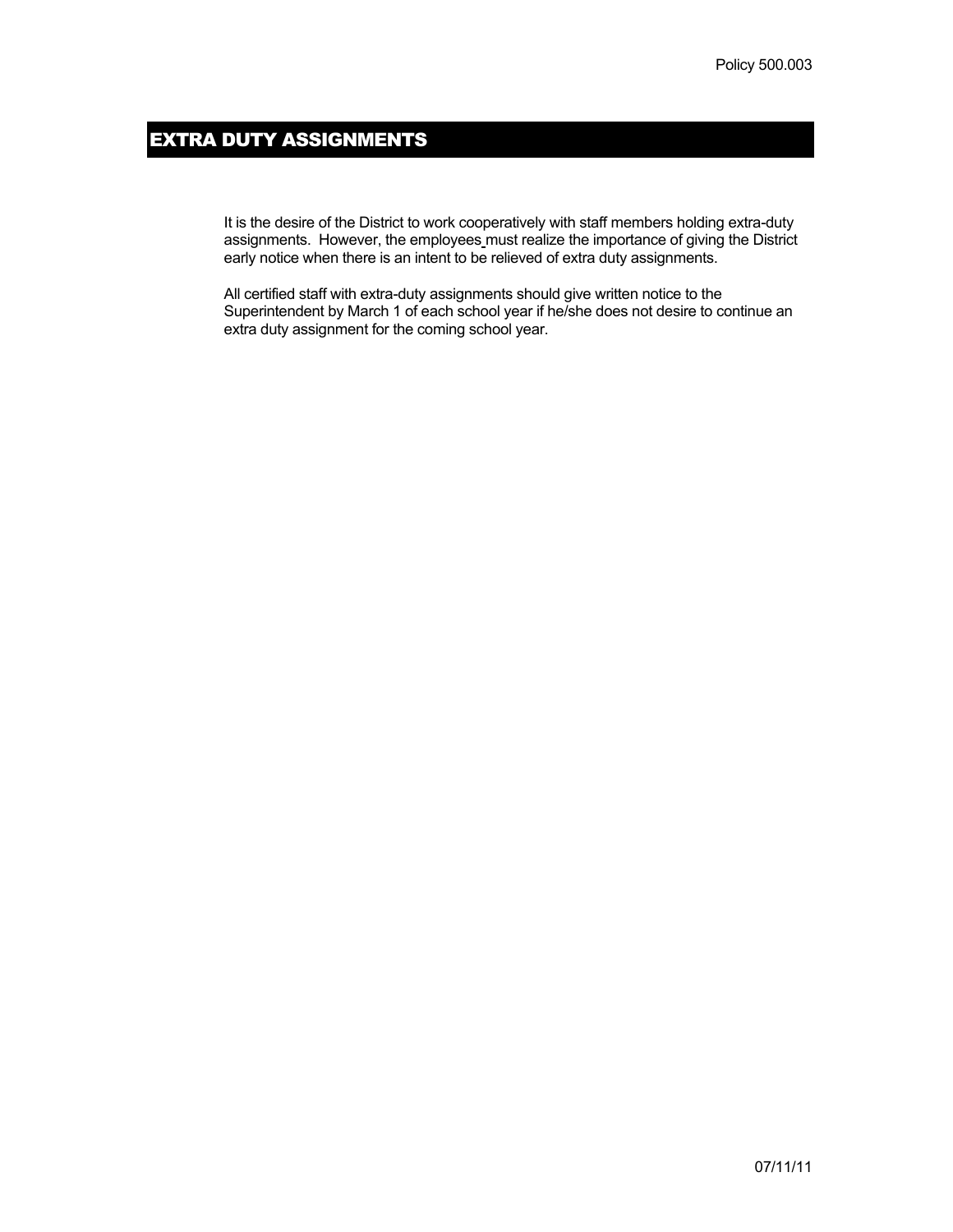## SALARY INCREMENT POLICY FOR ADVANCED DEGREES OR FOR 16 HOURS ABOVE BACHELORS/MASTERS

To receive compensation for an advanced degree an employee will need to submit all transcripts and an updated teaching certificate showing the advanced degree on/or before September 15<sup>th</sup> to receive compensation for the current school year.

The hours above the degree must be earned after the degree has been granted and is so noted on the staff member's transcript. The hours above will also meet one or more of the following criteria by applying toward:

- A. An advanced degree.
- B. Certification in an educational area other than the area of responsibility in which you are now teaching.
- C. Your present area of responsibility.

To receive compensation for the hours above your degree, you will need to submit a teaching certificate with your new degree listed on/or before September 15th. If turned in after this date, compensation will begin the following school year.

Hours may be appealed if not accepted by the Superintendent's designee.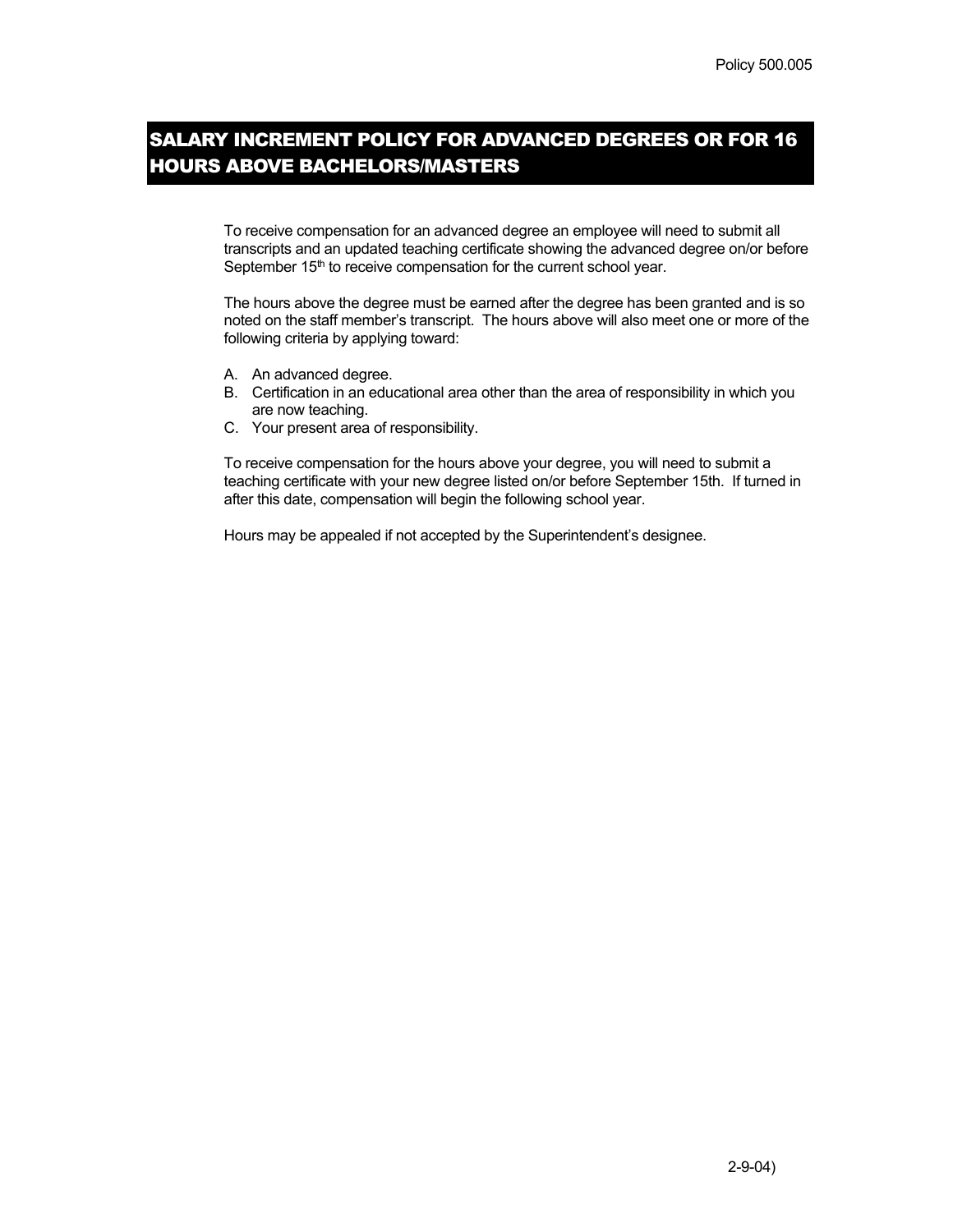#### RECORDS INVESTIGATION

The Altus Board of Education believes that it has a responsibility to employ only those persons who are qualified in every respect. The board further believes that it should avail itself of means and methods provided by the legislature to assist in the selection of employees. Therefore, it is the policy of this board of education that a felony records check shall be conducted of all prospective employees. A written consent will be required from the prospective employee consenting to a felony records check to be conducted as authorized by Oklahoma law. The records check shall be initiated by the school district's written request, through the superintendent, to the State Department of Education.

Any person who has been employed as a full-time teacher by a school district who applies for employment as a full-time teacher in another school district may not be required to have a national criminal history background check completed if the teacher produces a copy of a national criminal history record check completed within the preceding five (5) years and a letter from the school district in which the teacher was employed stating the teacher left in good standing.

Any person applying for employment as a substitute teacher shall only be required to have one such felony records search for the school year. Upon request of the substitute teacher, that felony records search results may be sent to any other school district in which the substitute teacher is applying to teach. The Board of Education may choose whether to require a national criminal history record check from a prospective substitute teacher who has been employed by the school district in the last year.

Any person employed as a full-time teacher by a school district in Oklahoma in the five (5) years immediately preceding an application for employment as a substitute teacher may not be required to have a national criminal history record check, if the teacher produces a copy of a national criminal history record check completed within the preceding 5 (five) years and a letter from the school district in which the teacher was last employed stating the teacher left in good standing.

If the applicant for employment meets all other criteria for employment in this school district, the applicant may be employed on a temporary basis for a maximum of sixty (60) days pending receipt of the felony records search results. The temporary employment of the prospective employee shall terminate after sixty (60) days unless the school district receives the results of the national criminal history records check. The sixty (60) day temporary employment period shall begin on the first day the prospective employee reports for duty at the employing school district. If the applicant is offered permanent employment following the review of the records search, the search fee will/will not be reimbursed in full.

#### TECHNOLOGY CENTER SCHOOLS ONLY:

The requirement for a felony records search shall not apply to technology center employees hired on a part-time or temporary basis for the instruction of adult students only.

REFERENCE: 70 O.S. §5-142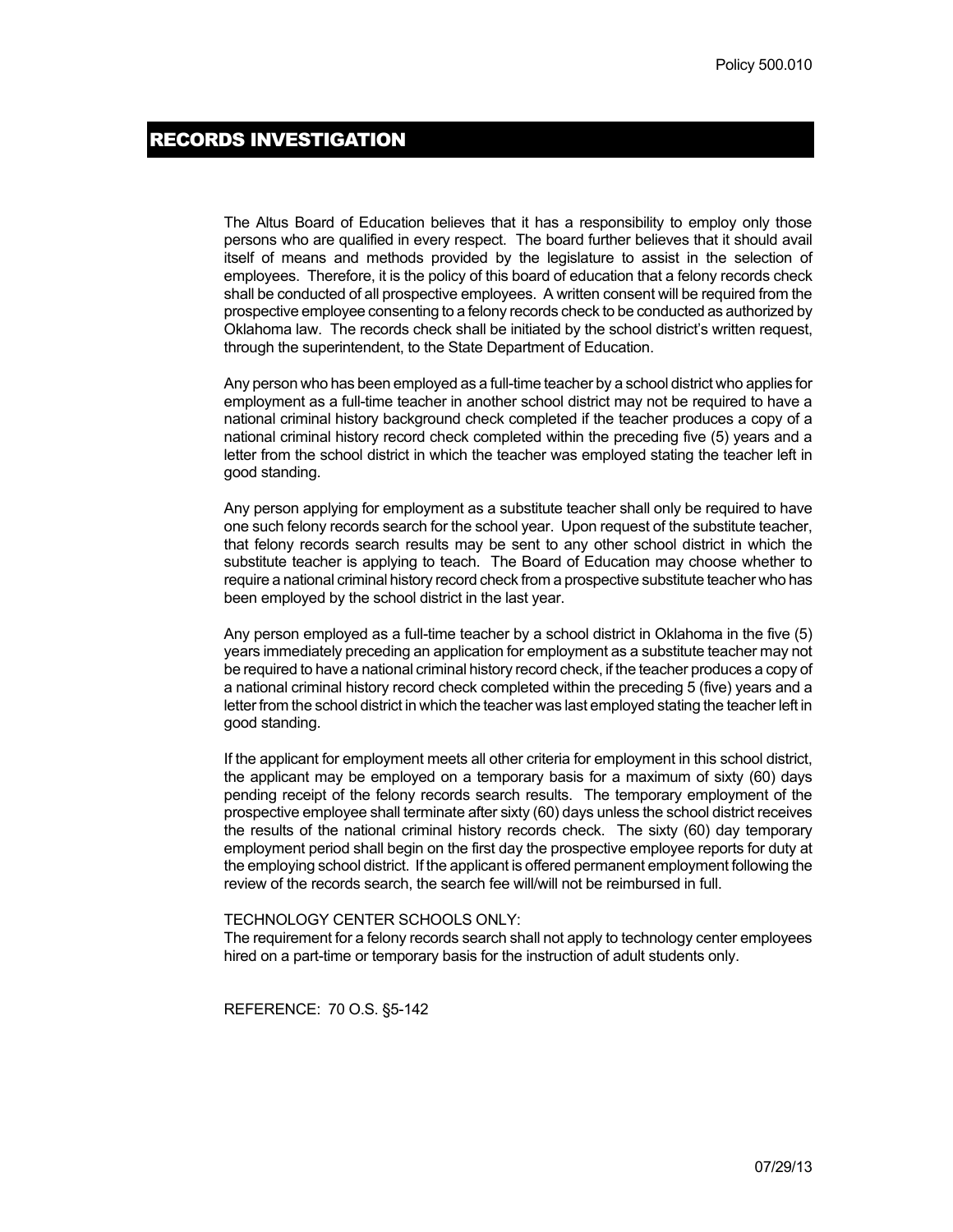# VOLUNTEER RECORDS INVESTIGATION

The Altus Board of Education believes that it has a responsibility to allow only those persons who are qualified in every respect to volunteer in its schools. The board further believes that it should avail itself of means and methods provided by the legislature to assist in the selection of applicants. Therefore, it is the policy of this board of education that a felony records check may be conducted of a prospective applicant at the superintendent's, or his designee, discretion. A written consent will be required from the prospective applicant consenting to a felony records check to be conducted as authorized by Oklahoma law. The records check may be initiated by the school district's written request, through the superintendent, to the State Department of Education.

Any person applying to be a volunteer shall only be required to have one such felony records search for the school year.

The superintendent, or his designee, will determine whether to request a felony records check of the prospective volunteers. If it is determined to conduct the felony records check, the superintendent, or his designee, may decide to check the volunteer's name only or name and fingerprints. Further, the superintendent is authorized to request a state only check, or a state and national search. Such determinations will be made at the discretion of the superintendent.

If the superintendent requests that a national records search be conducted, the prospective volunteer will be required to furnish a fingerprint card to the agency conducting the search and must pay the cost of the records search fee.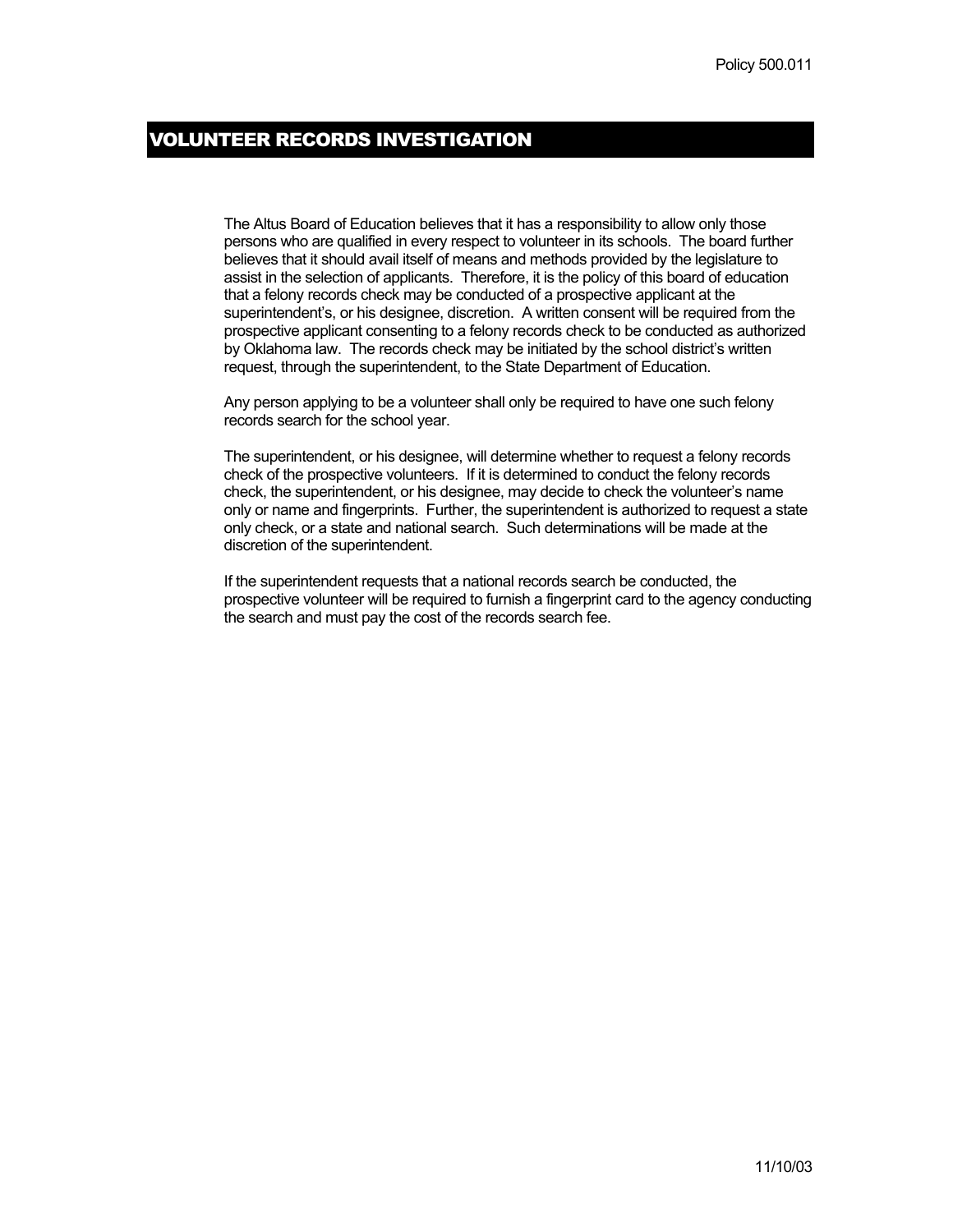# OATH OF ALLEGIANCE AND NON-SUBVERSIVE OATH

Every employee of the Altus Public Schools is required to take the oath of allegiance and the non-subversive oath as prescribed by the laws of Oklahoma. This signed oath shall be on file in the central office with copies provided to the county clerk as required by state statutes.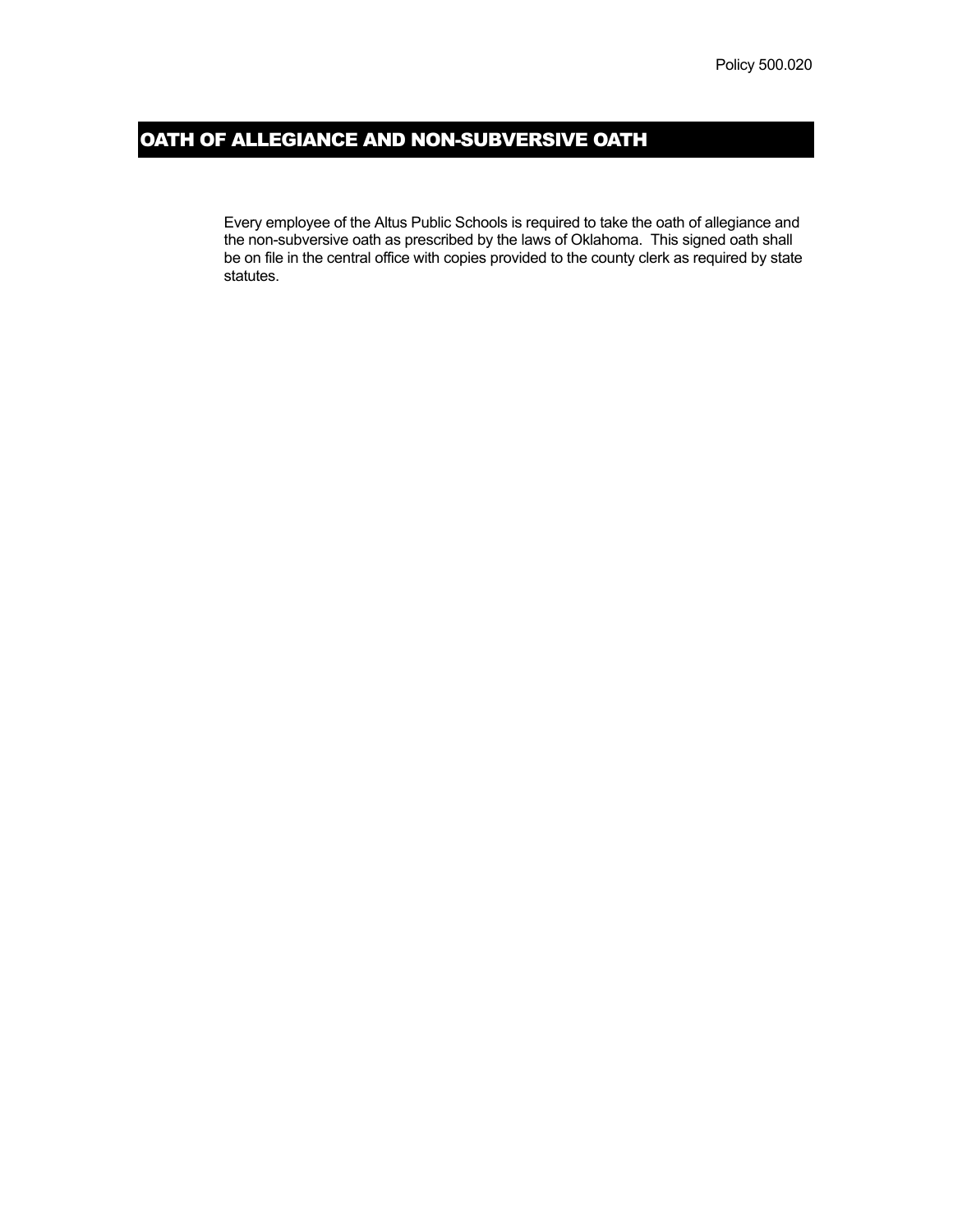#### EMPLOYMENT INFORMATION FOR CERTIFIED EMPLOYEES

#### A. Time and Manner of Employment

The reemployment of teachers and other staff members shall be considered at a regular or special meeting of the Board of Education. All new applications shall be in writing and shall be submitted to the superintendent and appointed by the Board.

#### B. Policy on Resignations

In conformity with the School Laws of Oklahoma, any teacher employed on a regular contract by the Altus Public Schools is automatically re-employed to the succeeding year if the Altus Board of Education does not notify the teacher by the first Monday of June and the teacher does not notify the Altus Board 15 days after the first Monday of June.

Such continuing contract stipulation has the full and complete weight of law and is as effective as a signed contract. However, any teacher who, at his own request by written notice, chooses to resign by the first Monday in June shall have his resignation accepted by the Altus Board of Education. Resignations received 15 days after the first Monday in June will not be accepted except on a doctor's advice involving poor health, or only after a suitable replacement can be employed.

Those whose resignations become effective 15 days after the first Monday of June, which is the date stated in Section 92 of School Laws of Oklahoma, may request in writing to the Superintendent to receive any remunerative benefits for unused sick leave or incentive as provided other staff. This will be contingent upon Superintendent approval. Employees not fulfilling their contractual obligation will not be entitled to receive any remunerative benefits for unused sick leave or incentive as provided other staff. (See policy 500.070)

In order that needs of students and conditions of the contract may be fulfilled, resignations of teachers terminating services before the end of the school year will not be accepted. Any teacher leaving the Altus School System should notify the Superintendent of Schools at the earliest possible date so as to allow time to employ a well-qualified, suitable replacement.

#### C. General Qualifications

All teachers employed for regular assignments shall be certified for their particular teaching duties and shall have the following minimum qualifications.

All teachers shall have as a minimum a B.S. or B.A. Degree from an accredited college or university, be certified and hold special endorsements appropriate to their teaching assignments.

#### D. Duty Assignments and Daily Routine

Teaching assignments, daily teachers program, and extracurricular assignments shall be made by the superintendent, in cooperation with the principals. Signing a contract with the Altus Public Schools implies clear understanding and agreement on the part of the teacher of this general principle.

Instructional Staff are to be in the building, and ready for duty at 7:45 A.M. and to remain in their classrooms after dismissal time in the afternoon until 3:15 P.M.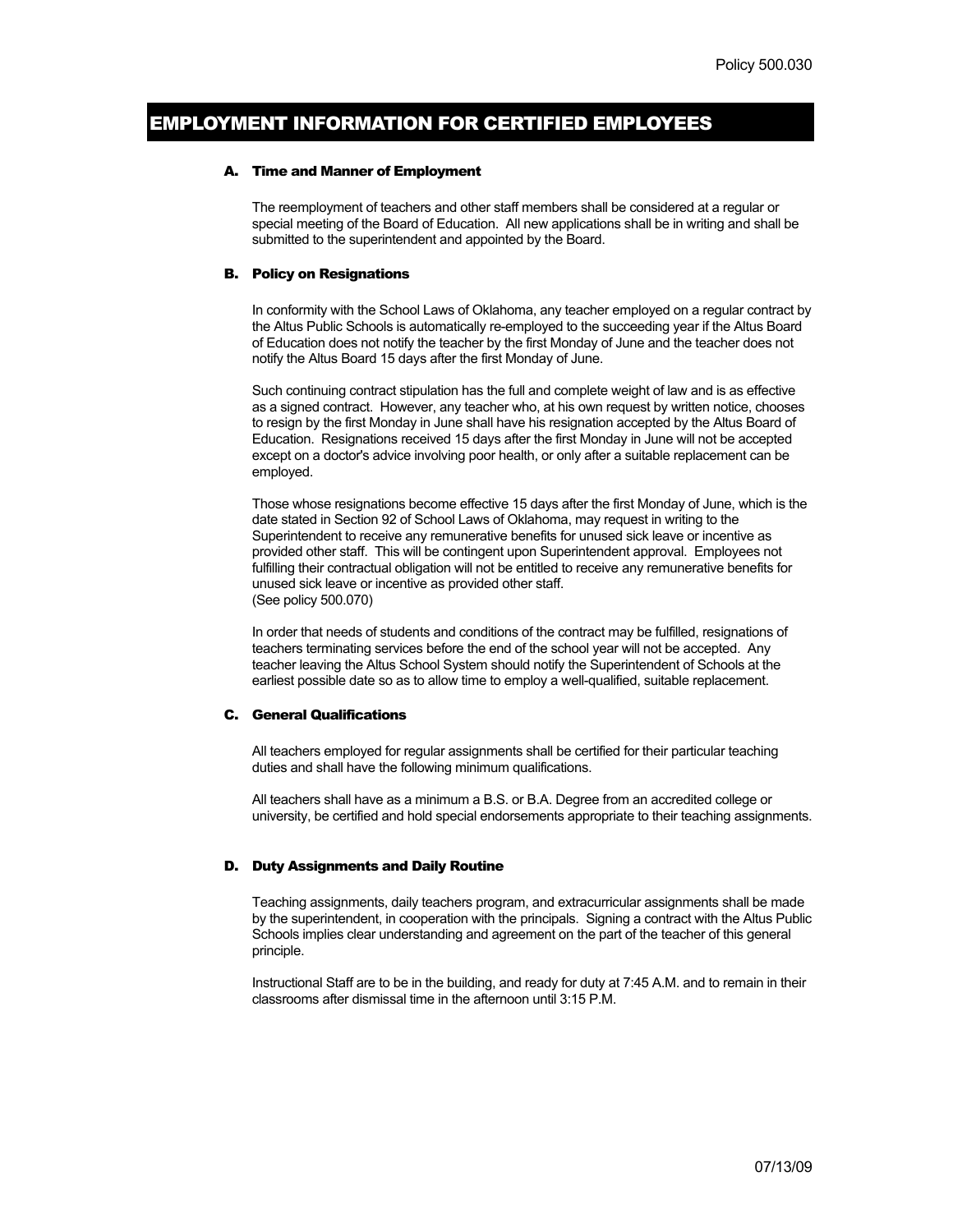#### TEACHER EVALUATIONS

#### **Staff Evaluation Policy**

All staff members are expected to perform well in relation to their responsibilities and job descriptions. Within the Altus Schools, the school district and the individual educator jointly accept the responsibility for the improvement efforts to educate the students in our district.

#### **Evaluation Policy Statement**

The true purpose of evaluation is the improvement of instruction; therefore, the Altus School System has adopted the Teacher and Leader Effectiveness (TLE) Tulsa Model for the teaching staff and the McRel Model for administrator's evaluation which is used to determine areas of strengths and weaknesses and for employment decisions.

#### **Evaluation Procedures**

The following procedures for evaluation will be used:

- 1. The performance of all certified and support staff members will be evaluated. The superintendent will be evaluated by the Board of Education. Principals and non-administrative staff will be evaluated by the Superintendent or his/her designee as provided by the law. Each evaluator will receive training as prescribed by the State Department of Education prior to conducting the evaluation. Teachers will be evaluated by certified administrators designated by the Altus Board of Education.
- 2. All teachers shall be evaluated in compliance with Oklahoma School Law and the Tulsa Model.
- 3. Every probationary teacher will be evaluated at least two times per year, once during the fall semester and once during the spring semester.
- 4. Career teachers shall be evaluated at least once every year, except for career teachers receiving a "superior" or "highly effective" rating under the TLE, who may be evaluated once every three (3) years.

#### **Teacher Performance Evaluation Procedures**

The evaluation rating of teachers shall be based on the qualitative component of the TLE. The evaluation shall be reviewed by the staff member and the evaluator. Either or both may attach written and signed comments to the evaluation instrument within two weeks of the evaluation, provided that no additional statements or comments shall be attached without the teacher's knowledge. The teacher's signature on the evaluation instrument shall serve only to reflect the teacher's acknowledgment that an evaluation was conducted. A copy of the completed evaluation instrument will be provided to the teacher.

Except by order of a court of competent jurisdiction, evaluation documents and the responses thereto shall be made available only to the evaluated person, the board of education, the administrative staff making the evaluation, the board and administrative staff of any school to which the evaluated person applies for employment, and such other persons given consent by the teacher in writing, and shall be subject to disclosure at a hearing or trial de novo.

If the evaluation discloses any area(s) in which improvement can be reasonably expected and desired, the principal shall discuss such area(s) with the teacher and offer suggestions and recommendations as to how improvement may be achieved. Such recommendations shall be recorded on the evaluation instrument.

When the evaluating administrator identifies poor performance or conduct that the administrator believes may lead to a recommendation for the career teacher's dismissal or non-reemployment, the administrator will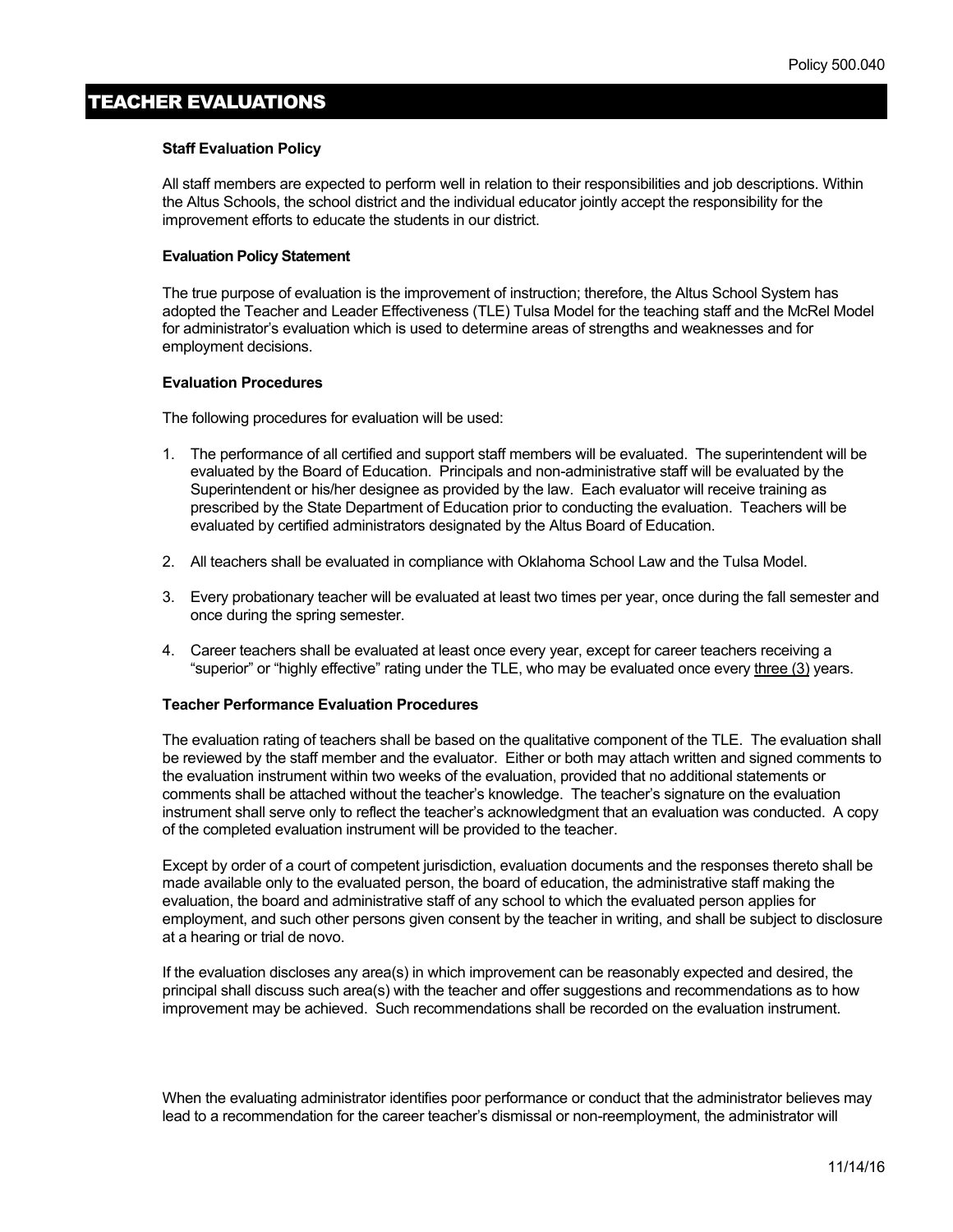admonish the teacher in writing and make reasonable effort to assist the teacher in correcting the poor performance or conduct; and establish a reasonable time for improvement not to exceed two months.

If the career teacher does not correct the poor performance or conduct cited in the admonition within the time specified, the administrator shall make a recommendation to the superintendent for the dismissal or nonreemployment of the teacher. A probationary teacher will receive a plan of improvement if inadequate teaching performance exists.

#### **Professional Growth and Development**

A focused and individualized program of professional development shall be created for each teacher and administrator that is consistent with the qualitative component of the TLE. Annual professional growth goals shall be developed for each certified employee in collaboration with the certified employee's evaluator. The goals shall be tailored to address a specific area or criteria identified through the qualitative component of the TLE. The certified employee will actively engage with learning practices that are evidence-based, researched practices that are correlated with increased student achievement, and the professional development will be supported by resources that are easily available and supplied by the school district and the State Department of Education. The superintendent or designee shall monitor compliance with each individualized program of professional development. For the 2016-2017 school year, the State Department of Education will work with school districts to develop individualized programs of professional development.

#### TEACHER EVALUATIONS

**Evaluation Criteria for the Tulsa Model:**

- **I. Classroom Management**
	- **A. Teacher plans for delivery of the lesson relative to short-term and long-term objectives.**
	- **B. Teacher clearly defines expected behavior.**
	- **C. Teacher assures a contribution to building-wide positive climate responsibilities.**
	- **D. Teacher develops daily lesson plans designed to achieve the identified objectives.**
	- **E. Teacher utilizes assessments patterns that are fairly administered and based on identified criteria.**
	- **F. Teacher optimizes the physical learning environment to assure student learning advantage in alignment with classroom management best practices.**
- **II. Instructional Effectiveness**
	- **A. Teacher embeds the components of literacy into all instructional content.**
	- **B. Teacher understands and optimizes the delivery focus of Common Core state Standards and the expectations derived from same on student learning and achievement.**
	- **C. Teacher uses questioning techniques and/or guided practices**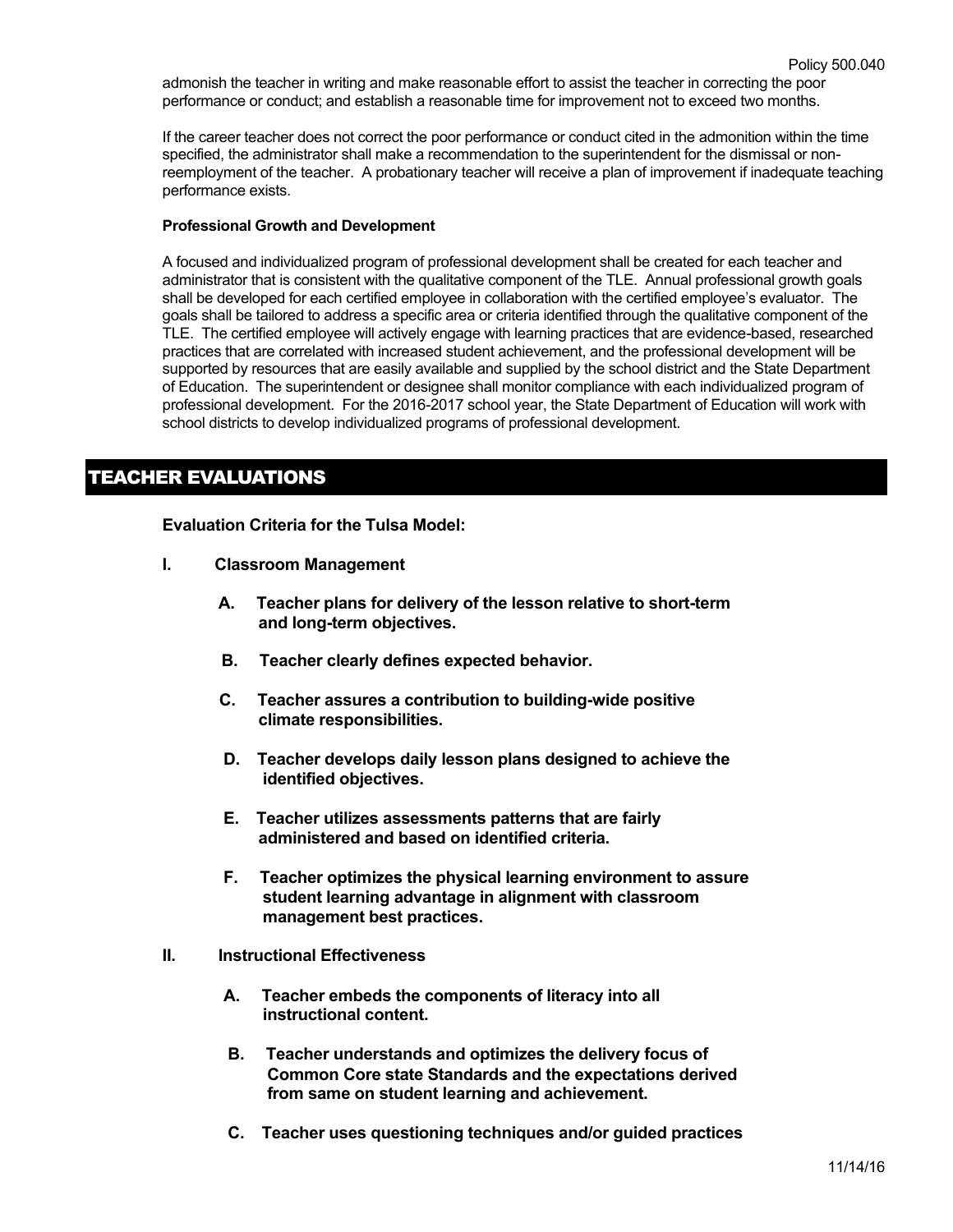**to involve all students in active learning.**

- **D. Teacher teaches the objectives through a variety of methods.**
- **E. Teacher gives directions that are clearly stated and relate to the learning objectives.**
- **F. Teacher demonstrates/models the desired skill or process.**
- **G. Teacher checks to determine if students are progressing toward stated objectives.**
- **H. Teacher changes instruction based on the results of monitoring.**
- **I. Teacher summarizes and fits into context what has been taught.**
- **J. Use of common/varied assessments, tracking of student progress, use of data from various assessments, recognition of student achievement, appropriately modifying assessments.**
- **III. Professional Growth and Continuous Improvement**
	- **A. Uses Professional Growth as a Continuous Improvement Strategy.**
	- **B. Exhibits behaviors and efficiencies associated with professionalism.**
- **IV. Interpersonal Skills**
	- **A. Effective Interactions and Communications with Stakeholders.**
- **V. Leadership**

**Tulsa Model Rubric used to evaluate:**

- **1 Ineffective**
- **2 Needs Improvement**
- **3 Effective**
- **4 Highly Effective**
- **5 Superior**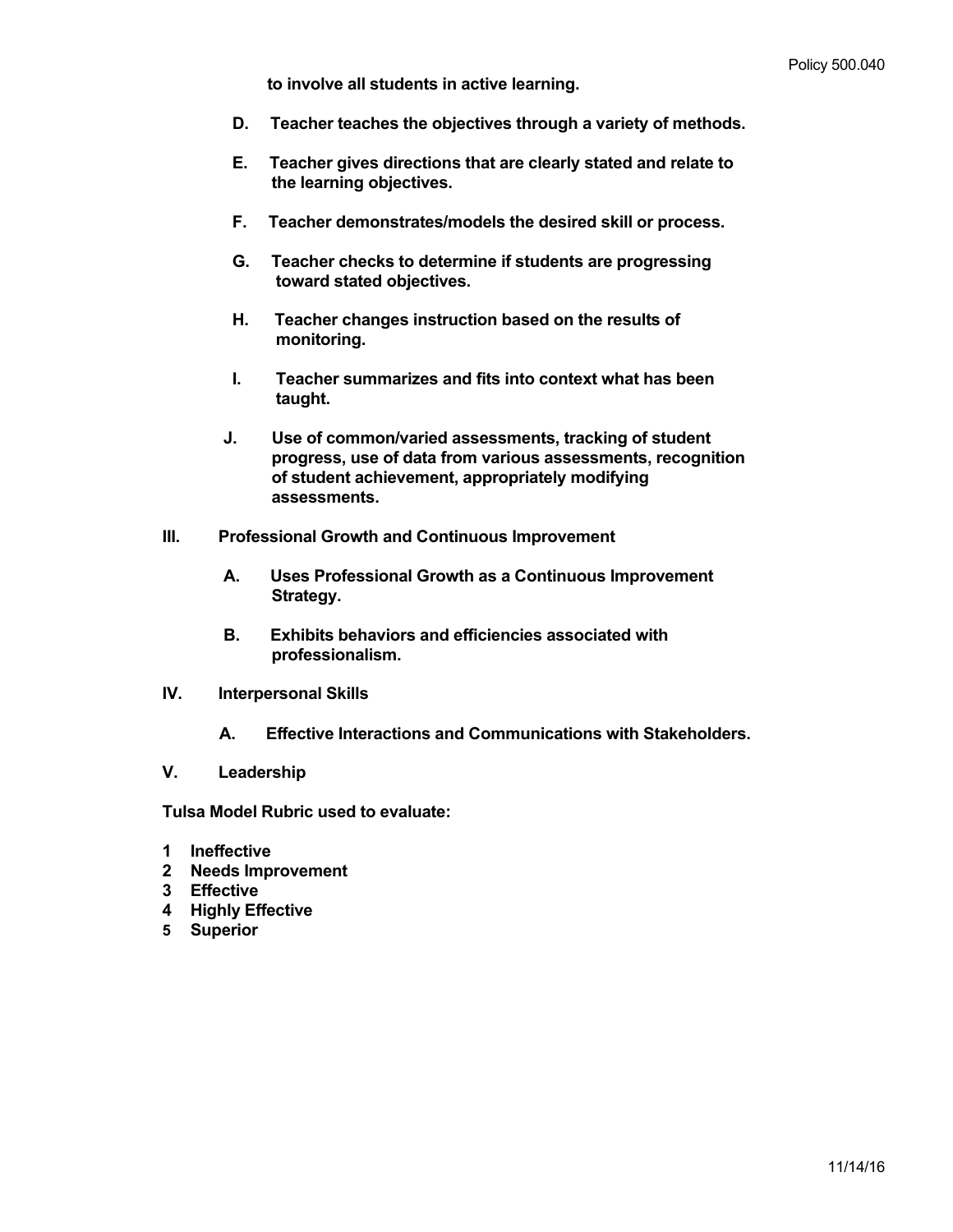### EVALUATION CRITERIA FOR ADMINISTRATORS WITH DESCRIPTORS

#### **McREL's Principal Evaluation System**

- **I. Principal Leadership Responsibilities Associated With Managing Change**
	- **A. Change Agent: Is willing to and actively challenges the status quo.**
	- **B. Flexibility: Adapts his or her leadership behavior to the needs of the current situation and is comfortable with dissent.**
	- **C. Ideals and Beliefs: Communications and operates from strong ideals and beliefs about school and schooling.**
	- **D. Intellectual Stimulation: Ensures that the faculty and staff are aware of the most current theories and practices and makes the discussion of these a regular aspect of the school culture.**
	- **E. Knowledge of Curriculum, Instruction, and Assessment: Is knowledgeable about the current curriculum, Instruction, and assessment practices.**
	- **F. Monitor and Evaluate: Monitors the effectiveness of school practices and their Impact on student learning.**
	- **G. Optimize: Inspires and leads new and challenging Innovations.**
- **II. Principal Responsibilities Associated With Focus Of Leadership**
	- **A. Contingent Rewards: Recognizes and rewards individual accomplishments.**
	- **B. Discipline: Protects teachers from issues and influences that would detract from their time or focus.**
	- **C. Focus: Establishes clear goals and keeps those goals in the forefront of the school's attention.**
	- **D. Involvement in Curriculum, Instruction, and Assessment: Is directly involved in helping teachers design curricular activities and address assessment and instructional issues.**
	- **E. Order: Establishes a set of standard operating procedures and routines.**
	- **F. Outreach: Is an advocate and spokesperson of the school to all stakeholders.**
	- **G. Resources: Provides teachers with material and professional development necessary for the execution of their jobs.**
- **III. Principal Responsibilities Associated with Purposeful Community**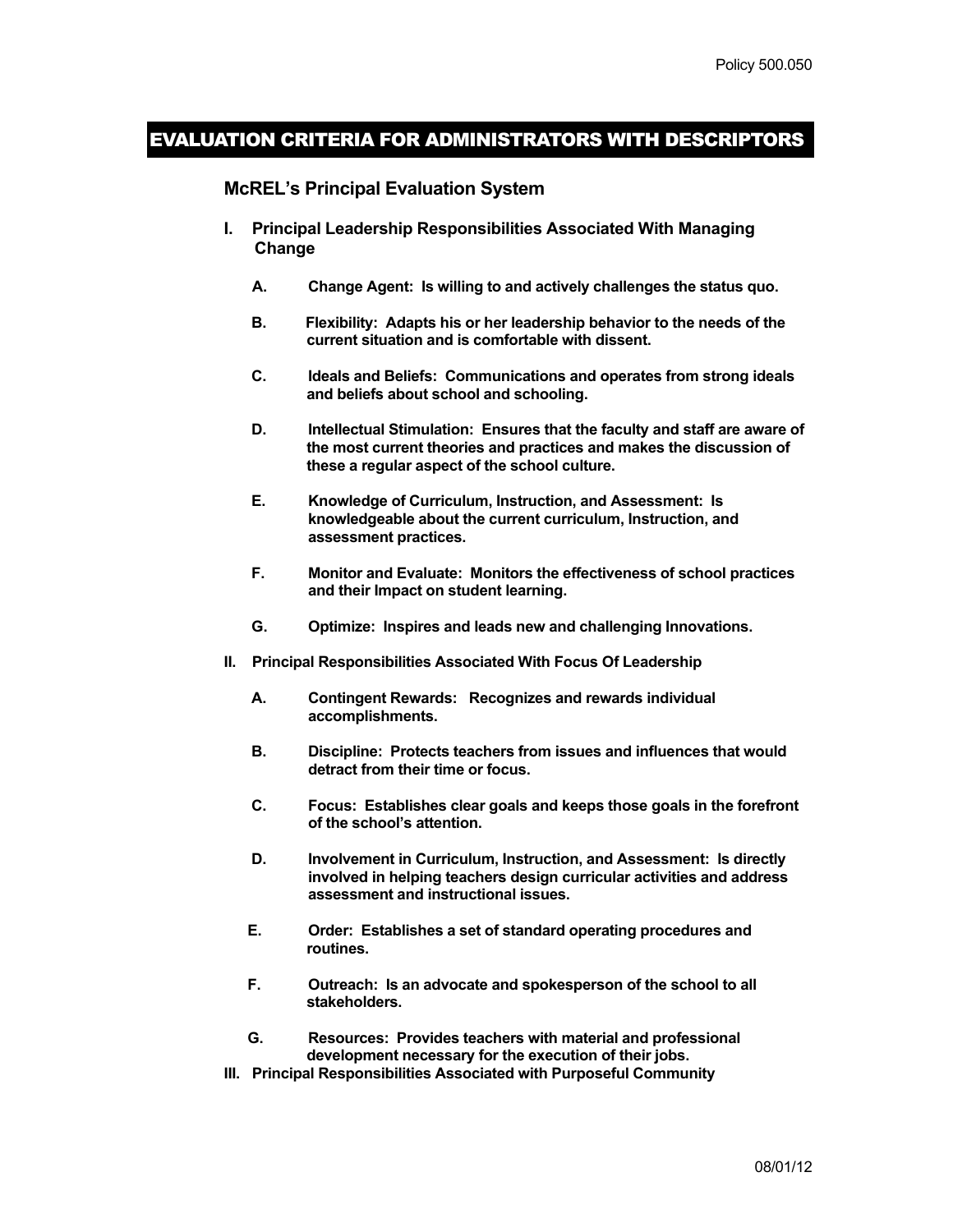- **A. Affirmation: Recognizes and celebrates school accomplishment and acknowledge failures.**
- **B. Communication: Establishes strong lines of communication with teachers and among students.**
- **C. Culture: Fosters shared beliefs and a sense of community and cooperation.**
- **D. Input: Involves teachers in the design and implementation of important decisions.**
- **E. Relationships: Demonstrates awareness of the personal aspects of teachers and staff.**
- **F. Situational Awareness: Is aware of the details and the undercurrents in the running of the school and uses this information to address current and potential problems.**
- **G. Visibility: Has quality contacts and interactions with teachers and students.**

**McRel's Model Rubic used to evaluate:**

**Developing Proficient Accomplished Distinguished (Comment Required) Not Demonstrated (Comment Required)**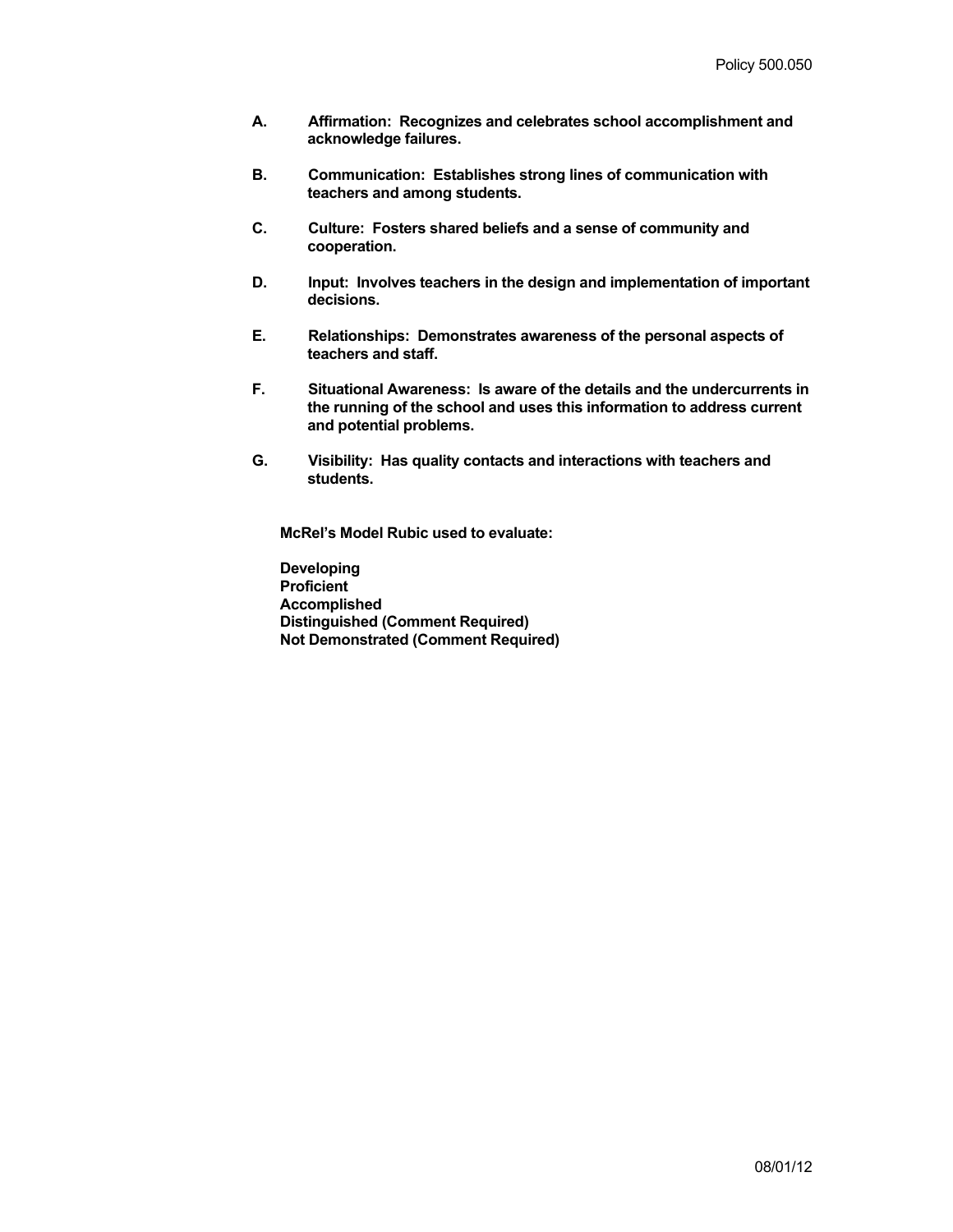# ALTUS PUBLIC SCHOOLS ADMINISTRATOR EVALUATION CHECKLIST

| Name of Administrator     | Date   |
|---------------------------|--------|
| Administrative Assignment | School |

This checklist includes minimum criteria upon which administrators will be evaluated and does not preclude additional factors for evaluation. *Does Not*

|    |                                                                                                                                                                                             | Meets Criteria | Exceeds Criteria | Meet Criteria |
|----|---------------------------------------------------------------------------------------------------------------------------------------------------------------------------------------------|----------------|------------------|---------------|
| I. | Practice                                                                                                                                                                                    |                |                  |               |
|    | A. Administrator Management Indicators                                                                                                                                                      |                |                  |               |
|    | Preparation<br>1.<br>The administrator and staff<br>develop goal statements which<br>are the result of a needs<br>assessment, a written analysis<br>of student community input.             |                |                  |               |
|    | 2.<br>Routine<br>The administrator uses a minimum<br>of instructional time for<br>non-instructional routines thus<br>maximizing time task.                                                  |                |                  |               |
|    | 3.<br><b>Discipline</b><br>The administrator works with<br>staff to develop and communi-<br>cate defined standards of<br>conduct which encourage positive<br>and productive behavior.       |                |                  |               |
|    | 4.<br><b>Learning Environment</b><br>The administrator establishes<br>and maintains rapport with<br>staff and students, providing a<br>pleasant, safe, and orderly climate<br>for learning. |                |                  |               |
|    |                                                                                                                                                                                             |                |                  |               |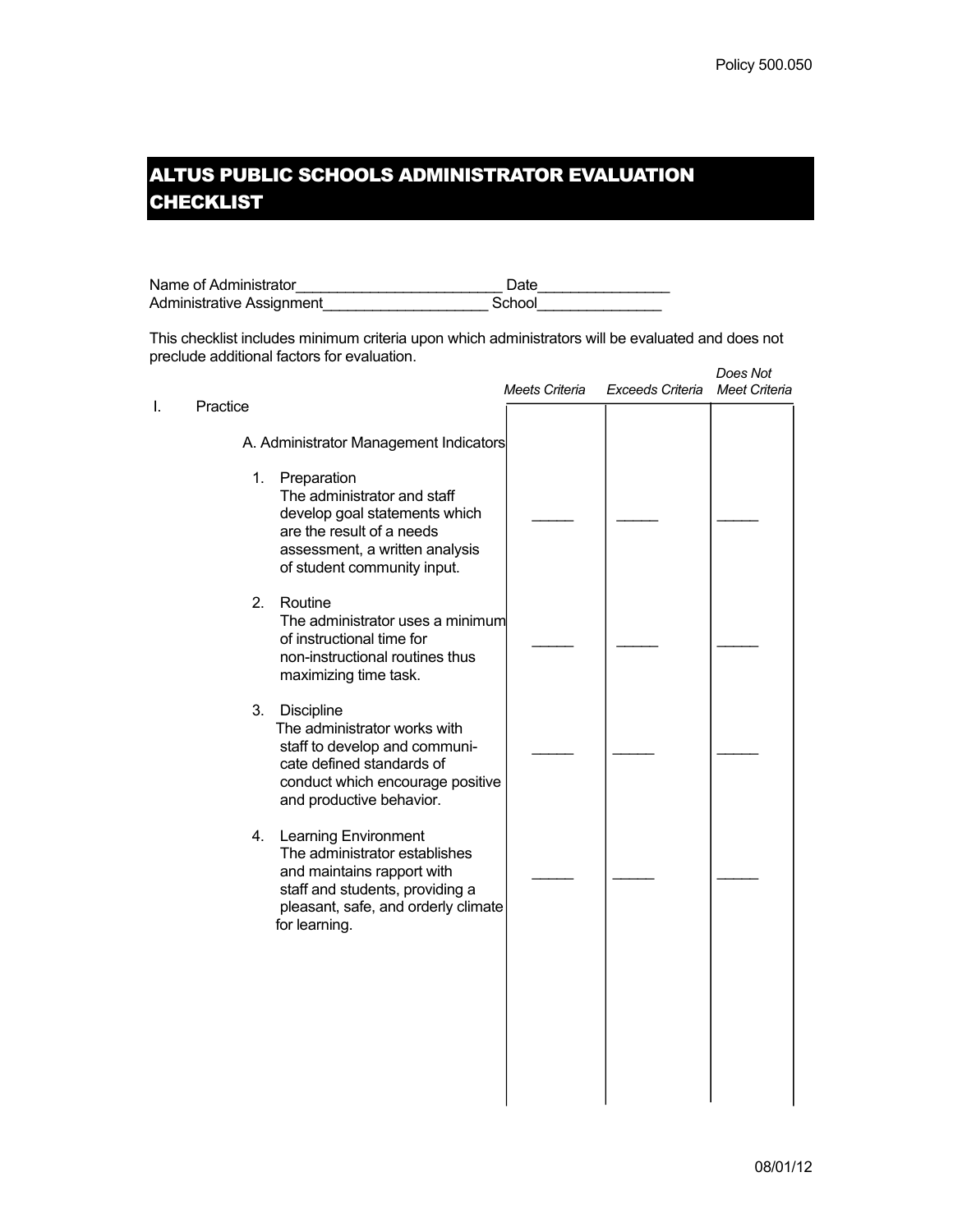*Does Not*

- B. Instructional Leadership Indicators
	- 1. The administrator works with staff in collegial and non-threatening ways to promote and improve instruction.
	- 2. The administrator sets high expectations for staff.
	- 3. The administrator provides needed resources for staff.
	- 4. The administrator works with staff to establish curriculum objectives, sequence, and lesson objectives.
	- 5. The administrator works with staff to assure learners are involved in learning process.
	- 6. The administrator assists the staff in monitoring student progress.
	- 7. The administrator works with the staff to develop a program to recognize academic achieve ment.
	- 8. The administrator educates the staff to recognize and display the teaching criteria upon which the evaluation is conducted.

| Meets Criteria Exceeds Criteria Meet Criteria |  |
|-----------------------------------------------|--|
|                                               |  |
|                                               |  |
|                                               |  |
|                                               |  |
|                                               |  |
|                                               |  |
|                                               |  |
|                                               |  |
|                                               |  |
|                                               |  |
|                                               |  |
|                                               |  |
|                                               |  |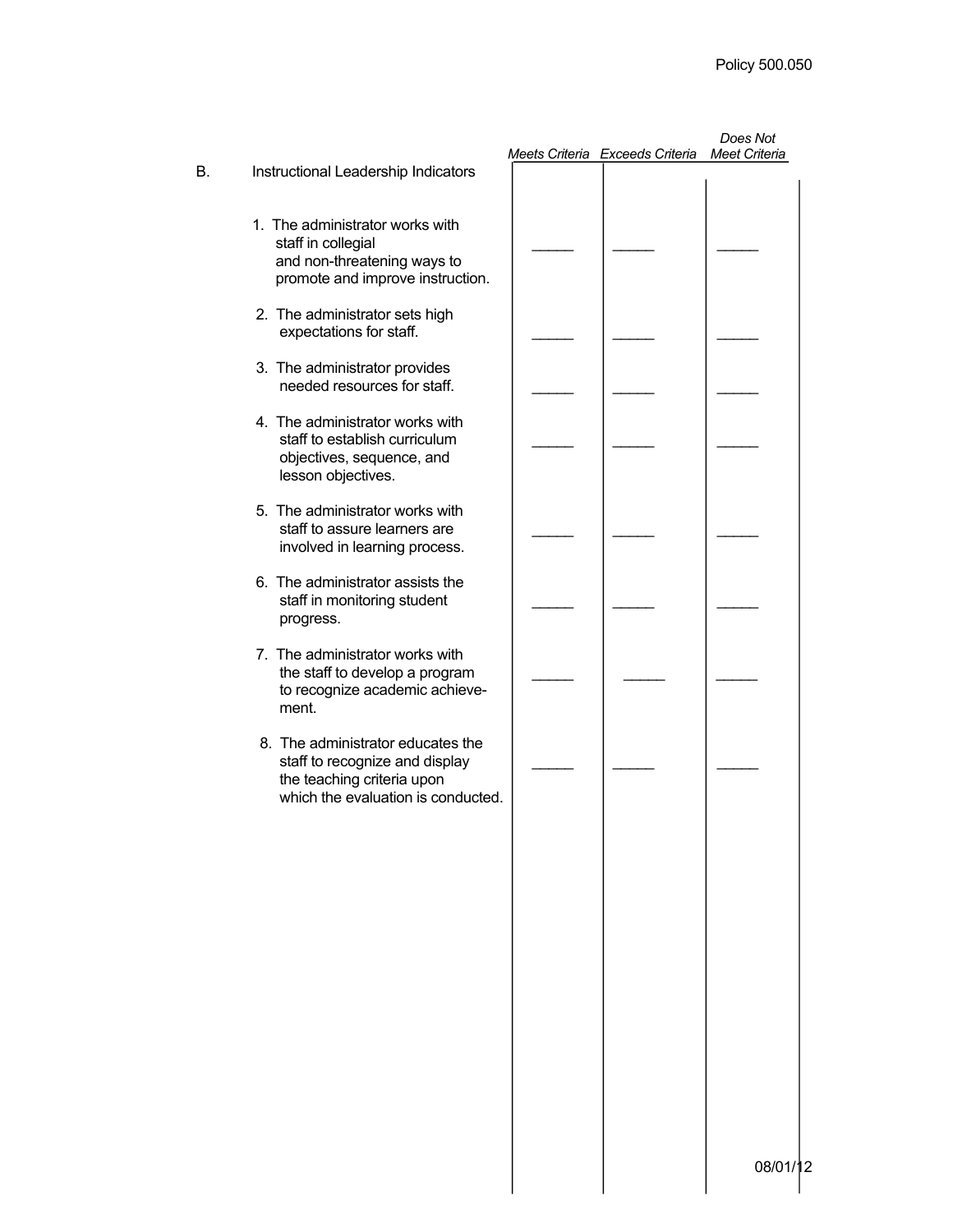*Does Not*

- 9. The administrator observes in classroom the performance criteria as defined by the district.
- 10. The administrator summatively evaluates staff only after \_\_\_\_\_ \_\_\_\_\_ \_\_\_\_\_ class observations are made, performance feedback is given, growth goals are set, and alternative methods are offered.

#### **II. Products**

#### **A. Administrator Product Indicators**

- 1. The administrator provides written discipline policies to which students are expected to perform.
- 2. The administrator provides written school building improvement plan that sup the district's Four-Year Sch Improvement Plan describ school goals, objectives, a staff development activities.
- 3. The administrator provides written analysis of student test scores and other data assure that the various student populations are benefiting the instructional program.

|                                      |  | Meets Criteria Exceeds Criteria | Meet Criteria |
|--------------------------------------|--|---------------------------------|---------------|
|                                      |  |                                 |               |
|                                      |  |                                 |               |
| ı,<br>J.                             |  |                                 |               |
| 5                                    |  |                                 |               |
| 5                                    |  |                                 |               |
| ; a<br>pports<br>hool<br>ping<br>and |  |                                 |               |
| S.<br>; a<br>to<br>dent<br>from      |  |                                 |               |
|                                      |  |                                 |               |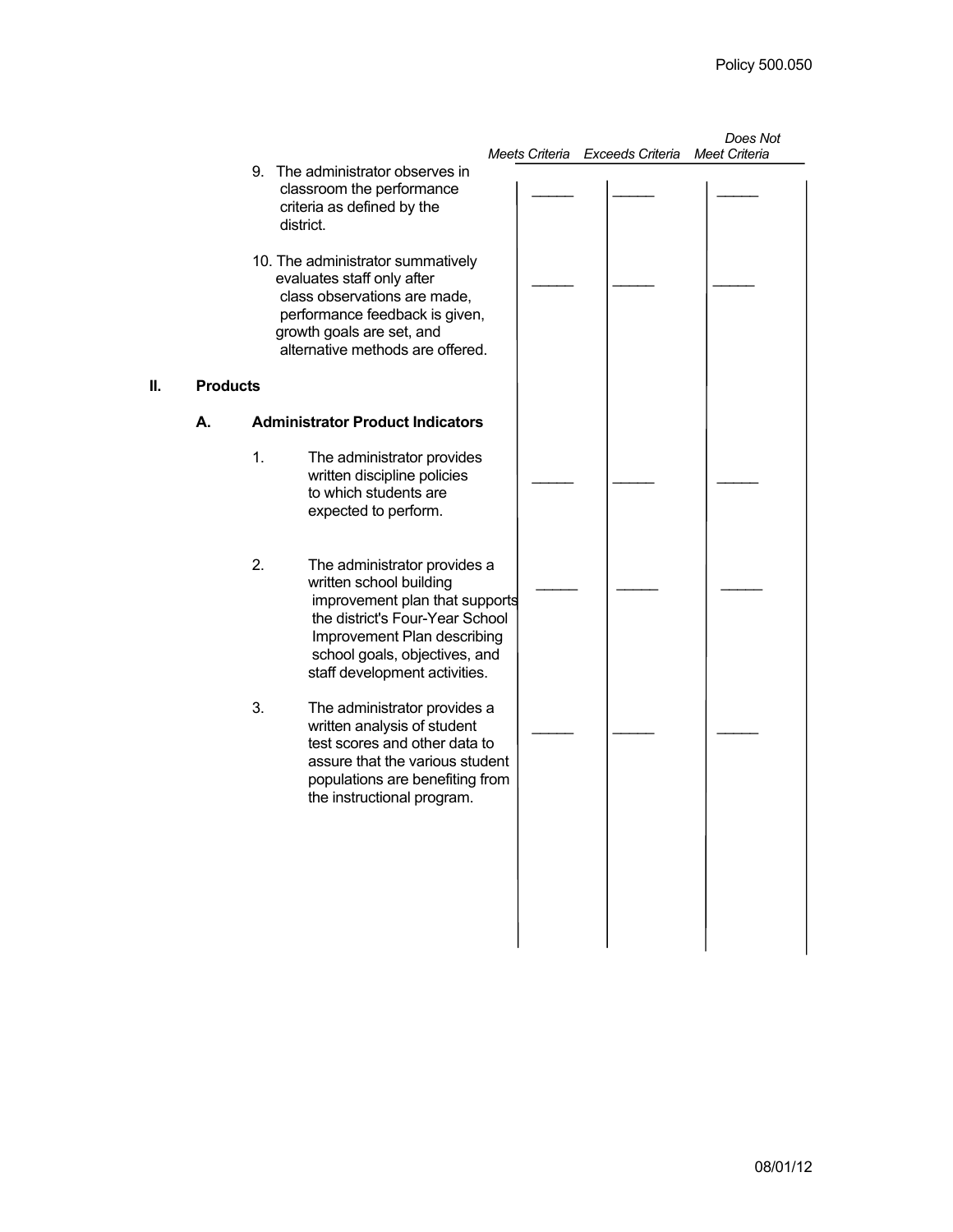| Evaluator's Signature     | Date |
|---------------------------|------|
|                           |      |
|                           |      |
| Administrator's Signature | Date |
|                           |      |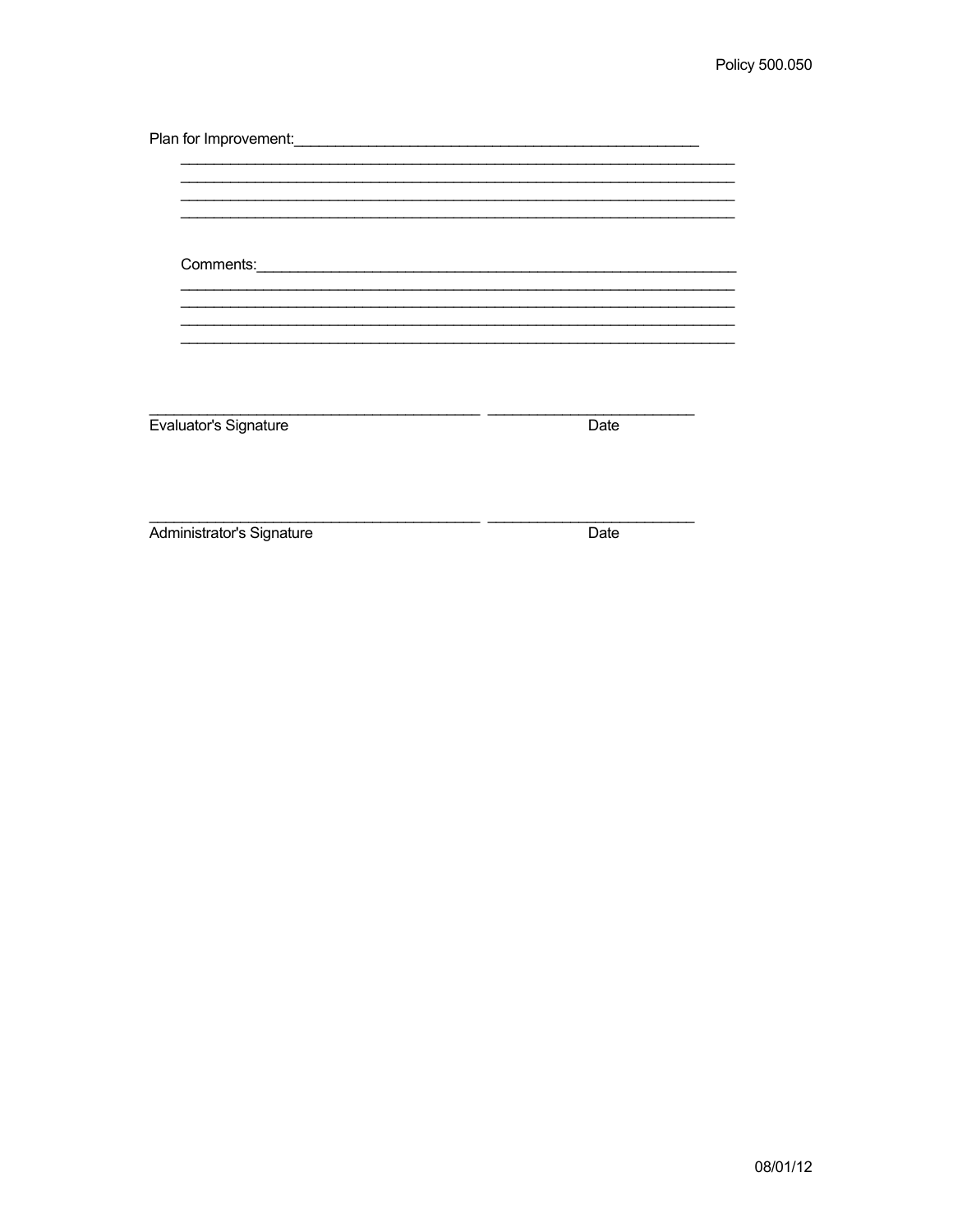### PLAN FOR IMPROVEMENT

To:

From:

Re: Employment Status

Date:

This is your written admonishment and notice of deficiency in the areas listed below. Failure to correct these deficiencies will result in a recommendation for your suspension, demotion, nonreemployment, or termination.

In the event you make corrections upon receiving this plan of improvement and then later become deficient in the same or related area(s), you will not receive another plan of improvement. Termination, suspension, demotion or non-renewal proceedings will begin at that time.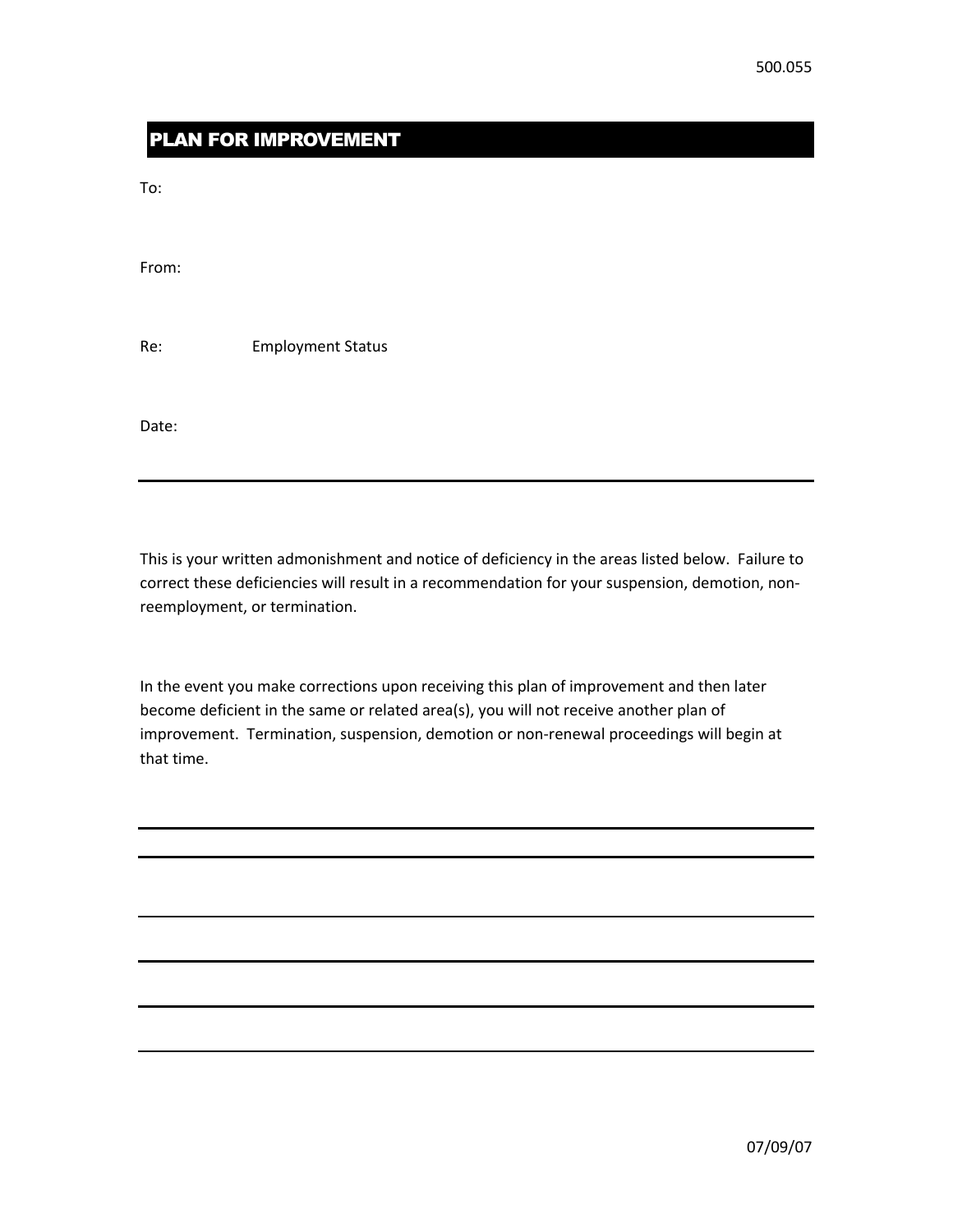The following suggestions are given with regard to improving your performance: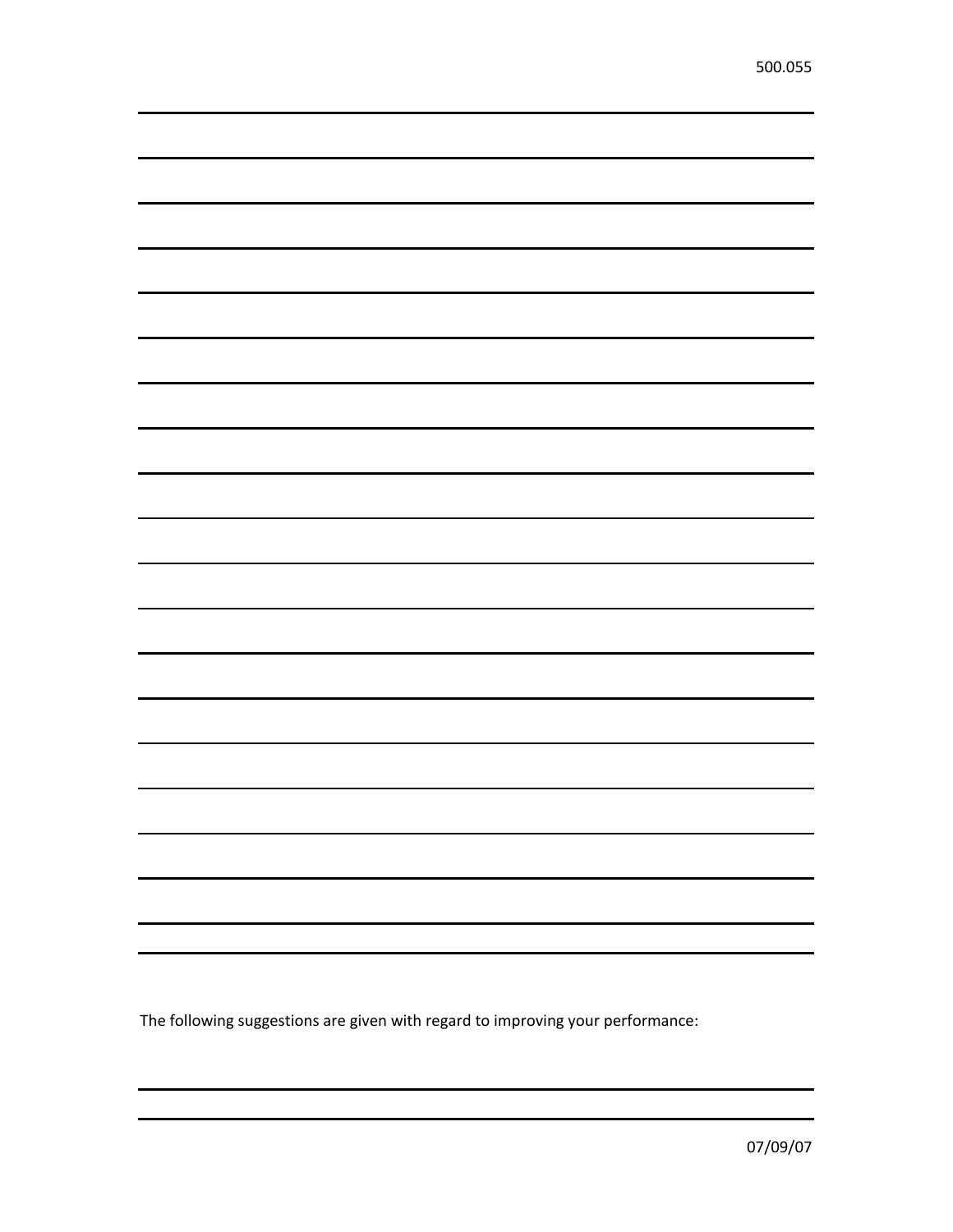| $\overline{\phantom{0}}$ |
|--------------------------|
|                          |
|                          |
| $\overline{\phantom{a}}$ |
|                          |
|                          |
|                          |
| $\overline{\phantom{a}}$ |
|                          |
|                          |
|                          |
|                          |
|                          |
|                          |
|                          |
|                          |
|                          |
|                          |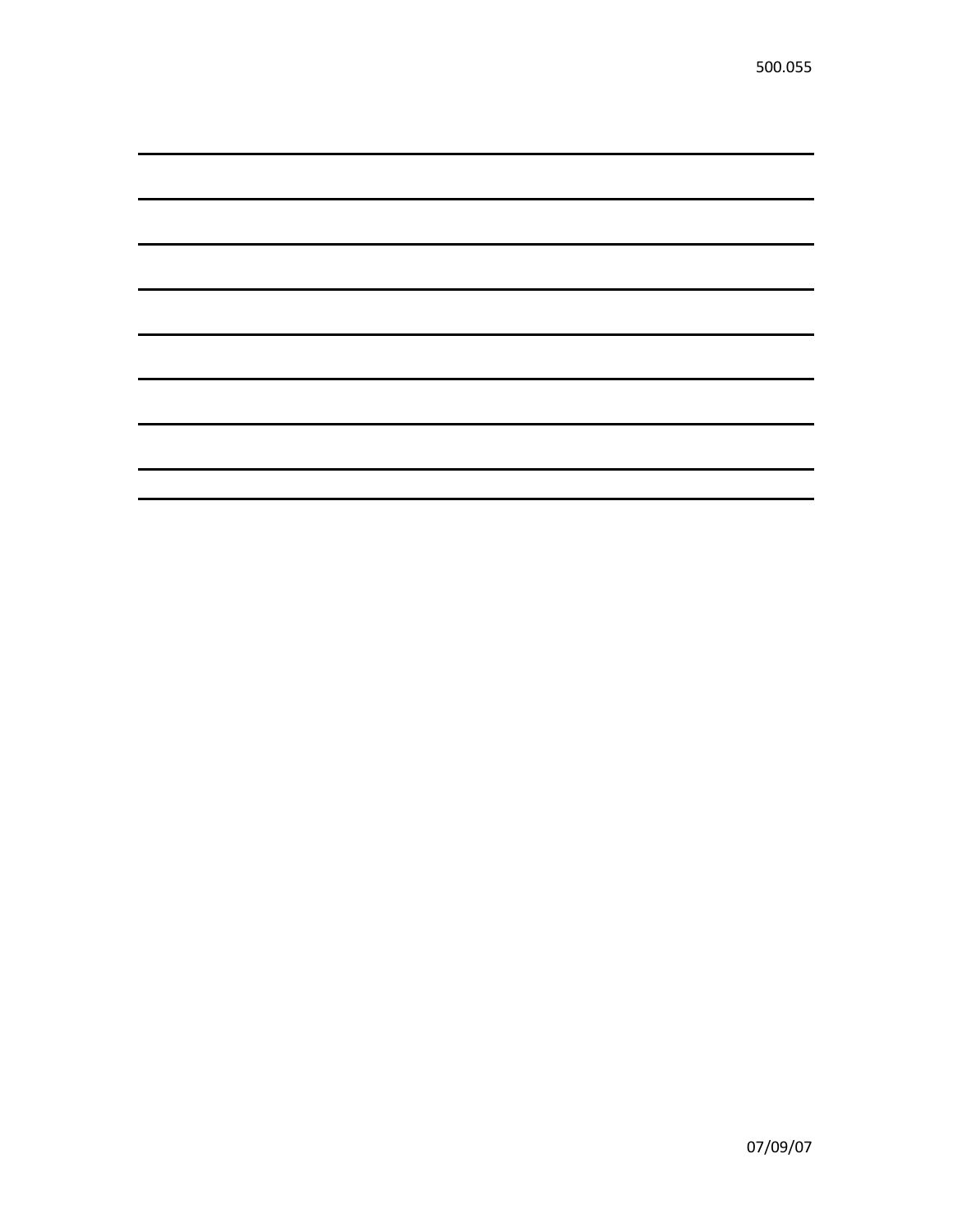#### **Improvement plan Time Lines Improvement for the present 20\_\_\_-20\_\_\_ school year and any possible future contracted years of employment.**

You are given a time period not to exceed 60 days as a reasonable time for improvement in the above-mentioned areas. The Board of Education designee will take into consideration the nature and gravity of the performance of all the duties for which contracted during the present school year. The Board of Education's designee will make reasonable efforts to assist you in correcting all areas of deficiencies mentioned in this plan.

Your progress and compliance with this plan will be monitored by \_\_\_\_\_\_\_\_\_\_\_\_\_\_\_\_\_\_\_\_\_\_ every week for a period of time not to exceed hour (s). You and will meet every two weeks to review the progress or non-progress in the deficiencies and will assist you in trying to correct deficiency problems. The responsibility of scheduling these meetings rests with you. Further, if you are unclear about how to improve in any of the above areas of difficulty, you must ask for clarification and for ideas on how to improve.

Further examples of the above deficiency and documentation may be provided to you upon request. The examples listed above shall in no way limit the District's ability to produce evidence of additional examples of deficiency at any hearing or adjudication concerning your non-renewal or dismissal. This Plan for Improvement may be amended or extended.

**Failure to improve in a listed area of deficiency will be cause for recommending dismissal or non-renewal of your employment.**

Dated this day of the case of the case of the case of the case of the case of the case of the case of the case

\_\_\_\_\_\_\_\_\_\_\_\_\_\_\_\_\_\_\_\_\_\_\_\_\_\_\_\_\_\_\_\_\_

Administrator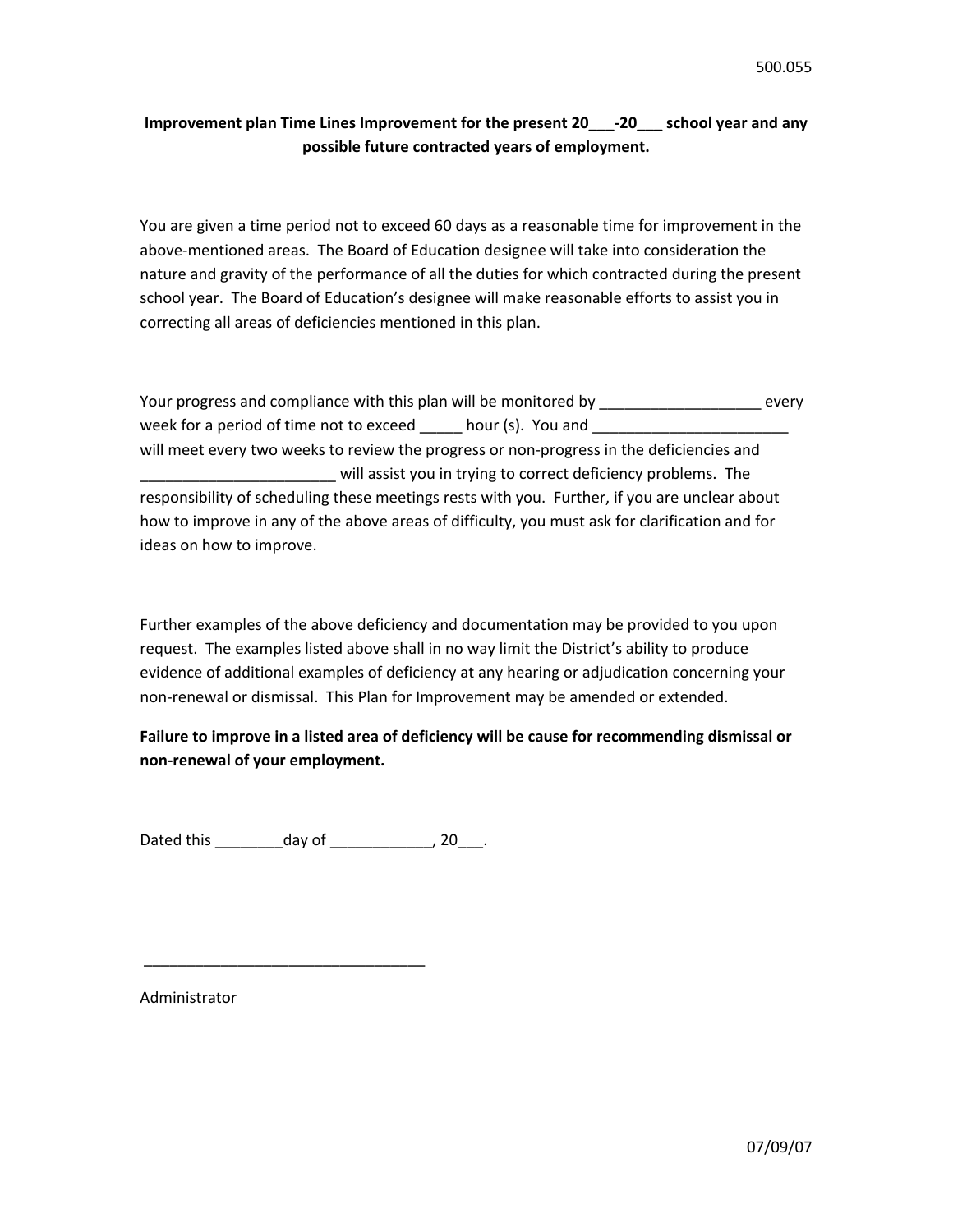I hereby acknowledge receipt of a copy of my Plan of Improvement on this \_\_\_\_\_\_\_ day of Logible 20 Legislang this does not reflect acknowledgment, agreement, or approval of any of the aforementioned behavior addressed in this Plan of Improvement.

Employee

\_\_\_\_\_\_\_\_\_\_\_\_\_\_\_\_\_\_\_\_\_\_\_\_\_\_\_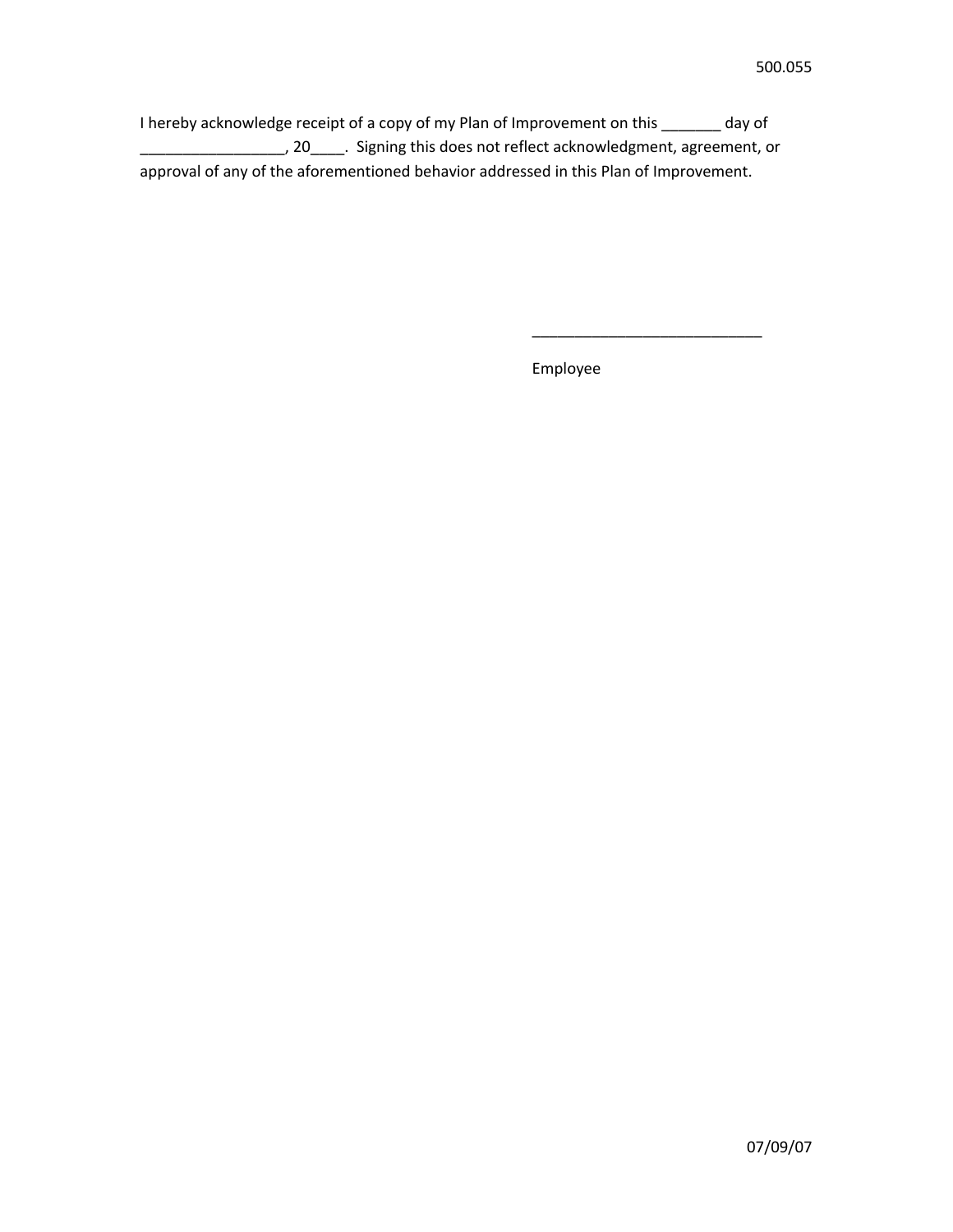### TERMINATION OF EMPLOYMENT (TEACHERS)

It is the policy of the Altus Board of Education that professional employees, who for any reason intend to resign or who intend to retire, are encouraged to indicate their plans in writing to the board as early in the school year as plans may become firm and the decision to leave the district is made. Resignations become effective at the end of the school year in which they are submitted. Resignations to become effective earlier than the end of the school year require a release by the board and must be considered on an individual basis. Resignations for the subsequent school year made 15 days or later after the first Monday in June, likewise require a release by the board and will be considered on an individual basis. Letters of resignation must be mailed to the board by registered or certified mail.

Career teachers will be subject to dismissal at any time – or will not be eligible for reemployment – for:

- 1. Willful neglect of duty,
- 2. Repeated negligence in the performance of duty,
- 3. Mental or physical abuse to a child,
- 4. Incompetency,
- 5. Instructional ineffectiveness,
- 6. Unsatisfactory teaching performance,
- 7. Commission of an act of moral turpitude,
- 8. Abandonment of contract,
- 9. Conviction of a felony,
- 10. After a finding that such person has engaged in criminal sexual activity or sexual misconduct that has impeded the effectiveness of the individual's performance of school duties , or
- 11. Failure to earn required staff development points.

Probationary teachers may be terminated for cause or nonrenewed by the board at its discretion subject to any statutory due process requirements in effect at the time such teacher is recommended for dismissal or nonrenewal.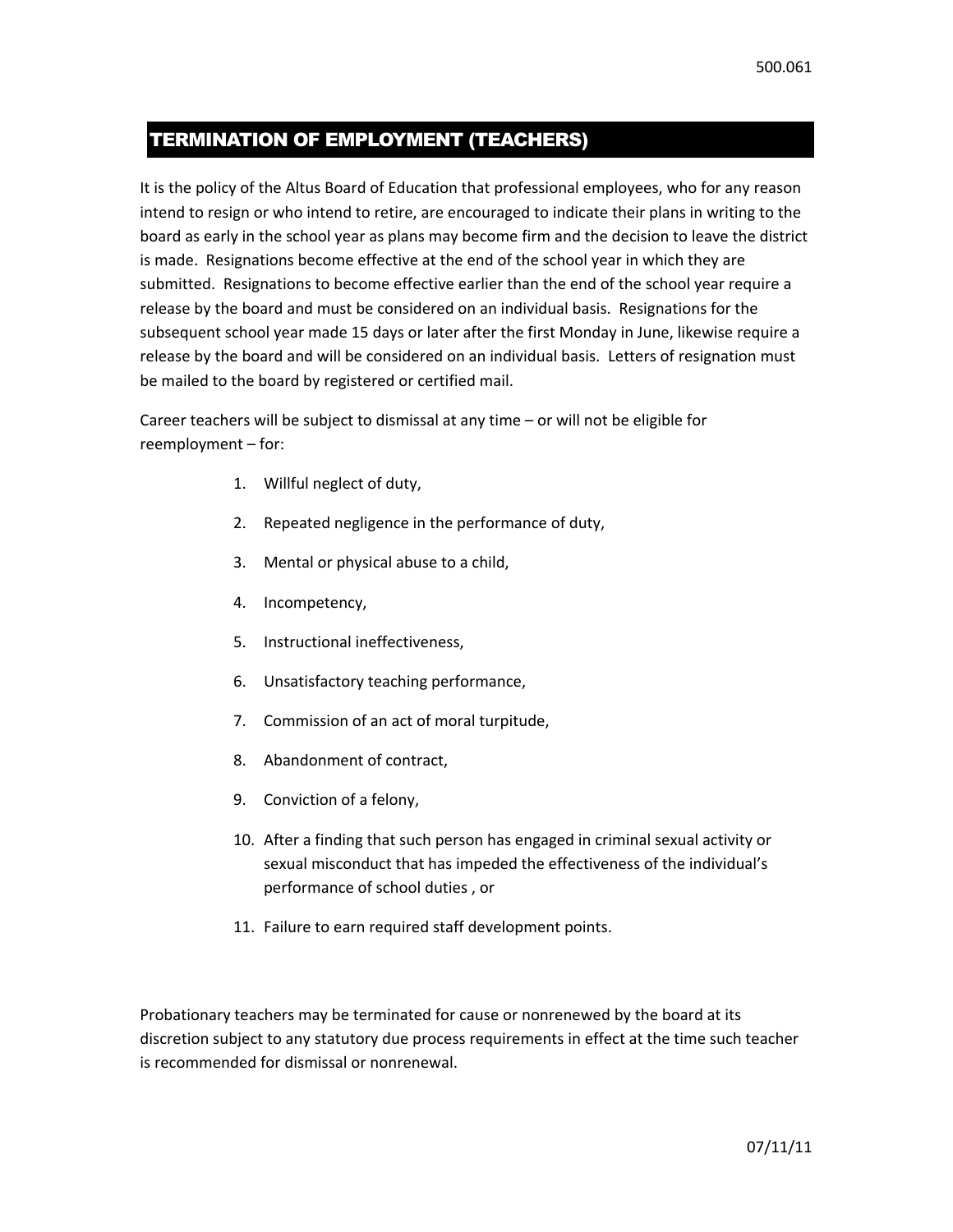Procedures for dismissal of certified employees are governed by state law and all actions of the school district and the board are clearly identified in the statutes. However, nothing in this policy shall be construed to prevent layoffs due to lack of funds or work. No action regarding dismissal or nonrenewal of an employee shall be taken until the employee has received due process (see DO-R).

The board of education may vote to offer employment or to not offer employment for the subsequent school year in advance of the statutory deadline. Until a written contract is executed or until the statutory deadline passes, the board may vote to not reemploy a certified employee.

The superintendent is directed to prepare procedures for the termination of career and probationary teachers in support of this policy.

REFERENCE: 70 O.S. § 6-101, § 6-101.20, et seq.

70 O.S. § 18-123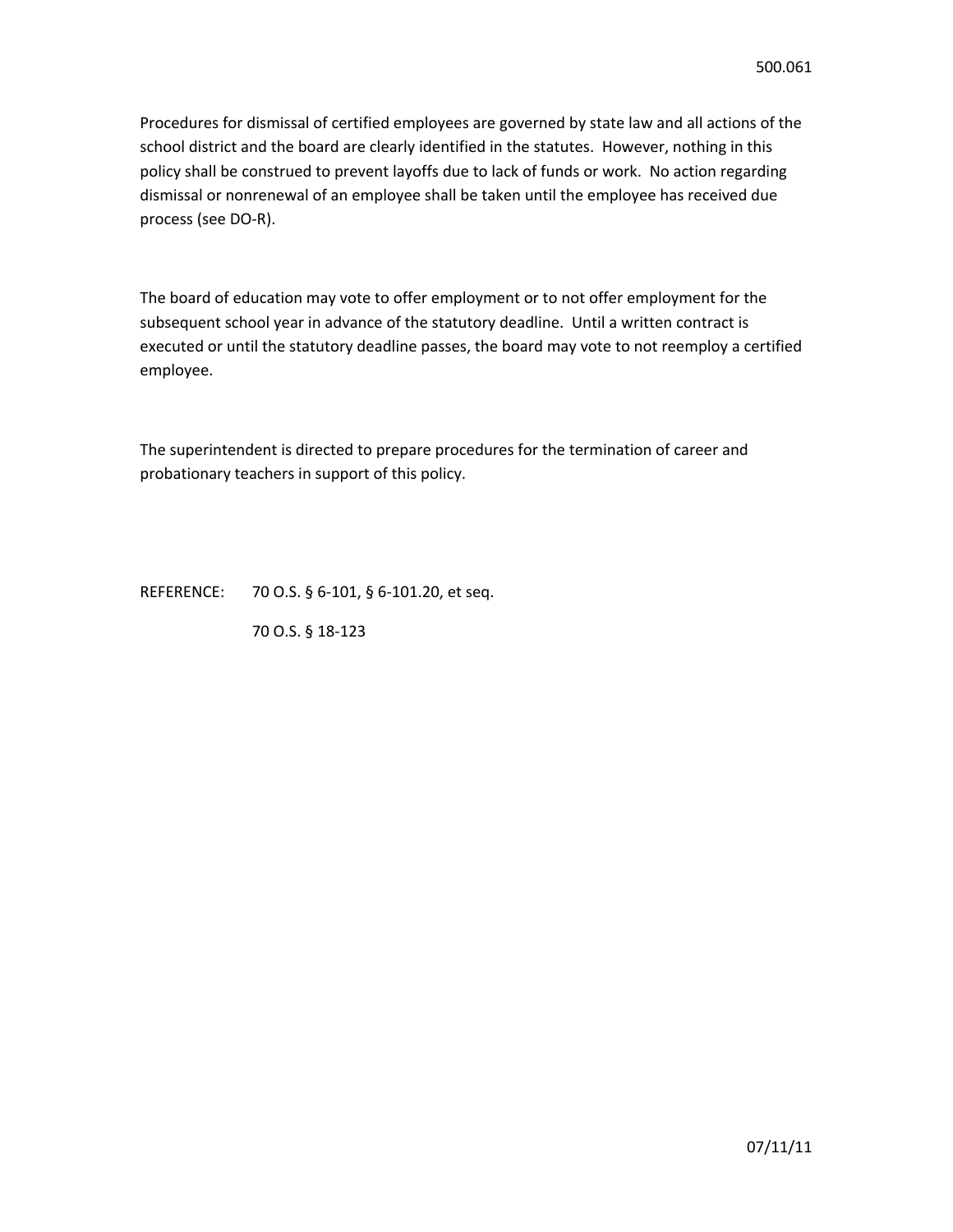#### TEACHER TERMINATION PROCEDURES

In accordance with the policy of the board of education, the following procedures shall be followed in terminating the employment of career and probationary teachers.

Whenever the superintendent recommends to the board of education that a teacher employed within this school district be dismissed or not reemployed, the superintendent's written recommendation shall set forth the basis for the recommendation. The recommendation shall include the specific statutory grounds on which a career teacher should be dismissed or not reemployed, or the cause for which a probationary teacher should be dismissed or not reemployed, and shall include the underlying facts supporting the recommendation.

Whenever the board of education receives a recommendation for the dismissal or nonreemployment of a teacher, the board or individual designated by the board shall mail, or cause to be mailed, a copy of the recommendation to the teacher, by personal delivery to the teacher with a signed acknowledgement of receipt, or serve the recommendation and notice of hearing by process server. If mailed, such mailing will be by certified mail, restricted delivery, return receipt requested. The notice must specify the statutory grounds – for career teachers – or the cause – for probationary teachers – upon which the recommendation is based and shall include the teacher's right to a hearing before the board and the date, time, and place set by the board for hearing. Such hearing shall be held within the school district no sooner than twenty days nor later than sixty days following the teacher's receipt of notice unless the teacher advises that no hearing is desired. The board delegates the superintendent, as its agent, to set a time, date, and place for the hearing after consultation with the board president.

Hearing procedures for teachers shall be as follows:

- 1. The parties to the hearing are the teacher and the superintendent or designee, and they shall be afforded the following rights at any hearing held pursuant to these regulations:
	- A. The right to be represented.
	- B. The right to present witnesses in person or to present their testimony by interrogatories, affidavits, or depositions. A list of all witnesses shall be furnished to the other party at least five (5) days before the hearing.
	- C. The right to cross-examine witnesses.
	- D. The right to testify in his/her own behalf and present evidence and argument on all issues involved.
	- E. The right to have an orderly hearing.
	- F. The right to have an impartial decision based upon the evidence presented.
- 2. The board president or, in case of absence, a designee, shall be the presiding officer at the hearing.
- 3. The hearing shall be convened by the board president who shall state the purpose of the hearing, introduce the parties, and administer the oath to all persons who will testify.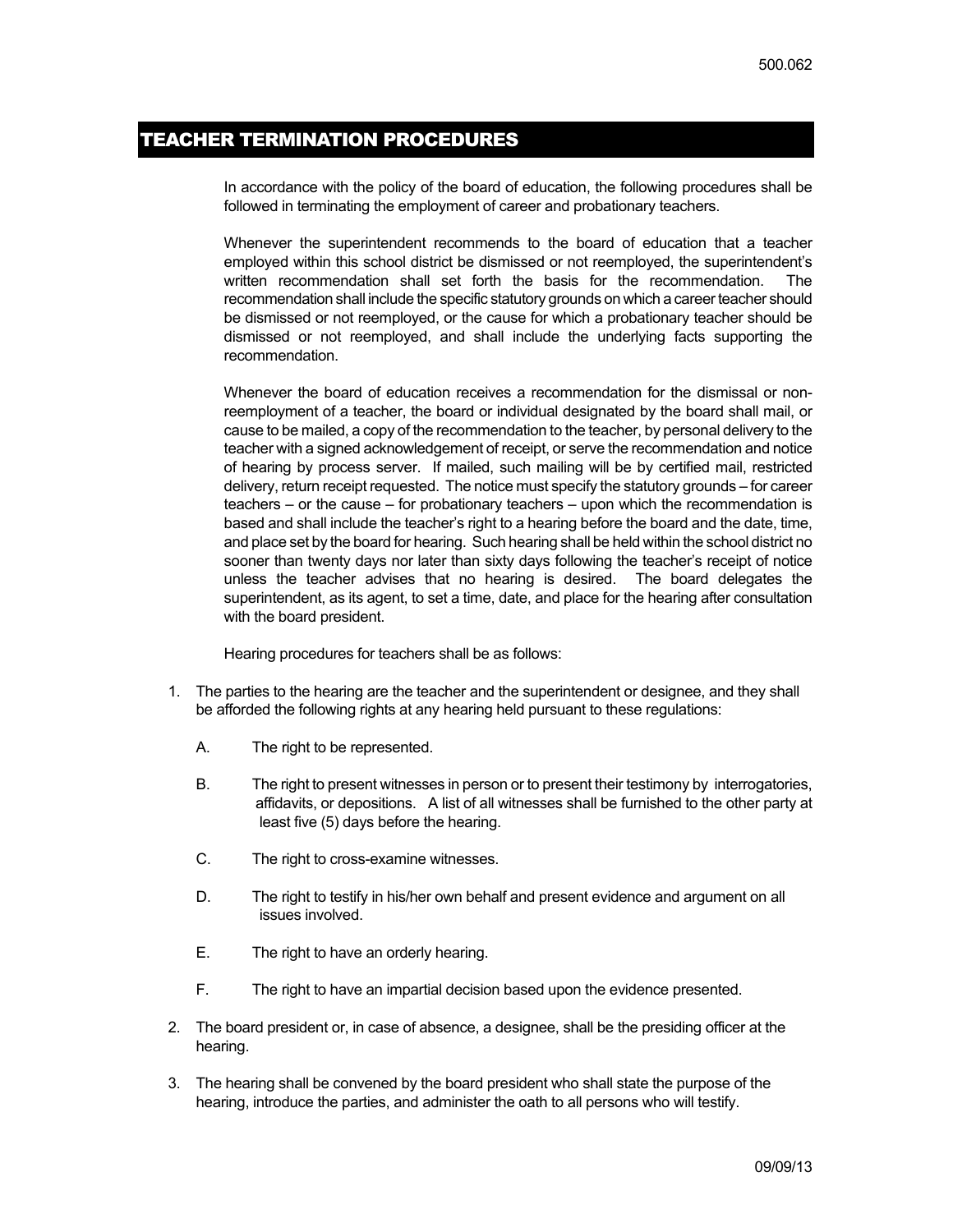- 4. Upon the request of either party, the presiding officer may exclude from the hearing room the witnesses not at the time under examination, except that a party to the proceeding and his/her representative shall not be excluded.
- 5. At the hearing, the burden of proof shall be on the superintendent and the standard of proof shall be by a preponderance of the evidence.
- 6. While a record of the hearing is not required by law, the State Board of Education strongly suggests that the local board of education maintain such a record (including a tape recording of the hearing and any documents or evidence presented to the board) for two (2) years from the date of the hearing.
- 7. Informal disposition of any recommendation for dismissal or nonrenewal may be made by written stipulation, agreed settlement, consent order, or default.
- 8. The order of the procedures shall be:
	- A. Opening statement by the superintendent.
	- B. Opening statement by the teacher.
	- C. Presentation of the superintendent's evidence, followed by cross-examination of witnesses by the teacher.
	- D. Questions by the board members.
	- E. Presentation of the teacher's evidence, followed by cross-examination of witnesses by the superintendent.
	- F. Questions by the board members.
	- G. Presentation of rebuttal and surrebuttal evidence as necessary.
	- H. Closing argument by the superintendent.
	- I. Closing argument by the teacher.
	- J. Deliberation by the board members.
	- K. Vote by the board to accept or reject the superintendent's recommendation and recitation of findings of fact upon which the decision is based.
- 9. Presentation and consideration of evidence shall abide by the following:
	- A. Only evidence that reasonably relates to the issues before the board, as reflected in the notice to the teacher, should be deemed relevant.
	- B. Strict rules of evidence as required by a court of law shall not apply in these hearings.
	- C. Rulings on admissibility of evidence will be made by the presiding officer.
	- D. Documentary evidence may be received in the form of copies or excerpts.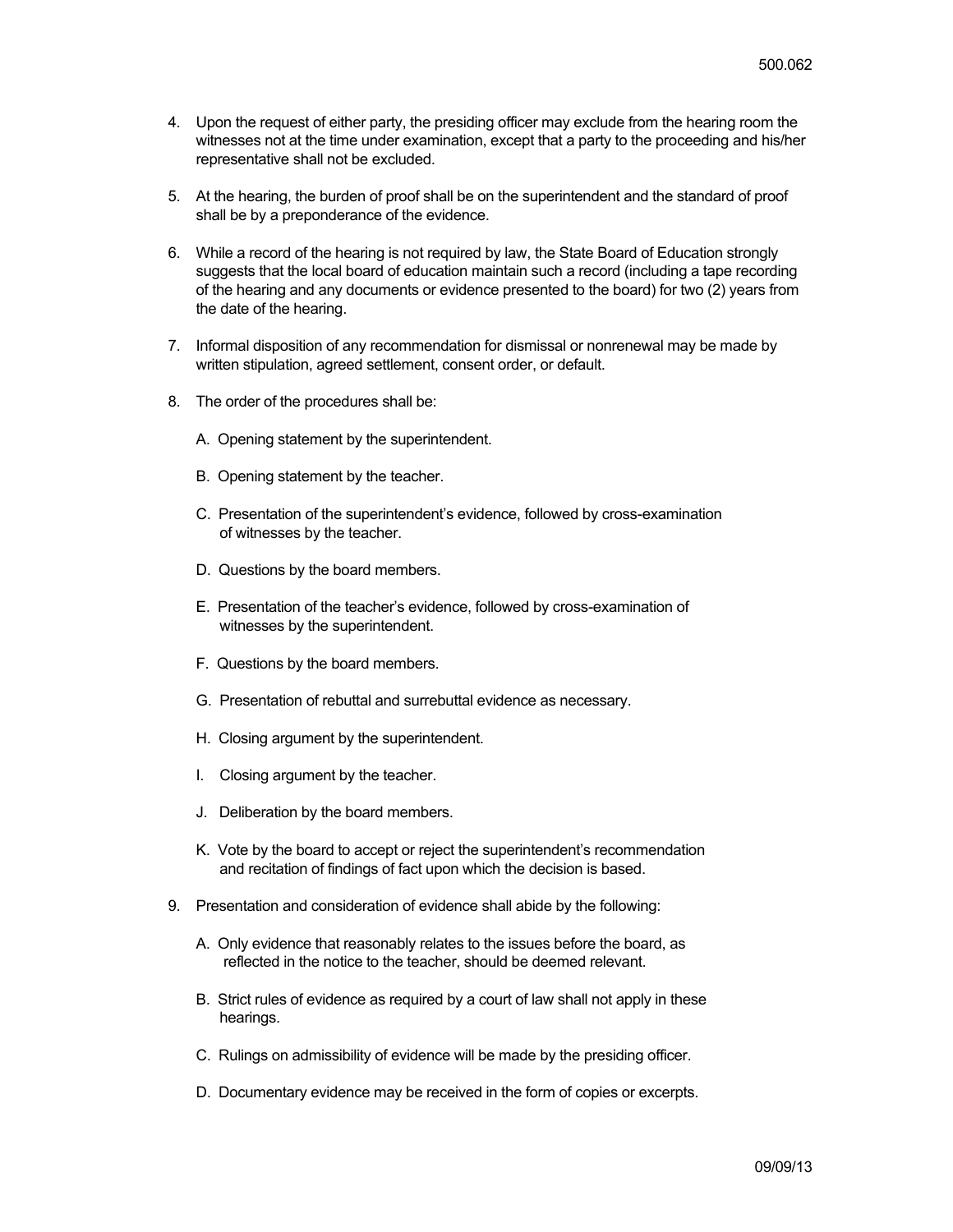- E. Documentary evidence presented to the board shall be marked with a distinguishing number or letter such as Teacher's Exhibit #1 or Superintendent's Exhibit #1.
- F. While hearings are open to the public, no questions or statements will be allowed by members of the public attending the hearing except through the parties or their council.

The board of education may convene into executive session to deliberate finds of fact. After due consideration of the evidence and testimony presented at the hearing, the board of education shall vote in open meeting whether or not to dismiss or non-reemploy the teacher. The board's decision shall include a recitation of the basic or underlying facts relied upon by the board in reaching its decision. The teacher shall be notified in writing of the board's decision by certified mail, restricted delivery, return receipt requested, or substitute process as authorized by law. The decision of the board regarding a teacher shall be final and non-appealable.

The board of education must forward hearing information concerning teachers to the State Board of Education on a prescribed form available from the administrative office. The superintendent or designee shall notify the State Board of Education within ten (10) days of the dismissal or non-re-employment of a probationary or career teacher for either criminal sexual activity as defined in 21 O.S. §886 (sodomy) or sexual misconduct as defined at

70 O.S. §5-144.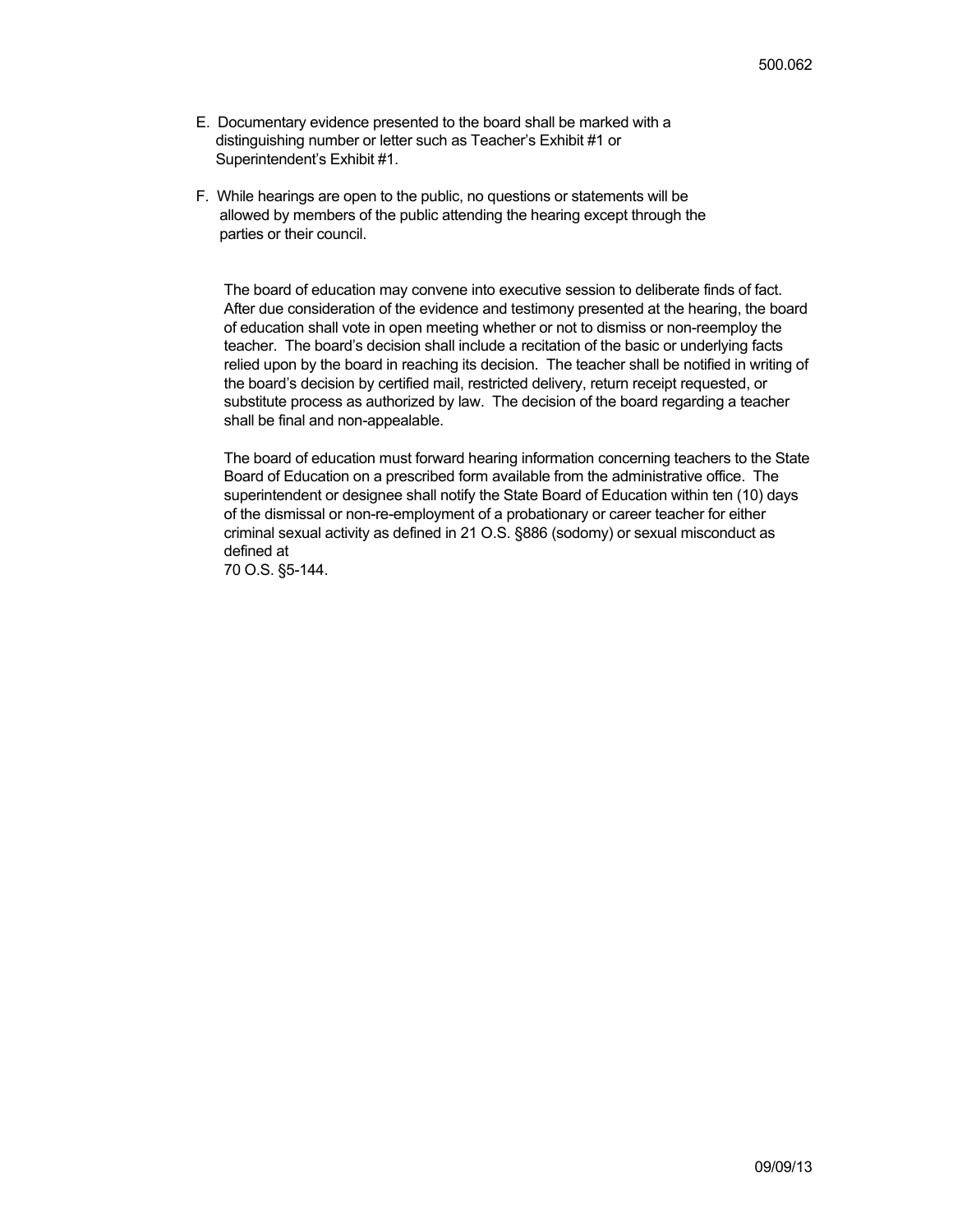### TEACHER PLANNING PERIODS

All certified staff shall have assigned period(s) within the school day for preparation.The preparation period shall be used for the following duties:

- 1. personal instructional preparation;
- 2. planning, selection, and preparing materials for instruction;
- 3. conferring with parents, staff, and administrators;
- 4. keeping school records;
- 5. supervising aides (if assigned);
- 6. grading student papers and recording student grades; and
- 7. study of current literature to keep abreast of developments within the subject matter taught by the teacher.

The preparation period shall be utilized within the building of major assignment and the purposes indicated.

Teachers shall leave the school premises only to carry out functions relating to the above duties when approval to do so has been obtained from the building principal.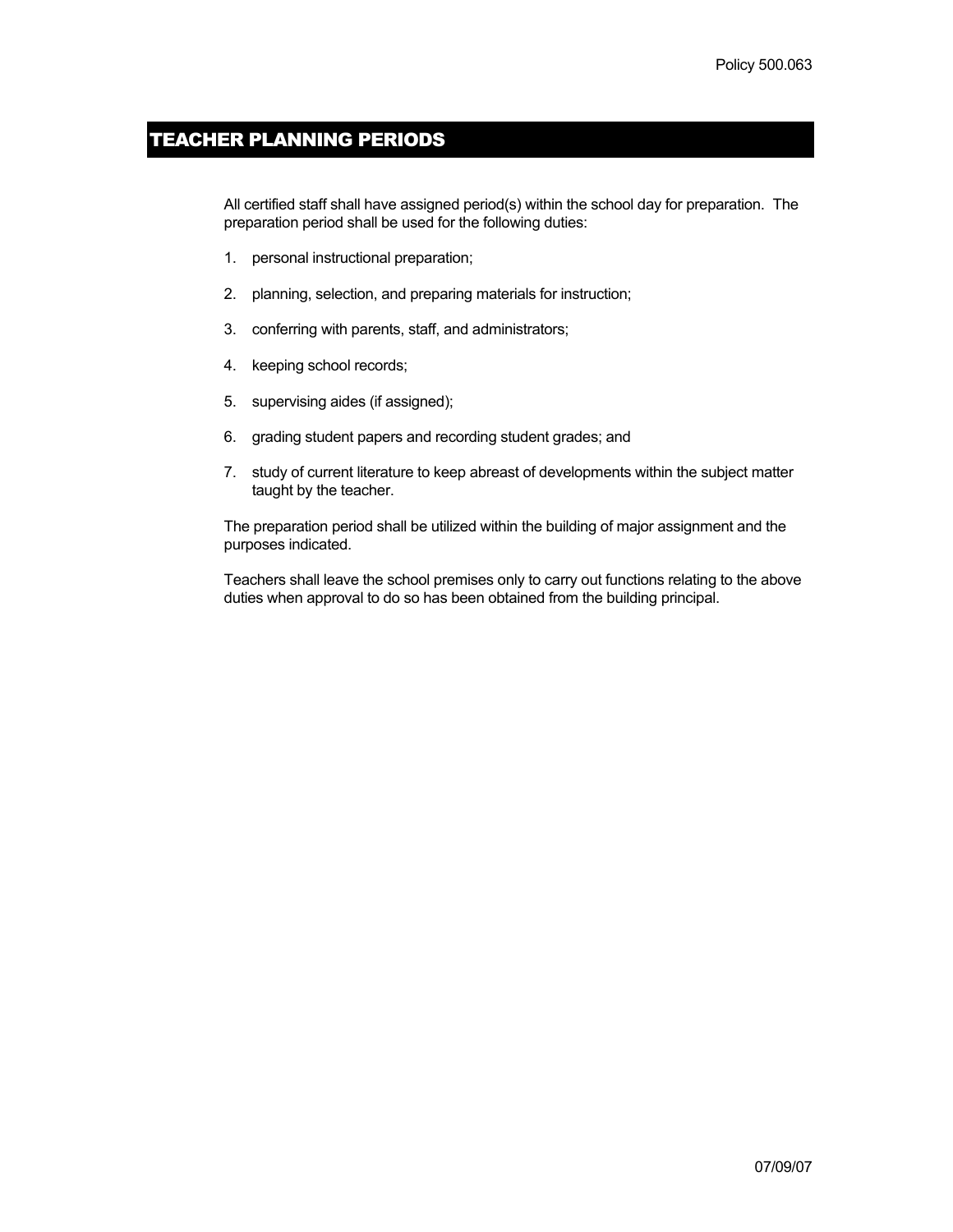## CERTIFIED TEACHER SICK LEAVE

Certified Teachers contracted full time with Altus Public Schools are eligible for sick leave at the beginning of each school year. These days may accumulate from year to year, if unused, to a maximum of 120 days. These days may accumulate at the rate of not more than 10 days per year.

- A. Sick leave shall be defined as accidental injury, illness, or pregnancy of the certified teacher, as well as accidental injury or illness in the immediate family of the employee, which keeps the employee from being present to conduct his or her regular work. (The immediate family includes the father, mother, husband or wife, children, grandparents, and grandchildren), or as approved by the superintendent or his designee.
- B. The Board of Education or its representative may require certification of illness by a medical doctor, or other bona-fide evidence of illness before honoring sick leave. Any attempt by a certified teacher to take unfair advantage of sick leave will endanger status of sick leave privilege.
- **C.** Each exempt school employee absent from duty for more than an hour shall be charged with said absence. Employment of a substitute during an employee's absence is left to the discretion of the principal.
- **D.** If, due to an extended illness, a certified teacher who has used all the sick leave benefits accumulated under the terms of this policy continues to be ill and cannot return to his or her position shall have, for a maximum of 20 days, his or her salary reduced by an amount to pay the cost of a substitute teacher, regardless of whether a substitute is actually employed. When the 20 days are exhausted, the certified teacher shall be placed on leave of absence without pay or district paid benefits**. It shall be noted that the 20 days at the price of a substitute provision is intended for the certified teacher's extended illness, personal accidental injury or pregnancy and for use after all other sick leaves are exhausted. This leave request shall be in writing and submitted for prior approval to the superintendent or his designee. Maternity leave that exceeds 6 weeks (unless not released by the doctor) does not qualify for any type of paid leave. The certified teacher (with prior permission from the principal and superintendent) may take unpaid leave.**
- E. Certified Teachers may transfer to the Altus Public Schools sick leave credit earned from other school districts within the state to a maximum of 120 days provided they were not compensated for those unused sick leave days.
- F. A retiring teacher who has worked continuously in the Altus School system for a period of 10 regular 172 day school terms or more (summer school excluded), will be paid \$5.00 per day for all accumulated unused sick leave earned in Altus to a maximum of 60 days, provided he or she at his or her own request by written notice, terminated his or her contract with the Altus School system within 15 days after the first Monday in June, and is completing the current school year and fulfilling their

Revised 07/09/19 08/01/12 07/12/10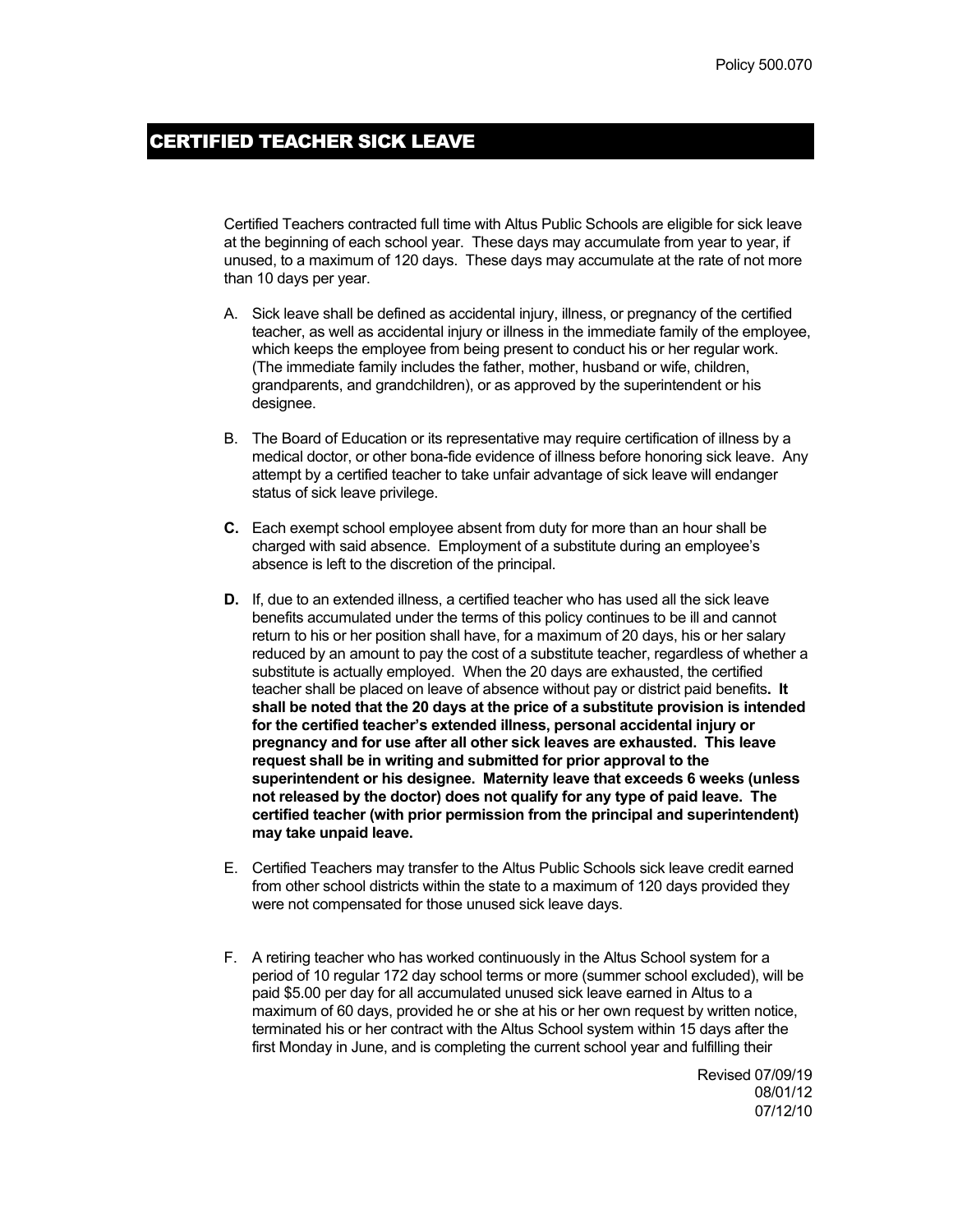contractual obligation. If the teacher contract is terminated by the Board of Education for immorality, neglect of duty, cruelty, incompetency, teaching disloyalty to the American constitutional system of government, or any reason involving moral turpitude, no payment will be made for accumulated sick leave.

- G. Adoptive mothers will have the same maternity leave benefits as natural parents.
- H. Part-time certified teacher shall receive prorated benefits. This leave includes sick, personal, and emergency leave days. Part-time certified teachers working 6 hours or more will qualify for health insurance benefits but will not qualify for district paid salary protection Part-time employees do not qualify for the leave incentive.
- I. If a certified teacher is injured as a result of an assault or battery upon the person of the certified teacher while the teacher is in the performance of any duties as an education employee, the teacher shall be entitled to a leave of absence from employment with the school without a loss of leave benefits.
- J. This policy supersedes and replaces all previous sick leave policies.re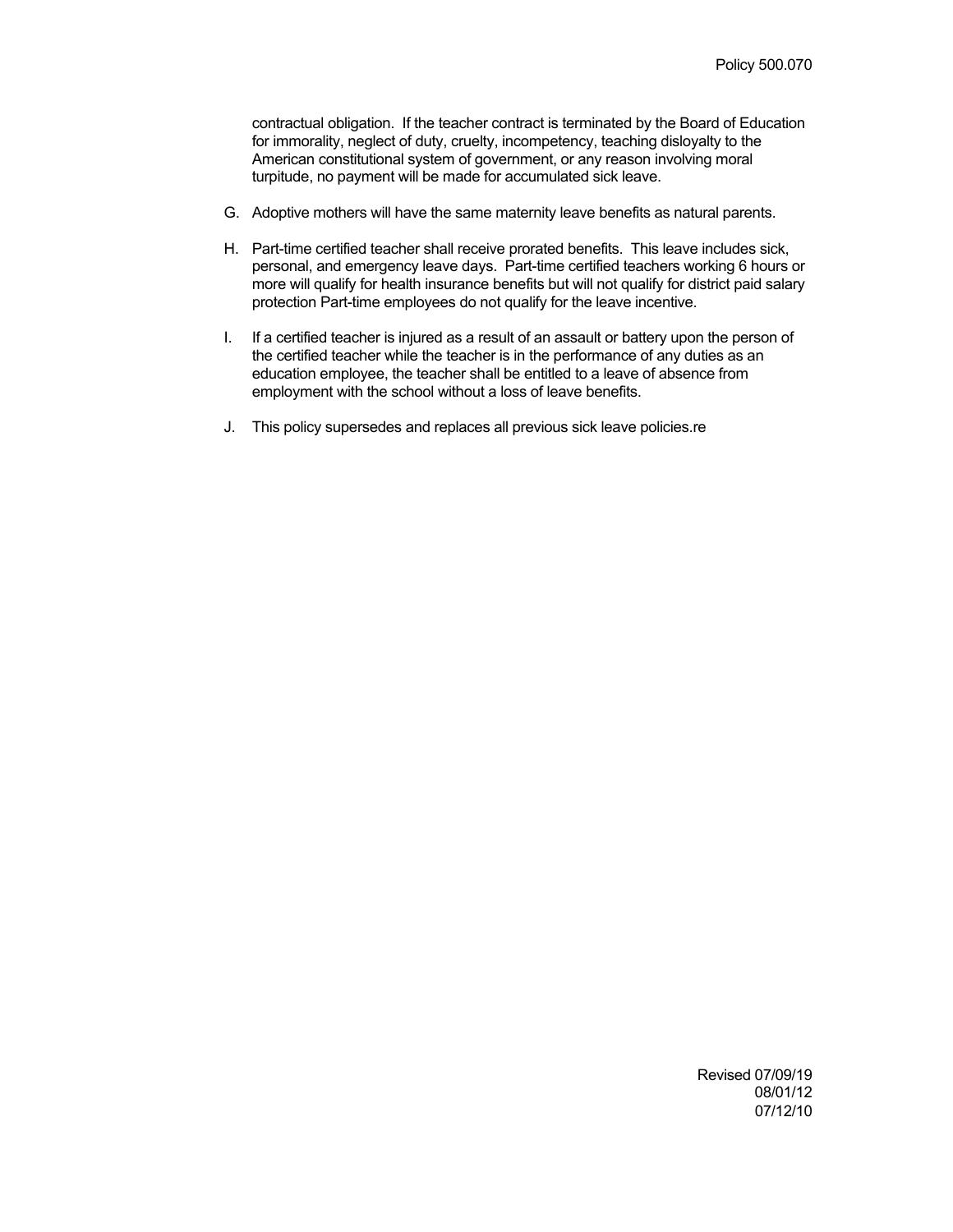# CERTIFIED EMPLOYEE EMERGENCY LEAVE POLICY

Certified Teachers will be granted five days emergency leave each school year without loss of pay. This leave is not cumulative but all five days are to be granted at the beginning of each school year. Emergency leave will be granted for the following reasons only:

A. Bereavement Leave of the immediate family, (the immediate family includes the father, mother, husband, wife and children), or as approved by the Superintendent or his/her designee.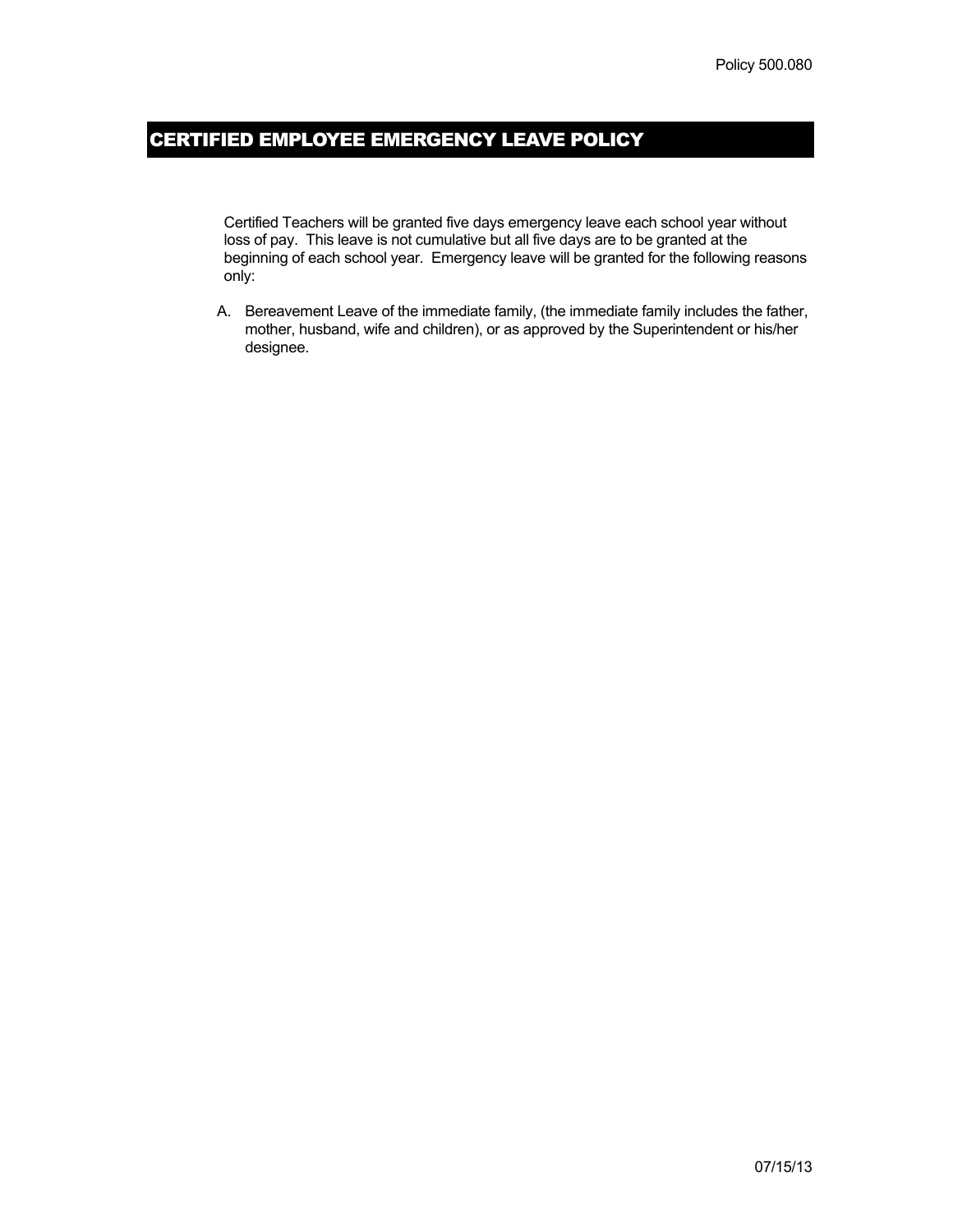### CERTIFIED EMPLOYEE PERSONAL BUSINESS LEAVE

Certified Teachers will be allowed three (3) personal business leave days per year after prior approval is granted by the principal and the superintendent. One of these personal business days will be granted at no charge to the teacher. For the second and third of these personal business leave days granted, the teacher will receive his/her salary less the salary for a certified substitute, regardless of whether a substitute is actually employed.

All personal business days must be approved one working day in advance of the desired day of absence by the principal and the superintendent on forms provided by the superintendent's office or the teacher will have their salary decreased by one contracted day of their annual salary.

All other personal business leave can only be taken if approved by the superintendent. The teacher will lose the equivalent of one contracted day of their annual salary for each of these days.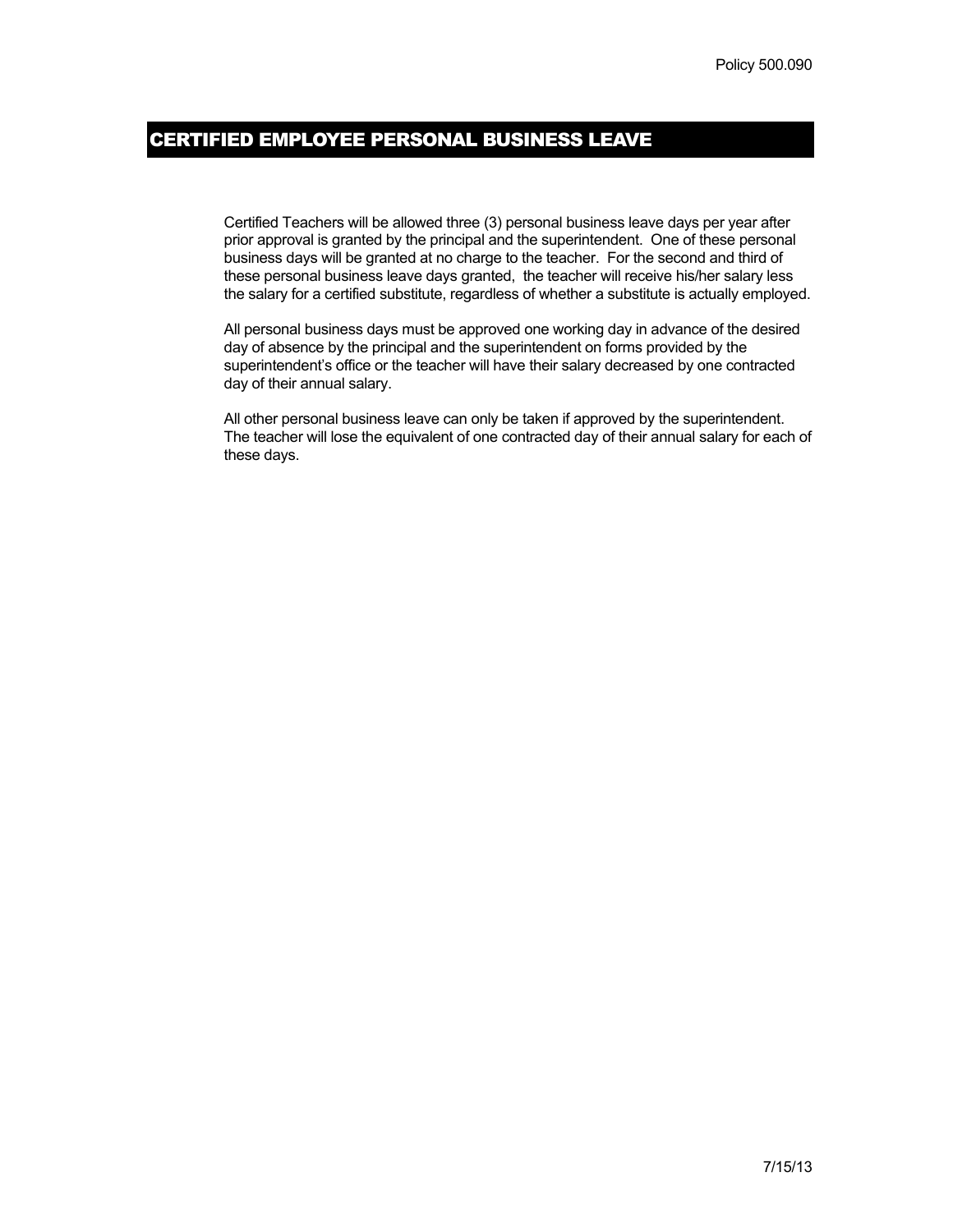# CERTIFIED EMPLOYEE SCHOOL BUSINESS LEAVE

School business leave shall be granted to certified teachers as requested and approved by the principal and the superintendent for up to five (5) school days per year. Additional school business leave may be granted only at the discretion of the Superintendent.

Request for such leave should be made at least two (2) weeks in advance of the meetings.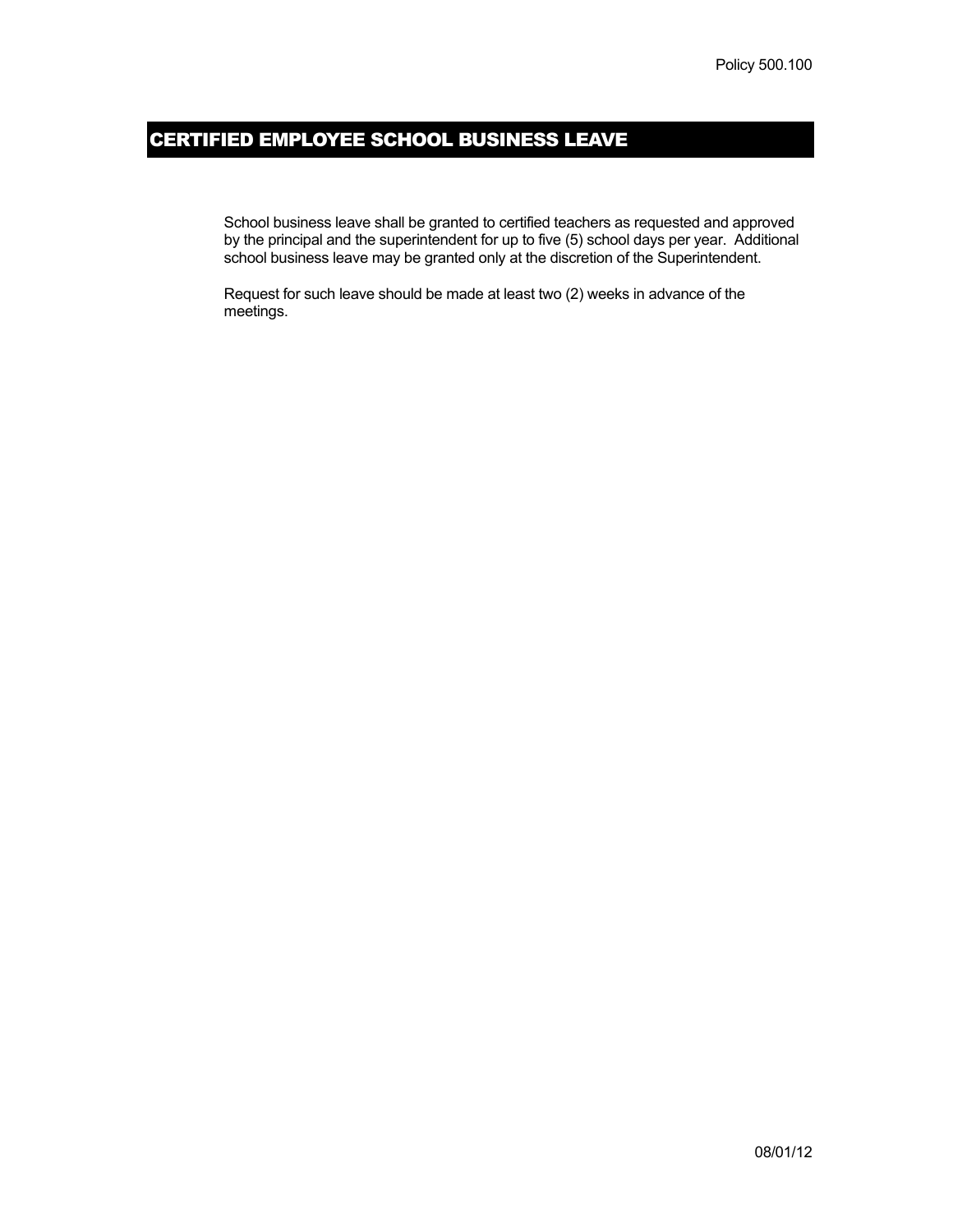# CERTIFIED EMPLOYEE ASSOCIATION LEAVE

Staff association leave may be approved by the superintendent for certified employees elected to National and/or State offices to attend staff association business. Such leave must be requested at least two weeks in advance.

The association will reimburse the school district the actual cost of the substitute for the staff member who is on approved association leave.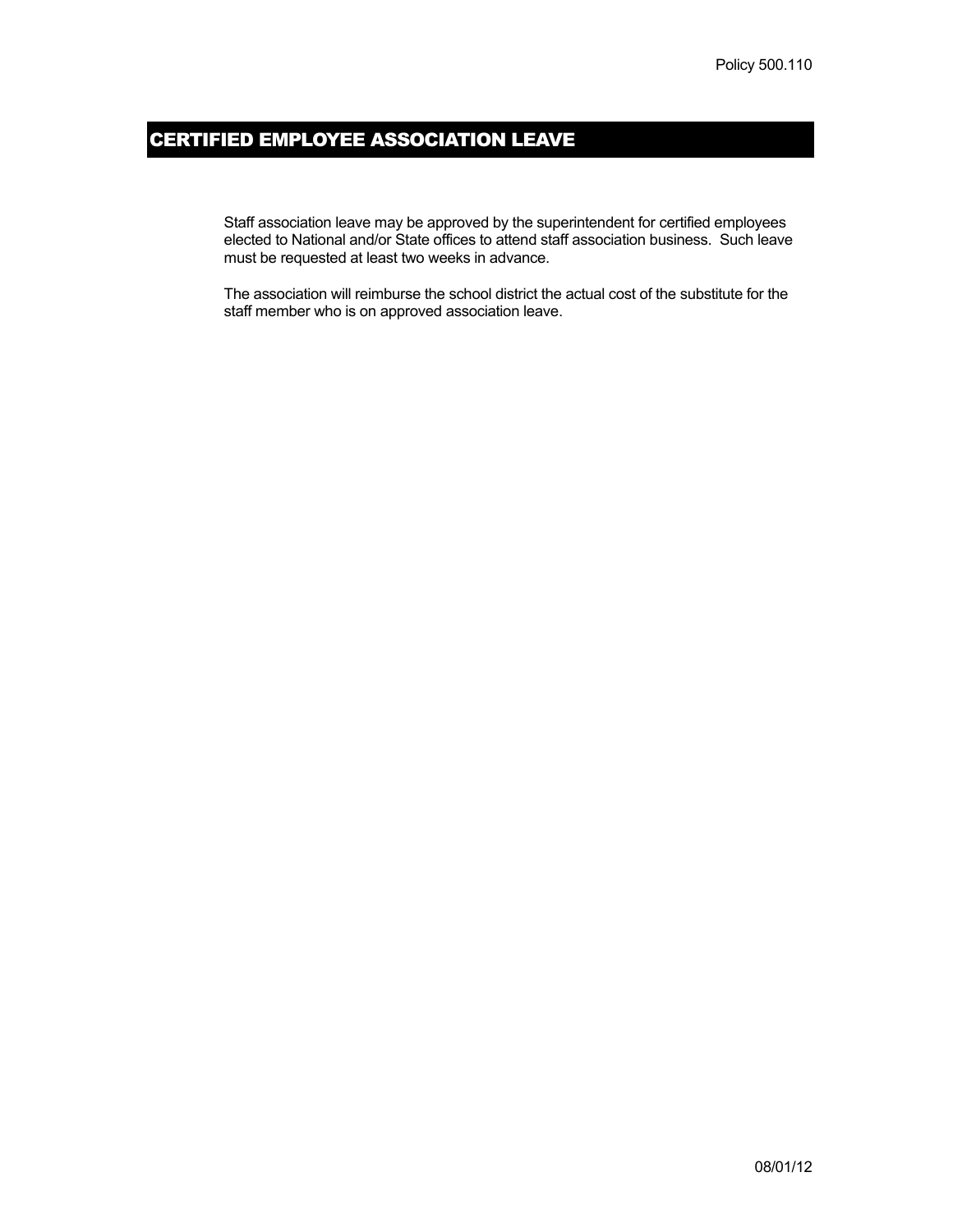## CERTIFIED PERSONNEL JURY DUTY SERVICE AND WITNESS LEAVE (REGULATIONS)

The board of education shall grant leave to certified employees who have been selected for jury duty or who have been subpoenaed as a witness in a criminal, civil, or juvenile proceeding. Teachers shall be paid the full, current contract salary during such service. Monies necessary to pay substitute teachers shall not be deducted from the salary of a teacher performing jury duty. However, the amount received by the teacher for jury duty service shall be applied toward the expense of the substitute teacher.

It is the policy of the board that the school district will not provide teachers with paid leave for non-subpoenaed testimony as a witness in a child custody case involving a student in this district. If a teacher testifies as a witness as a result of being subpoenaed, any compensation received from the court by the teacher shall be applied toward the expense of a substitute teacher.

If a teacher is subpoenaed to appear as a witness in a civil court proceeding, except in a proceeding in which the school district or the state is a party, the school district shall be entitled to a witness fee equal to the amount of the substitute teacher cost, not to exceed One Hundred Dollars (\$100.00) per day.

REFERENCE: 70.O.S.§6-104 28 O.S.§84.1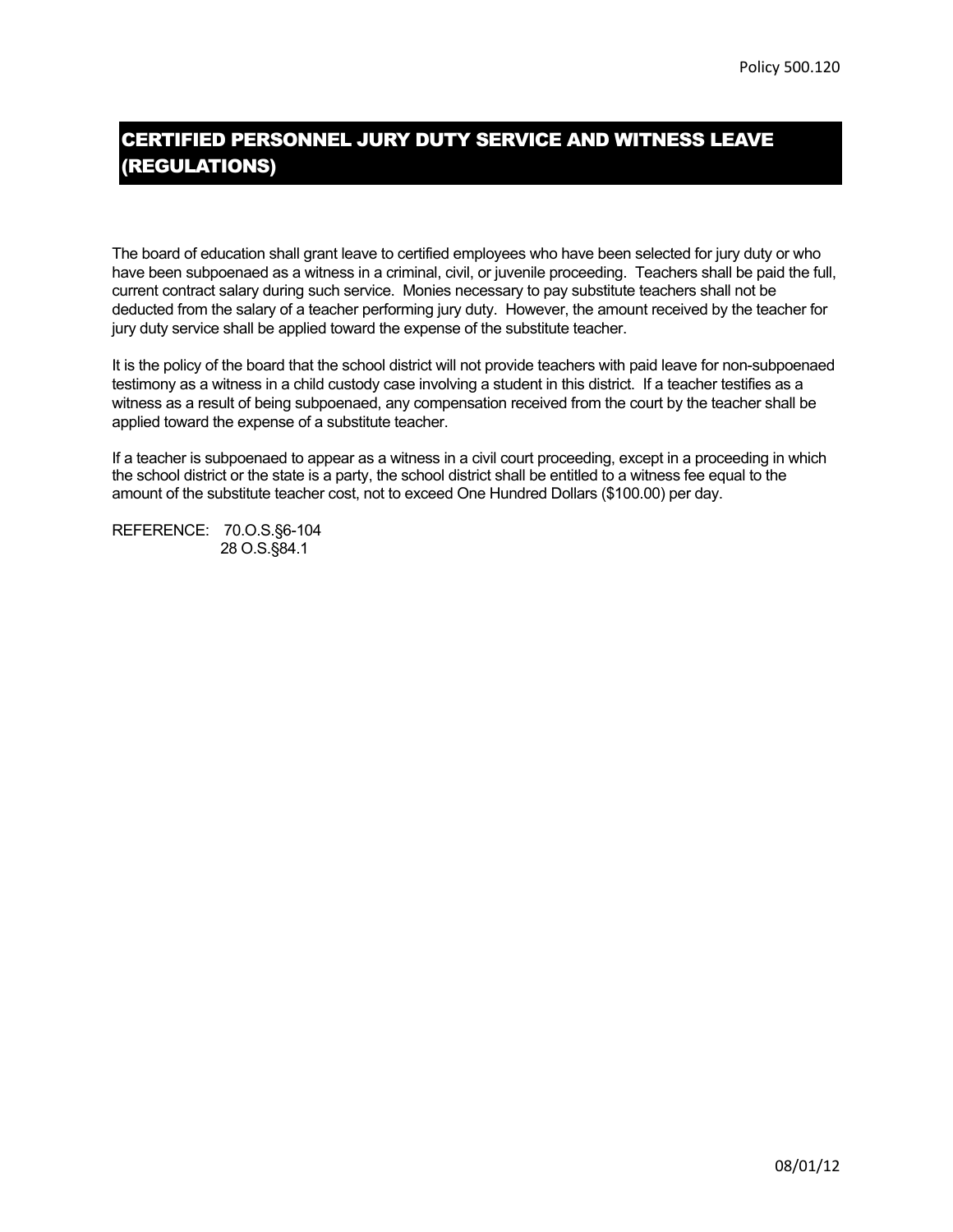### SHARED SICK LEAVE

Sick leave days may be donated from one District employee to another within the following guidelines:

- 1. Permission to receive donations will be granted only for a District employee who is pregnant or recovering from childbirth or who is suffering from or has a member of the immediate family (father, mother, wife, husband, and children) suffering from an extraordinary or severe illness, injury, impairment or physical or mental condition that has caused or will cause the employee to exhaust all accumulated sick leave earned pursuant to Title 70, Section 6-104 of the Oklahoma Statutes and that has caused or is likely to cause the employee to take leave without pay or to terminate employment, as determined by the Board of Education.
- 2. For purposes of this policy, the following definitions apply:

Immediate Family: means father, mother, wife, husband, and children.

"District employee" means a teacher or any full-time, contract employee of the District who qualifies for sick leave. Whether an employee is a "full-time employee of the School District" will be determined by the standard period of labor which is customarily understood to constitute full-time employment for type of services performed.

- 3. The request for permission to receive donations must be in writing and may be presented to the Superintendent by the District employee or another employee (acting with the affected employee's permission) in his or her behalf. The Superintendent may place the request on the agenda of the Board of Education. A District employee may be eligible to receive donations if the Board determines that the employee meets the criteria described in this policy and the employee has followed District policies regarding the use of sick leave. To allow the Board to determine whether the employee meets the criteria described in this policy the employee must first submit a medical certificate from a licensed physician or health care practitioner verifying the severe or extraordinary nature and expected duration of the condition.
- 4. A donee may not use any donated sick leave until his or her own sick leave earned pursuant to Title 70, Section 6-104 of the Oklahoma Statutes has been exhausted. This includes 20 days at the price of a substitute. The donee may use donated sick leave only for the purposes specified in this policy.
- 5. Donated sick leave will be paid at the daily rate of the donee, not the donor. The sick leave received by the donee will be designated as donated sick leave and will be maintained separately from all other sick leave balances.
- 6. Donated sick leave not used by the donee during an occurrence as determined by the Board shall be returned to the donating employee(s). The donated sick leave remaining will be divided among the donors on a prorated basis based on its original donated value, returned at its original donor value and reinstated to the annual leave balance of each donor.
- 7. The maximum total number of days that may be received as donations by any employee is sixty (60) during his/her total District employment. (An employee shall not be determined to be eligible for donations more than once during his or her term of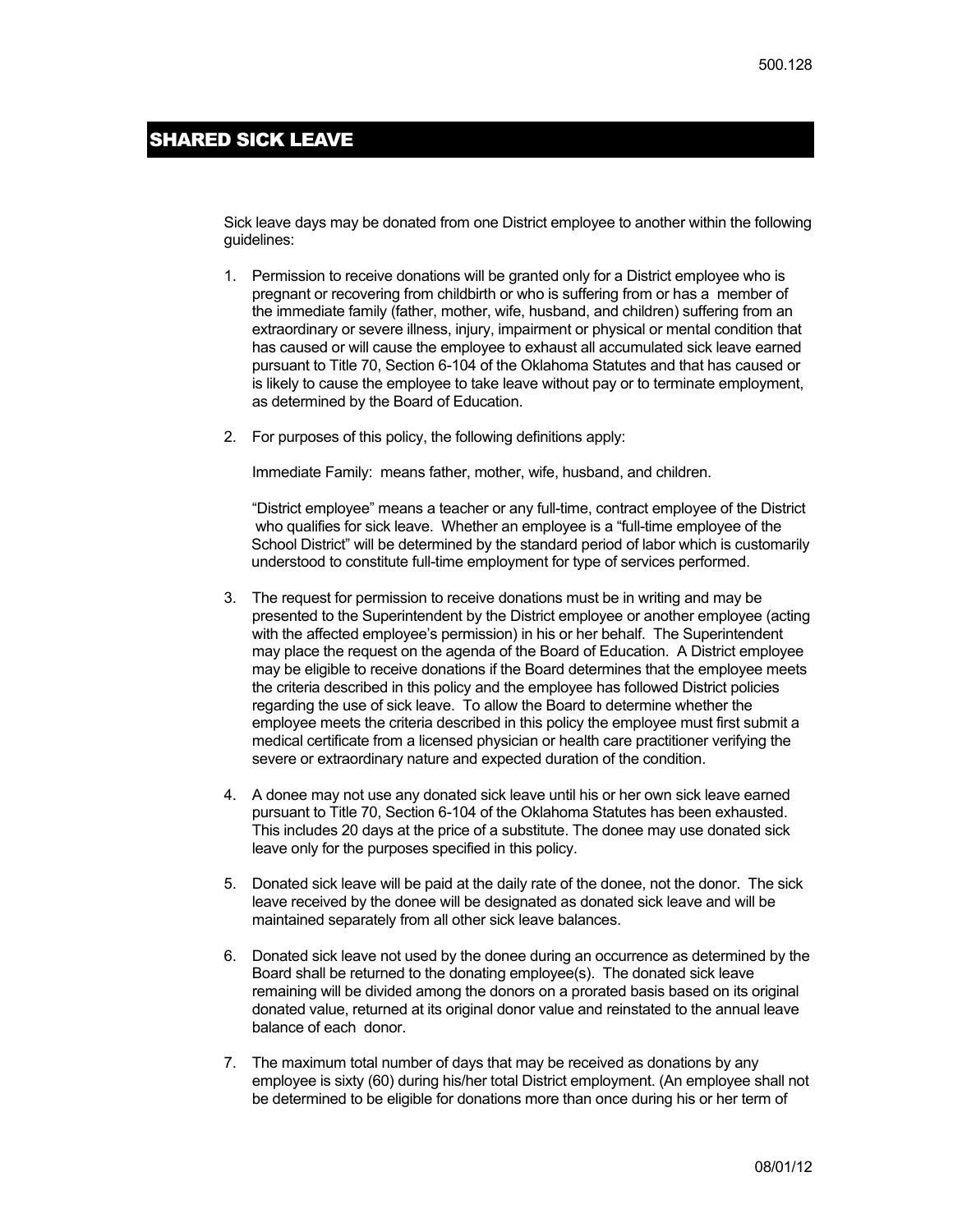employment by the District. Donations may be made only during the academic year, July 1 - June 30, in which the employee is determined to be eligible to receive donations.)

- 8. An employee may donate only days that are earned and accumulated. The donor may donate any amount of sick leave provided the donation does not cause his or her sick leave balance to fall below ten (10) days.
- 9. Donated sick leave days will be subtracted from the donor's accumulated sick leave. Maximum available accumulated sick leave will not exceed 120 days.
- 10. Any contribution of sick leave by one employee to another is strictly voluntary. No employee shall be coerced, threatened, intimidated or financially induced into donating sick leave under this policy. Each contribution of sick leave must be confirmed in writing by the donor to the office of the Superintendent.
- 11. An employee receiving temporary total disability benefits under the Worker's Compensation Act for a job-related injury, may supplemental such benefits with donated leave or a fractional use thereof to the extent the injured employee receives full wages during the employee's temporary absence.
- 12. The sum of all temporary total disability payments and sick leave cannot be combined to exceed one hundred percent of the employee's net pay as it existed prior to injury.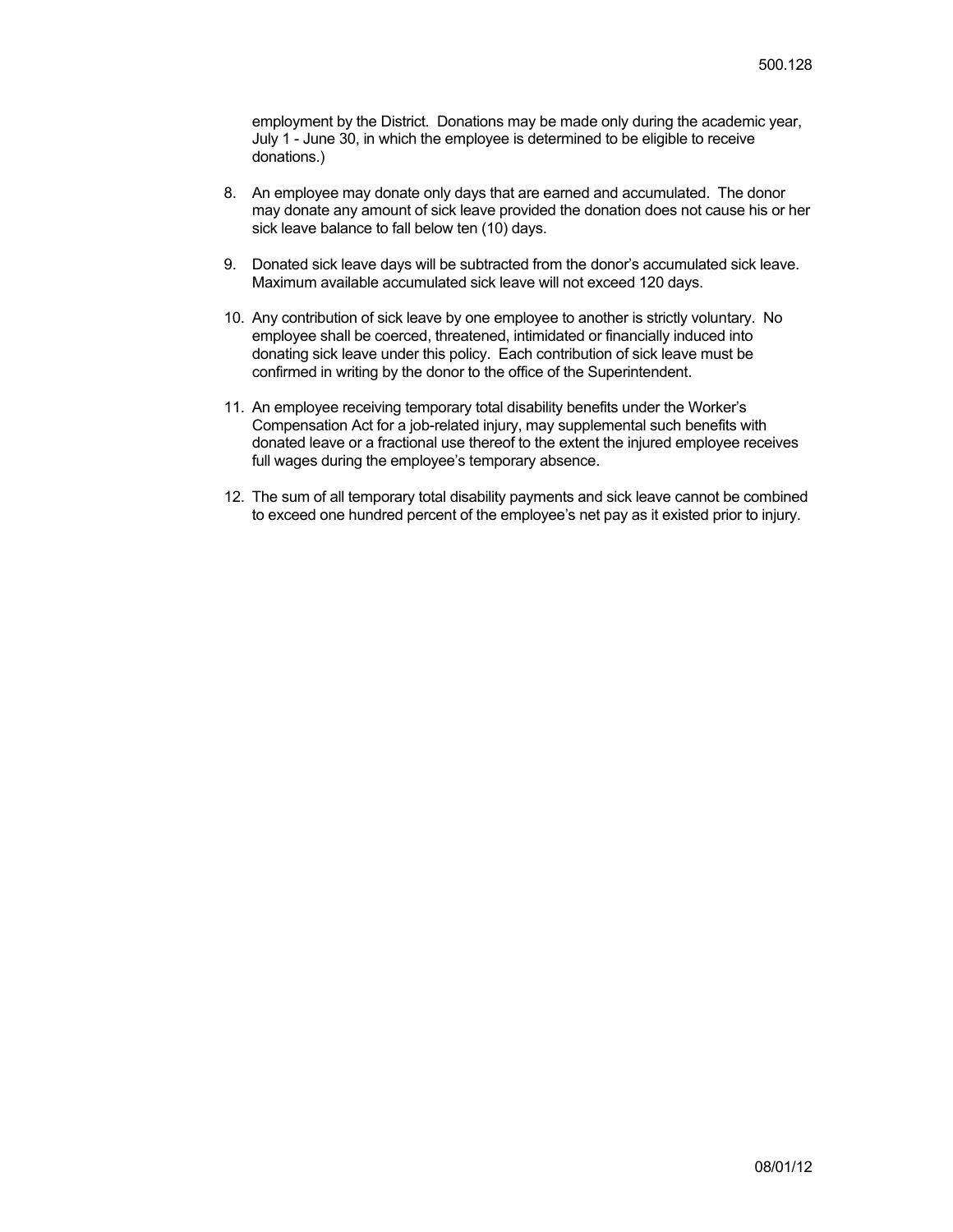#### **Shared Sick Leave Questionnaire**\*

*Employee may receive shared sick leave only once during their employment with Altus Public Schools.*

| 1. | Is the leave request for:                                                                                              |    | <b>Self Self</b>                                                                                                      |                |
|----|------------------------------------------------------------------------------------------------------------------------|----|-----------------------------------------------------------------------------------------------------------------------|----------------|
|    |                                                                                                                        |    | Or                                                                                                                    |                |
|    |                                                                                                                        |    | Family Member_________                                                                                                |                |
|    |                                                                                                                        |    | Relationship to Applicant                                                                                             |                |
| 2. | Is all accumulated Leave Exhausted? Yes or No                                                                          |    |                                                                                                                       |                |
|    |                                                                                                                        | a. | Sick Leave                                                                                                            |                |
|    |                                                                                                                        | b. | Personal Leave                                                                                                        |                |
|    |                                                                                                                        | C. | <b>District Provided Leave</b><br>20 days @ cost of a substitute                                                      |                |
| 3. | Is existing condition of a life threatening nature?                                                                    |    |                                                                                                                       |                |
| 4. | Is surgery of an emergency nature?                                                                                     |    |                                                                                                                       |                |
| 5. | Is a physician's statement attached to this form?                                                                      |    |                                                                                                                       |                |
| 6. | Have you received supplemental sick leave day's form any source during your district<br>employment? Yes or No          |    |                                                                                                                       |                |
|    | If yes, list the source of supplemental leave with the number of days and dates<br>received of supplemental sick days. |    |                                                                                                                       |                |
|    | Source of Leave                                                                                                        |    | Number of Days                                                                                                        | Dates of Leave |
|    |                                                                                                                        |    | <u> 1989 - Johann Stoff, deutscher Stoff, der Stoff, der Stoff, der Stoff, der Stoff, der Stoff, der Stoff, der S</u> |                |
|    |                                                                                                                        |    |                                                                                                                       |                |
|    |                                                                                                                        |    |                                                                                                                       |                |

In order to qualify for Shared Sick Leave, you must have answered yes to questions 2a, 2b, 2c, 3, 4, 5 and dates on question 6 must not be for current contract year.

**\*(This form must be submitted with formal request for letters requesting Shared Sick Leave)**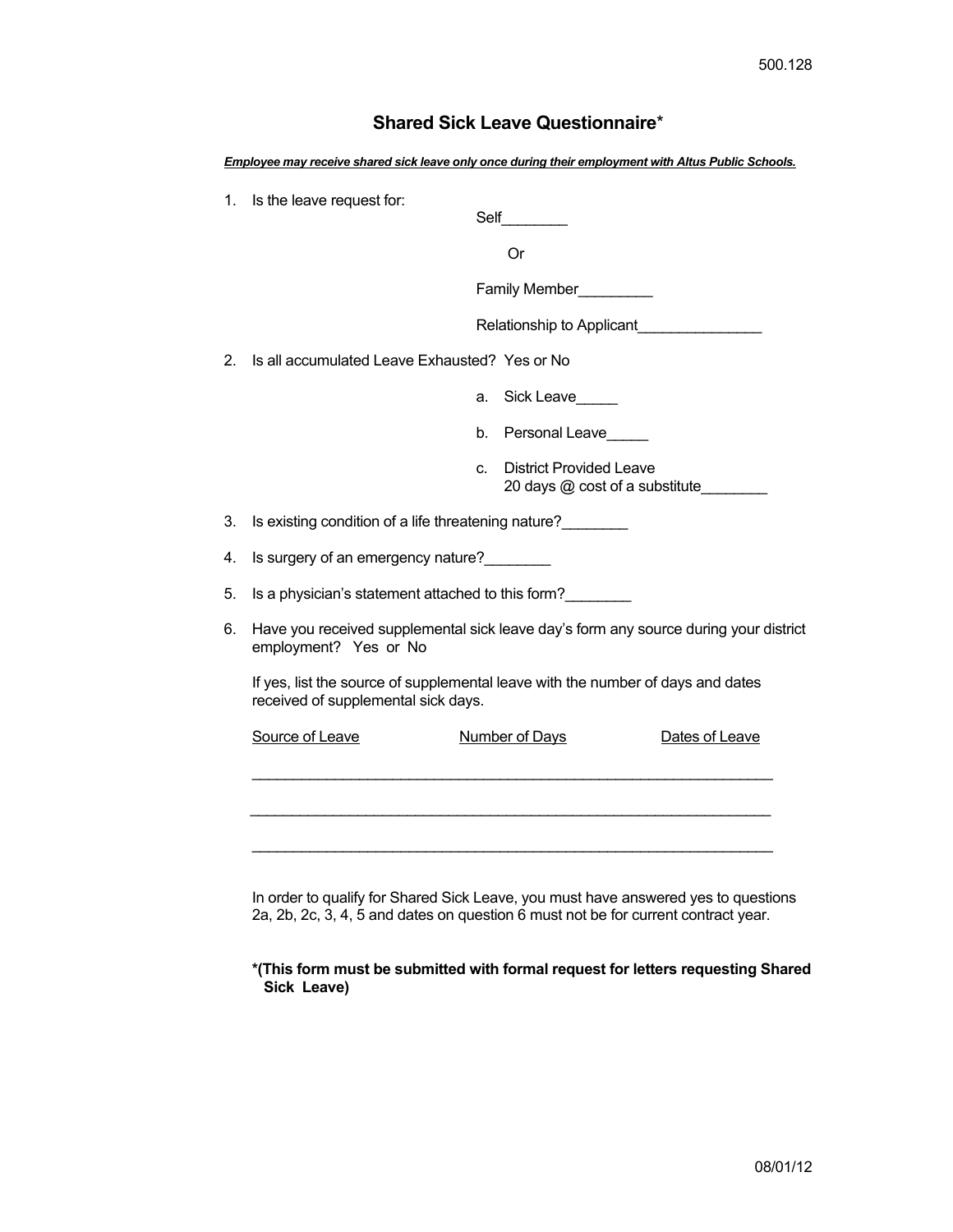#### SICK LEAVE BANK

- A. The Board of Education will establish a Sick Leave Bank. Any contractual employee of the Altus Schools who qualifies for sick leave is eligible to participate on a voluntary basis. The bank is to be used for the employees personal illness only and cannot be used to enable a member to assist with another family member's illness or injury except in catastrophic circumstances. (Family member includes only the father, mother, husband, wife and children.)
- B. Each employee will be assessed one day of his/her sick leave upon his initial enrollment in the bank. No more days will be added except from new enrollees until the bank is depleted to below 75. When the bank falls below minimum (75 days), each active member will be assessed one day. No member will be assessed more than one day per school year.
- C. A person withdrawing from membership in the bank will not be able to withdraw the contributed days.
- D. Only those employees participating in the Bank will be eligible to withdraw days. In no case will the granting of leave cause a Bank member to receive from the school district more than his annual salary or to profit from an illness due to district-paid multiple coverage, including Salary Protection and Workman's Compensation benefits.
- E. An employee will be eligible to apply for a maximum of 10 days during an employee's first full year of employment, 20 days during the second full year of employment, 30 days during the third full year of employment, 40 days during the fourth full year of employment, 50 days during the fifth full year of employment and 60 days during and after the sixth year of employment. The maximum total number of days that may be received from the Sick Leave Bank is (120) during his/her total District employment. Eligible part-time contractual employees may receive up to a maximum of 30 days.
- F. If a bank member does not use all the days granted from the bank, the unused bank days will be returned to the bank.
- G. Days will be granted from the Sick Leave Bank in an emergency situation of a serious nature, not to include normal pregnancies.
- H. A donee may not use any donated sick leave from Sick Leave Bank until his or her own sick leave earned pursuant to Title 70, Section 6-104 of the Oklahoma Statutes has been exhausted. This includes 20 days at the price of a substitute. The donee may use donated sick leave only for the purposes specified in this policy.
- I. Leave from the bank may not be used for disabilities which qualify the member for Workman's Compensation benefits, unless the member has exhausted all Workman's Compensation leave and their own accumulated sick and annual leave.
- J. A member of the bank will lose the right to use the benefits of the bank by:
	- 1. Termination of employment with the Altus Schools.
	- 2. A member's voluntary cancellation of his/her membership in the bank, as of the effective date of cancellation.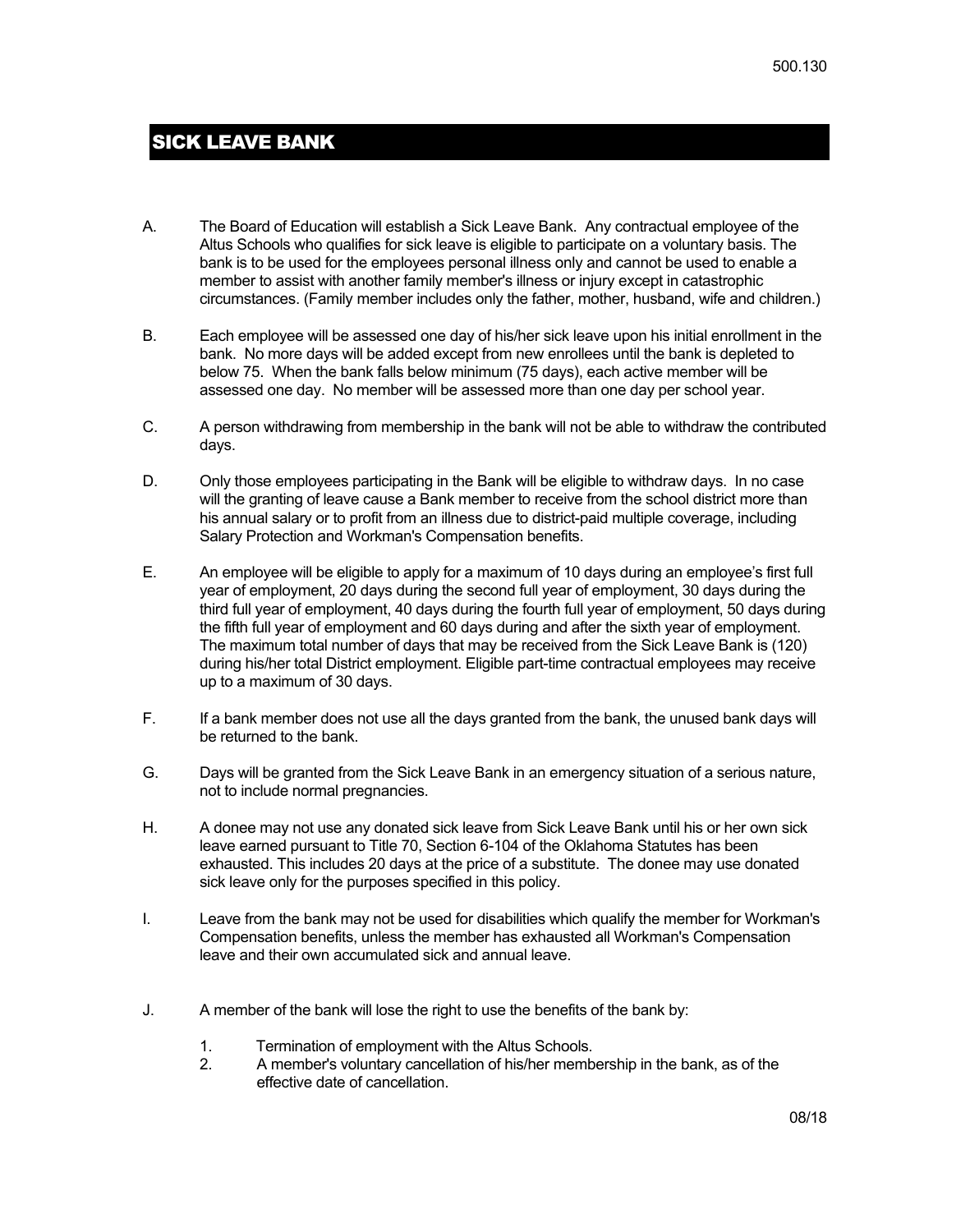- 3. A member's written authorization to discontinue annual contribution of sick leave day(s) as of the date that contribution comes due.
- 4. Any abuse or misuse of the rules of the bank.
- 5. While on approved leave of absence, for other than personal illness or family catastrophic illnesses..
- K. Eligible employees on non-temporary contracts who do not elect to join the bank at the first opportunity afforded them will not be permitted to join the bank thereafter. Ten month employees must join by the 15th of September. Twelve month employees and other employees who go on contract at a time other than August must join within 15 working days of employment.
- L. A Bank Screening Committee, composed of one person from each school site, one administrator, one support person, and the superintendent, shall approve or disapprove use of bank. An ex officio member will be appointed by the superintendent to chair the Bank Screening Committee. Each school shall elect a teacher to serve as its member of the committee by ballot. All administrators and all support personnel will each select a member at large by ballot. Only members of the bank may vote and serve on the Screening Committee. Elections will be held in January**.** Altus Early Childhood Center, Altus Primary and AIS representatives are elected for a two year term. Rivers, Altus Elementary, Altus Early Childhood Center, Altus Junior High, and AHS representatives will serve three years for the first term in order to provide continuity within the committee membership.
- M. All eligible requests to draw upon the bank must be accompanied by a Bank Request Form and Sick Leave Bank Questionnaire, then submitted to the Screening Committee within ten (10) calendar days before the first date of bank usage. The screening committee will not act on any physician's statement unless it is on the official Bank Physician's Statement Form and Sick Bank Questionnaire.
- N. In case the contributor's incapacity is of such a nature that he/she cannot personally apply for a grant, his/her application may be submitted to the committee by his/her authorized agent or member of his/her family on his/her behalf.
- O. Leave grants from the bank shall be in units of not more than fifteen (15) consecutive working days. Additional Bank Physician's Statement Forms and Sick Leave Bank Questionnaires may be requested before additional days are granted.
- P. In cases where the committee disapproves a member of the bank, an application for use of the bank, or for an extension of such use, the applicant may appeal his/her request to a vote of the total membership.
- Q. All forms for application for participation in the bank, withdrawal of sick leave days, and cancellation forms shall be available in the principal's office of each school and in the superintendent's office, and such forms shall be sent to any employee at his/her request.
- R. Copies of all bank requests and Bank Membership Cancellation Forms shall be marked for approval or denial by the screening committee. Following such action, the superintendent's office shall disperse copies of the forms to the bank member.
- S. There will be a review of policy by the Sick Leave Bank Screening Committee annually or as needed to determine if changes are required to make the policy more effective.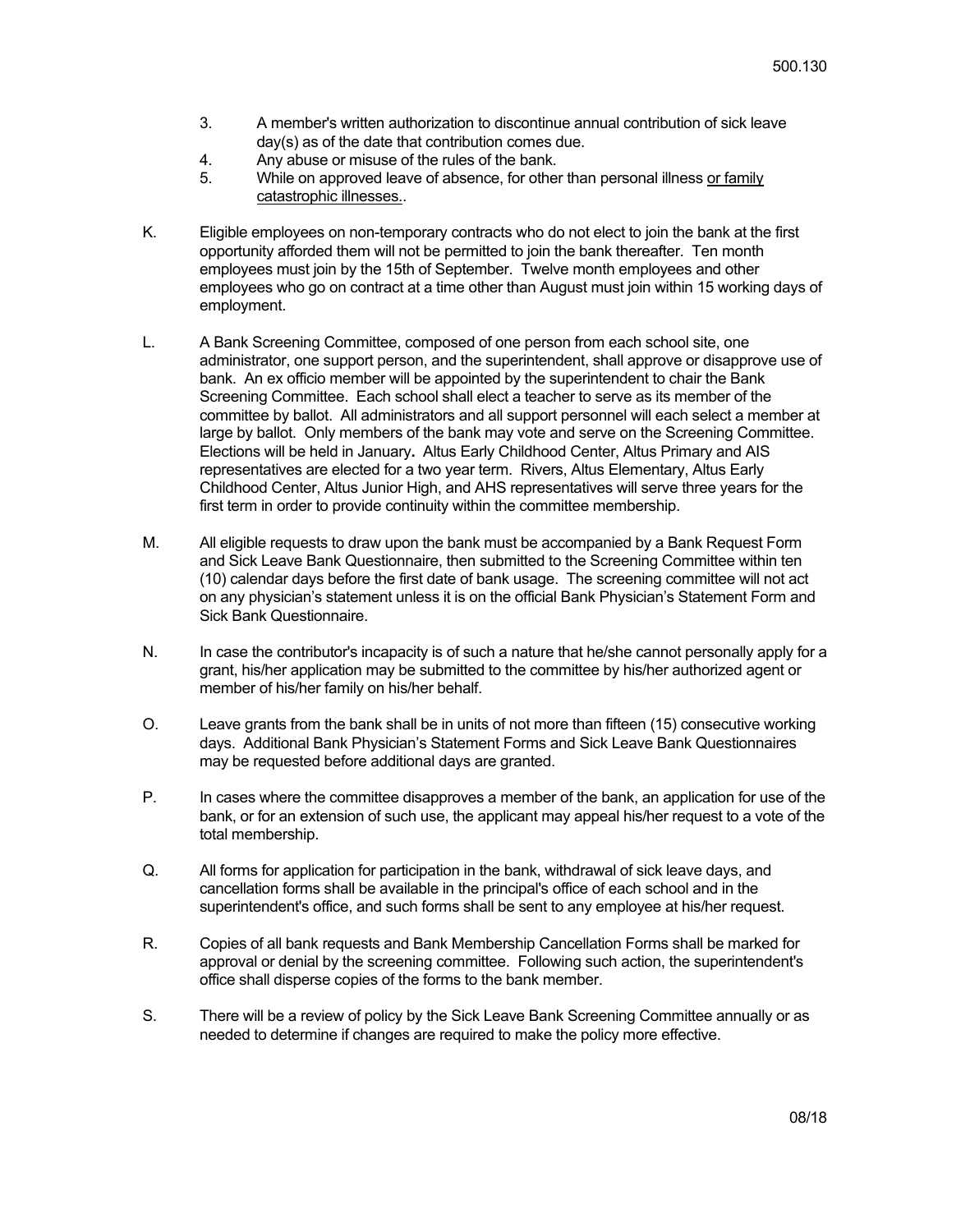#### **Sick Leave Bank Questionnaire\***

1. Is the leave request for:

Self\_\_\_\_\_ or

Family Member\_\_\_\_\_

Relationship to applicant\_\_\_\_\_\_\_\_\_\_\_\_\_\_\_\_\_\_\_\_

2. Is all accumulated Leave Exhausted? Yes or No

- a. Sick Leave
- b. Personal Leave
- c. District provided Leave

20 days @ cost of a substitute\_\_\_\_\_

3. Is existing condition of an extreme or life threatening nature? \_\_\_\_\_

4. If surgery was performed, was it of an emergency nature? \_\_\_\_\_

- 5. Is a physician's statement attached to this form? \_\_\_\_\_
- 6. Have you received supplemental sick leave days from any source during your district employment?

Sick Leave Bank # of days\_\_\_\_\_\_ Month and Year\_\_\_\_\_\_\_\_\_\_\_\_\_\_\_\_\_\_\_\_\_\_\_\_\_\_\_\_\_\_\_\_\_\_\_

In order to qualify for Sick Leave Bank, you must have answered yes to questions 2a, 2b, 3, 4 **(if applicable)**, and 5.

*\*(This form must be submitted with a formal request to withdraw leave from Sick Leave Bank)*

| ALTUS PUBLIC SCHOOLS      |                                 |  |  |
|---------------------------|---------------------------------|--|--|
| REQUEST TO DRAW FROM SICK | ATTN: SICK LEAVE BANK COMMITTEE |  |  |
| LEAVE BANK                | P.O. Box 558                    |  |  |
|                           | Altus, OK 73521                 |  |  |
|                           | Phone: (580) 481-2100           |  |  |

#### SICK LEAVE BANK FILING INSTRUCTIONS

A. Complete the employee request statement below answering all questions in full.

B. Have your attending physician complete the physician's report in full being certain to dates of continued disability, limitations and restrictions, etc. Ask the doctor to return the form to you for filing at the address shown above.

C. Return the form to the Sick Leave Bank coordinator for filing and completion of employer's statement.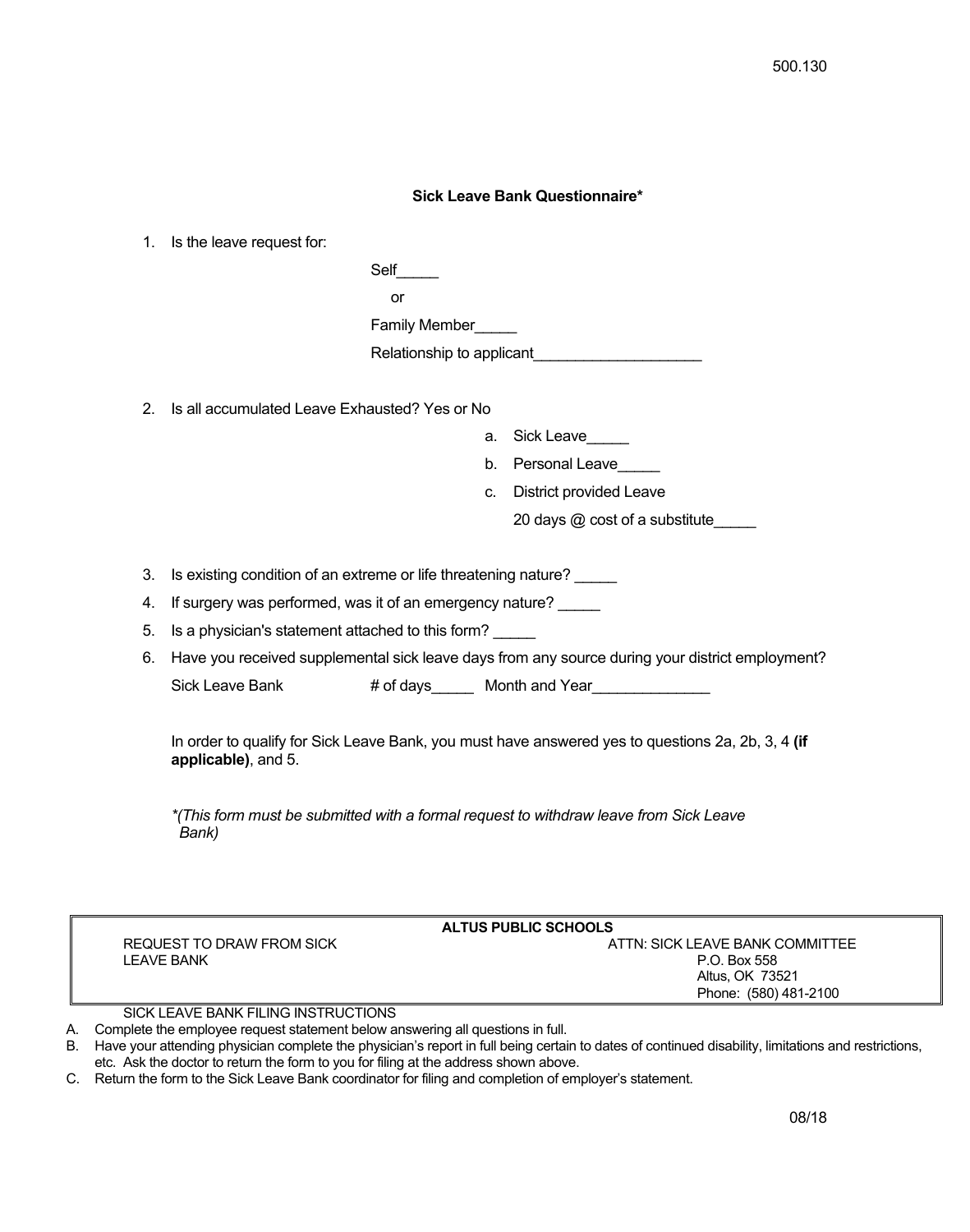| <b>PART A</b> |    |                                                                                                                                                                                                                                                                                                                                                                                                                                                        | <b>STATEMENT OF EMPLOYEE</b>    |                                                                                                                                                                                                                               |                                 |
|---------------|----|--------------------------------------------------------------------------------------------------------------------------------------------------------------------------------------------------------------------------------------------------------------------------------------------------------------------------------------------------------------------------------------------------------------------------------------------------------|---------------------------------|-------------------------------------------------------------------------------------------------------------------------------------------------------------------------------------------------------------------------------|---------------------------------|
| Name          |    |                                                                                                                                                                                                                                                                                                                                                                                                                                                        |                                 | Social Security Number<br>Social Security Number                                                                                                                                                                              |                                 |
|               |    |                                                                                                                                                                                                                                                                                                                                                                                                                                                        |                                 |                                                                                                                                                                                                                               |                                 |
|               |    |                                                                                                                                                                                                                                                                                                                                                                                                                                                        |                                 |                                                                                                                                                                                                                               |                                 |
|               |    | School Where Employed                                                                                                                                                                                                                                                                                                                                                                                                                                  |                                 |                                                                                                                                                                                                                               |                                 |
|               | 1. | Date accident or illness began and the state of the state of the state of the state of the state of the state of the state of the state of the state of the state of the state of the state of the state of the state of the s                                                                                                                                                                                                                         |                                 |                                                                                                                                                                                                                               |                                 |
|               | 2. | Nature of illness or injury and the control of the control of the control of the control of the control of the control of the control of the control of the control of the control of the control of the control of the contro                                                                                                                                                                                                                         |                                 |                                                                                                                                                                                                                               |                                 |
|               | 3. | On what date did you last work?                                                                                                                                                                                                                                                                                                                                                                                                                        |                                 |                                                                                                                                                                                                                               |                                 |
|               | 4. |                                                                                                                                                                                                                                                                                                                                                                                                                                                        |                                 |                                                                                                                                                                                                                               |                                 |
|               |    | I hereby authorize any physician or hospital, to release any information regarding the medical history, treatment, or disability. A photocopy of this<br>authorization shall be considered as valid as the original. This authorization shall be considered valid for the duration of the claim; but not to exceed<br>one year from the date signed. By signing below I certify the above information is true and correct to the best of my knowledge. |                                 |                                                                                                                                                                                                                               |                                 |
|               |    | Employee's Signature <b>contained a manufacture of the state of the state of the state of the state of the state of the state of the state of the state of the state of the state of the state of the state of the state of the </b>                                                                                                                                                                                                                   |                                 | Dated and the contract of the contract of the contract of the contract of the contract of the contract of the contract of the contract of the contract of the contract of the contract of the contract of the contract of the |                                 |
| <b>PART B</b> |    |                                                                                                                                                                                                                                                                                                                                                                                                                                                        | <b>STATEMENT OF PHYSICIAN</b>   |                                                                                                                                                                                                                               |                                 |
| Diagnosis     |    |                                                                                                                                                                                                                                                                                                                                                                                                                                                        |                                 |                                                                                                                                                                                                                               |                                 |
|               |    | Patient's Limitations and Restrictions <b>Constitution</b> and Constitution of the Constitution of the Constitution of the Constitution of the Constitution of the Constitution of the Constitution of the Constitution of the Cons                                                                                                                                                                                                                    |                                 |                                                                                                                                                                                                                               |                                 |
|               |    | Approximate length of time that the above<br>named employee will be unable to return to work entries and the state of the state of the state of the state of the state of the state of the state of the state of the state of the state of the state of the state of the st                                                                                                                                                                            |                                 |                                                                                                                                                                                                                               |                                 |
| Date          |    | Physician's Name (Print)                                                                                                                                                                                                                                                                                                                                                                                                                               |                                 | Signature                                                                                                                                                                                                                     | Degree                          |
| Phone         |    | <b>Street</b>                                                                                                                                                                                                                                                                                                                                                                                                                                          | City                            | <b>State</b>                                                                                                                                                                                                                  | Zip Code                        |
| <b>PART C</b> |    |                                                                                                                                                                                                                                                                                                                                                                                                                                                        | <b>STATEMENT OF EMPLOYER</b>    |                                                                                                                                                                                                                               |                                 |
|               | 1. | Employee was unable to perform his/her duties from                                                                                                                                                                                                                                                                                                                                                                                                     |                                 |                                                                                                                                                                                                                               |                                 |
|               | 2. | Number of Sick days entitled to at start of disability__________________________                                                                                                                                                                                                                                                                                                                                                                       |                                 |                                                                                                                                                                                                                               | Number used <b>Example 2018</b> |
|               | 3. | First date of 20 days of pay minus substitute                                                                                                                                                                                                                                                                                                                                                                                                          |                                 |                                                                                                                                                                                                                               | Number used <b>Example 2018</b> |
|               |    | Dated                                                                                                                                                                                                                                                                                                                                                                                                                                                  | Signature of Verifying Official |                                                                                                                                                                                                                               |                                 |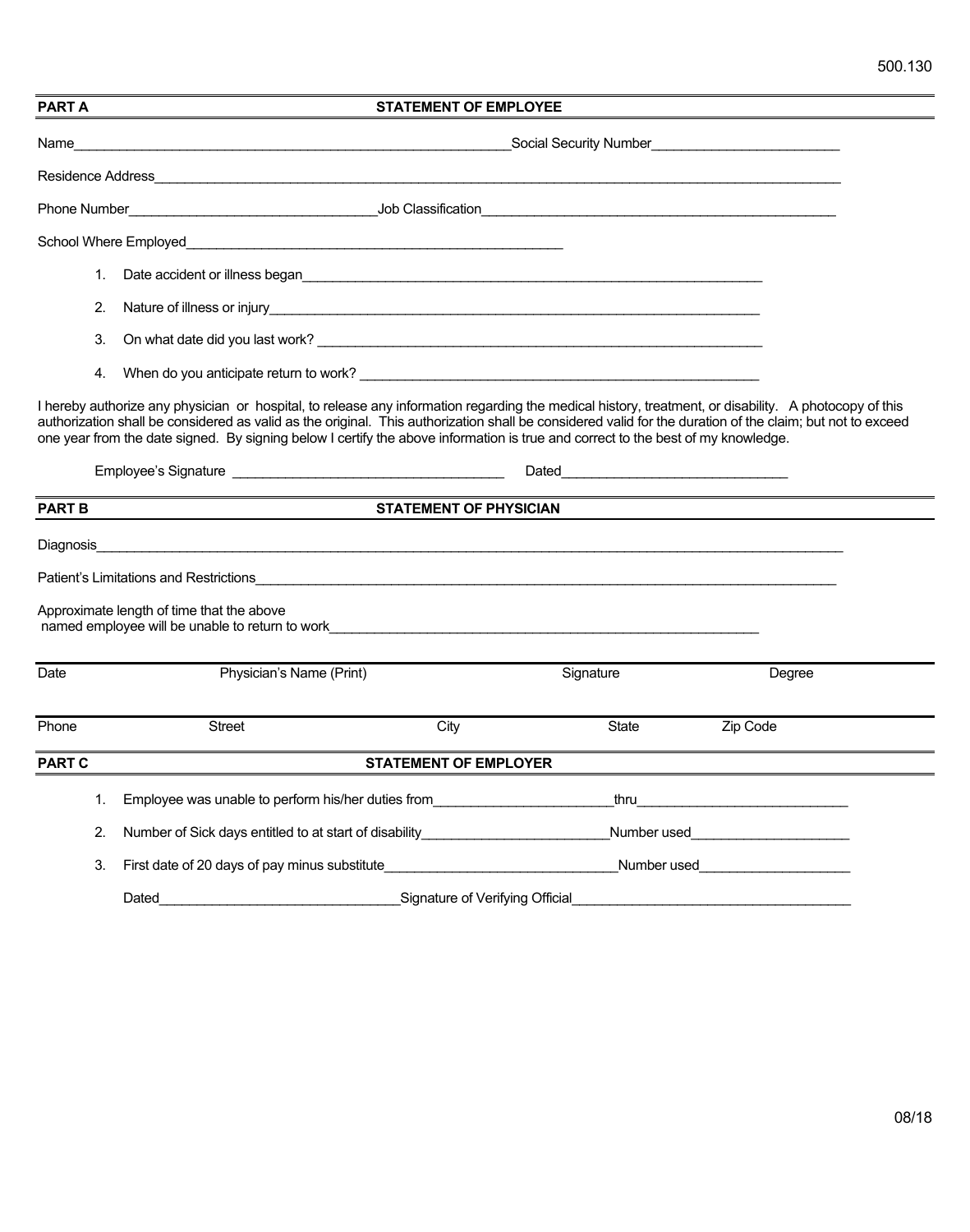### FAMILY MEDICAL LEAVE ACT

It is the policy of the Board of Education to provide up to 12 work weeks of unpaid leave to employees who have been employed at least one year in this school district, who have worked at least 1,080 hours during the previous 12-month period, and who have exhausted their sick leave, personal leave, and vacation time.

Eligible employees are those district employees who meet the above requirements and who request leave for one of the following reasons:

- 1. Birth, adoption, or foster placement of a child by an employee;
- 2. To care for a spouse, son, daughter, or parent who suffers from a severe health condition; or
- 3. For a severe health condition the employee is experiencing.

Before an employee will be placed on unpaid family leave, the employee must first exhaust any accumulated sick leave, personal leave, and vacation time. Such sick leave, personal leave, and vacation time will be deducted from the 12 work weeks of eligibility. If both spouses are employees of this district, their total leave in any 12-month period will be limited to 12 weeks if the leave is taken (1) for the birth of adoption of a child or (2) to care for a sick parent. The right to take leave for the birth or placement of a son or daughter expires 12 months after the birth or placement with the employee.

If the superintendent deems it necessary or desirable, an employee may be required to provide certification from a physician of the necessity of any leave requested. The superintendent may require certification as to the date the medical condition began, the anticipated duration and prognosis, and medical facts about the medical condition and treatment.

If the superintendent deems it necessary or desirable, the superintendent may require a second opinion by a physician selected and paid for by the district. If the original opinion and the second opinion conflict, the district may require a third opinion at the district's expense. The conclusion of the third opinion will be final and binding upon the employee and the district.

If family leave is granted for a continuing health condition, subsequent recertification may be required at the discretion of the superintendent.

Intermittent leave may be taken in lieu of continuous leave for the birth or adoption of a child only with the concurrence of the district. The employee must provide 30 days of advance notice or as many days of advance notice as are practical. Leave taken for serious health conditions of the employee or an eligible member of the employee's family may be taken intermittently without district concurrence. However, the employee may be transferred to another position that can better accommodate the employee's recurring absences. Such transfer will not reduce the employee's pay and benefits.

Upon completion of family leave, the employee will be entitled to return to the former position of employment with equivalent benefits and pay without loss of seniority or tenure. However, the leave time will not be counted toward tenure. The employee's medical insurance coverage will remain as is for this period.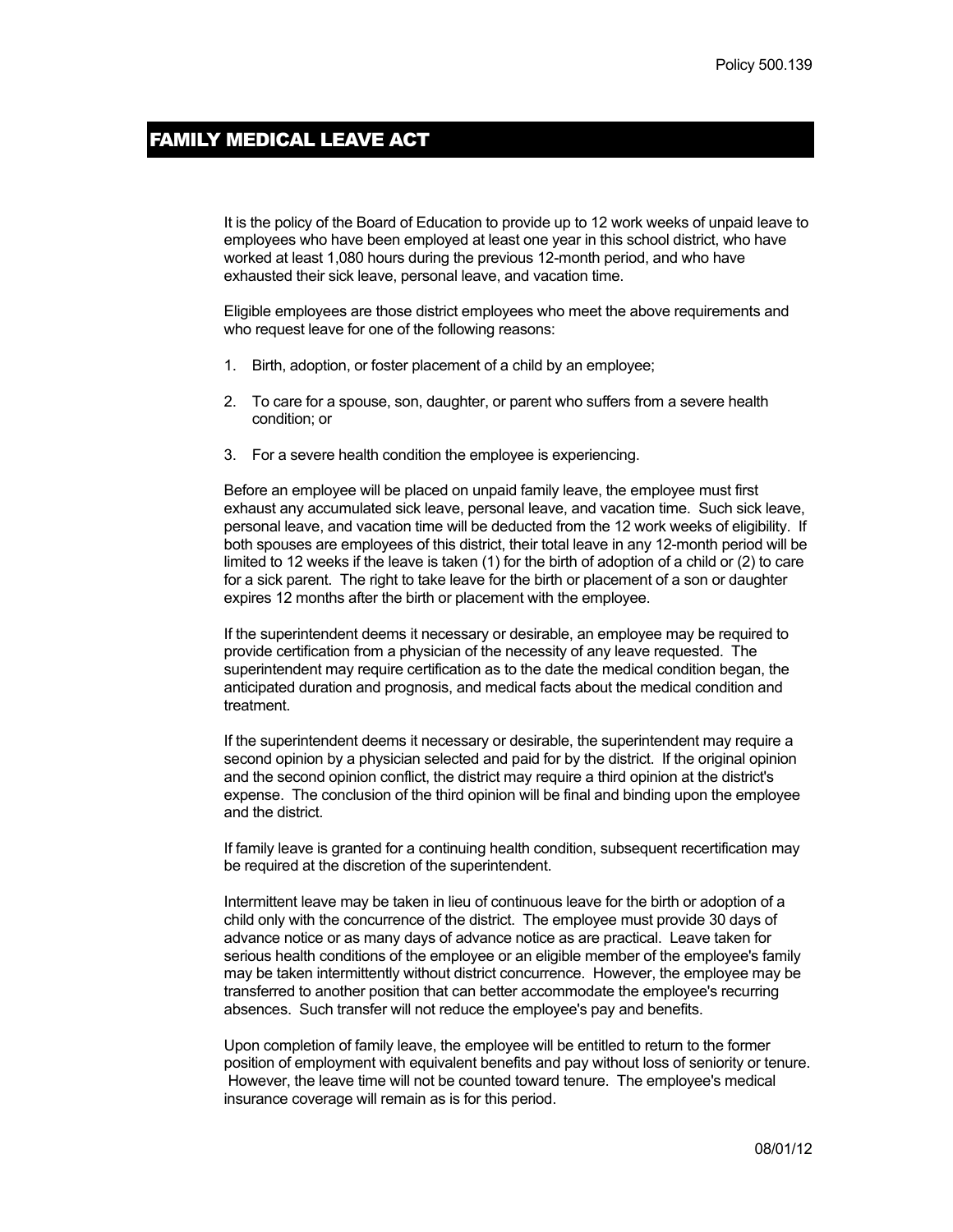NOTE: A board may decide whether to extend continuation of coverage to life, dental, and vision insurance, but should know extensions are not required by the FMLA, and there can be a substantial cost to the district in doing so. One option that is cost-effective and still protects employees while they are on unpaid leave is to permit employees to retain ancillary insurances by reimbursing the district for the full cost of the premiums during the leave period.

REFERENCES: PL103-3 29CFR, Part 825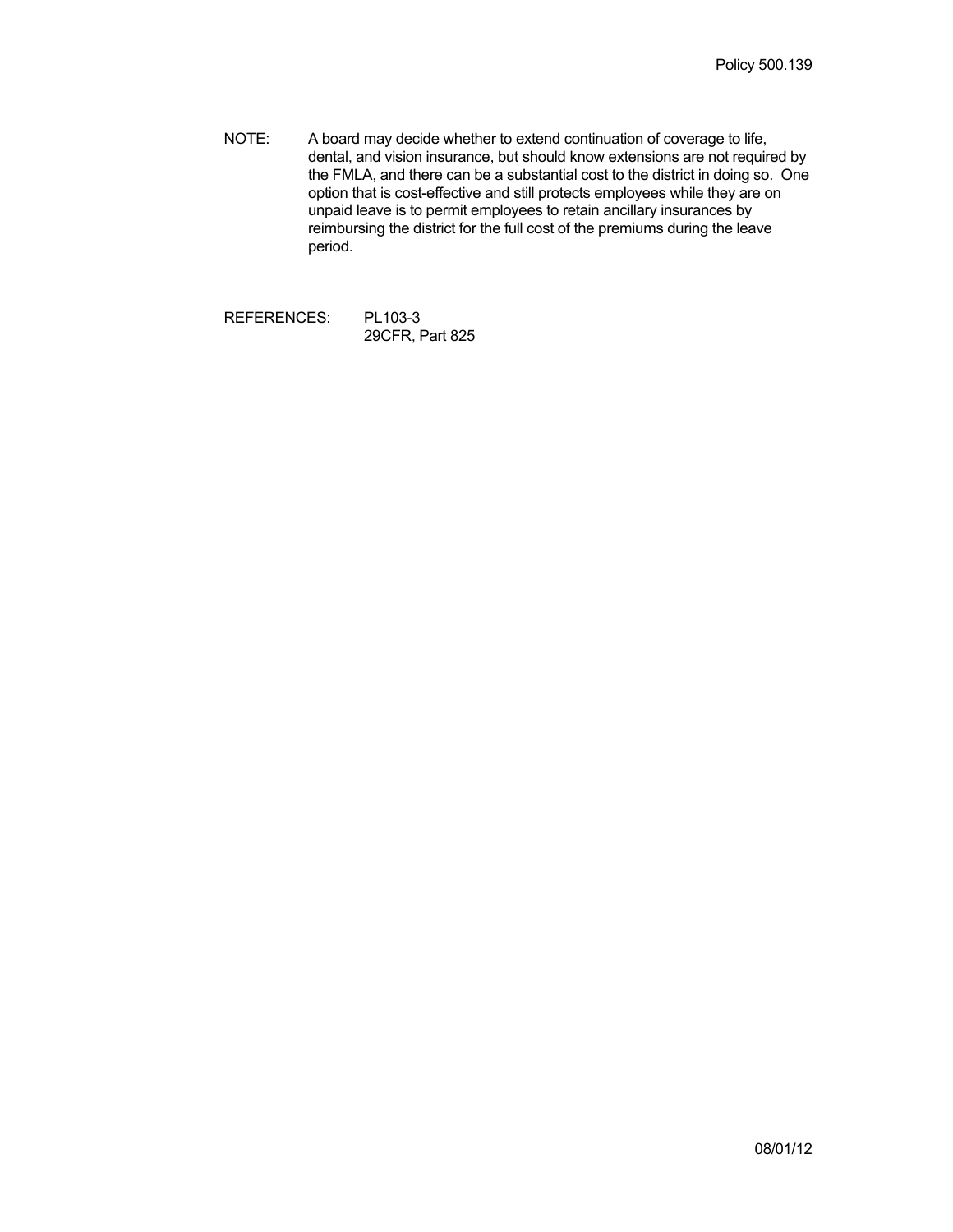### PARENTAL LEAVE

The board of education will consider disability because of pregnancy or childbirth in the same manner as any other disability is considered. Therefore, if an employee desires parental (maternity/paternity) leave, the employee, shall so advise the superintendent in writing of her/his intentions; the date the leave is to commence; whether long-term or short-term leave is desired, and the date of return.

Long-term leave involves the use of regular sick pay and is leave with pay up to the exhaustion of sick leave, not to exceed 6 weeks.

Short-term leave involves the use of regular sick pay and is leave with pay up to the exhaustion of sick leave.

- 1. Requests for parental leave must be submitted in writing.
- 2. Pregnant employees are required to furnish a doctor's statement as to their physical well-being and ability to continue employment.
- 3. Pregnant employees are required to furnish a doctor's statement as to their physical well-being and ability to return to employment following delivery.
- 4. Employees may be requested to provide an "intent" statement as to whether or not they intend to return to employment following the birth of the child.

#### REFERENCE: 70 O.S. §6-104.5

CROSS REFERENCE: Policy DEC-R1, Sick Leave, Certified Personnel Policy DECA, Family Leave Policy DED-R4, Adoption Leave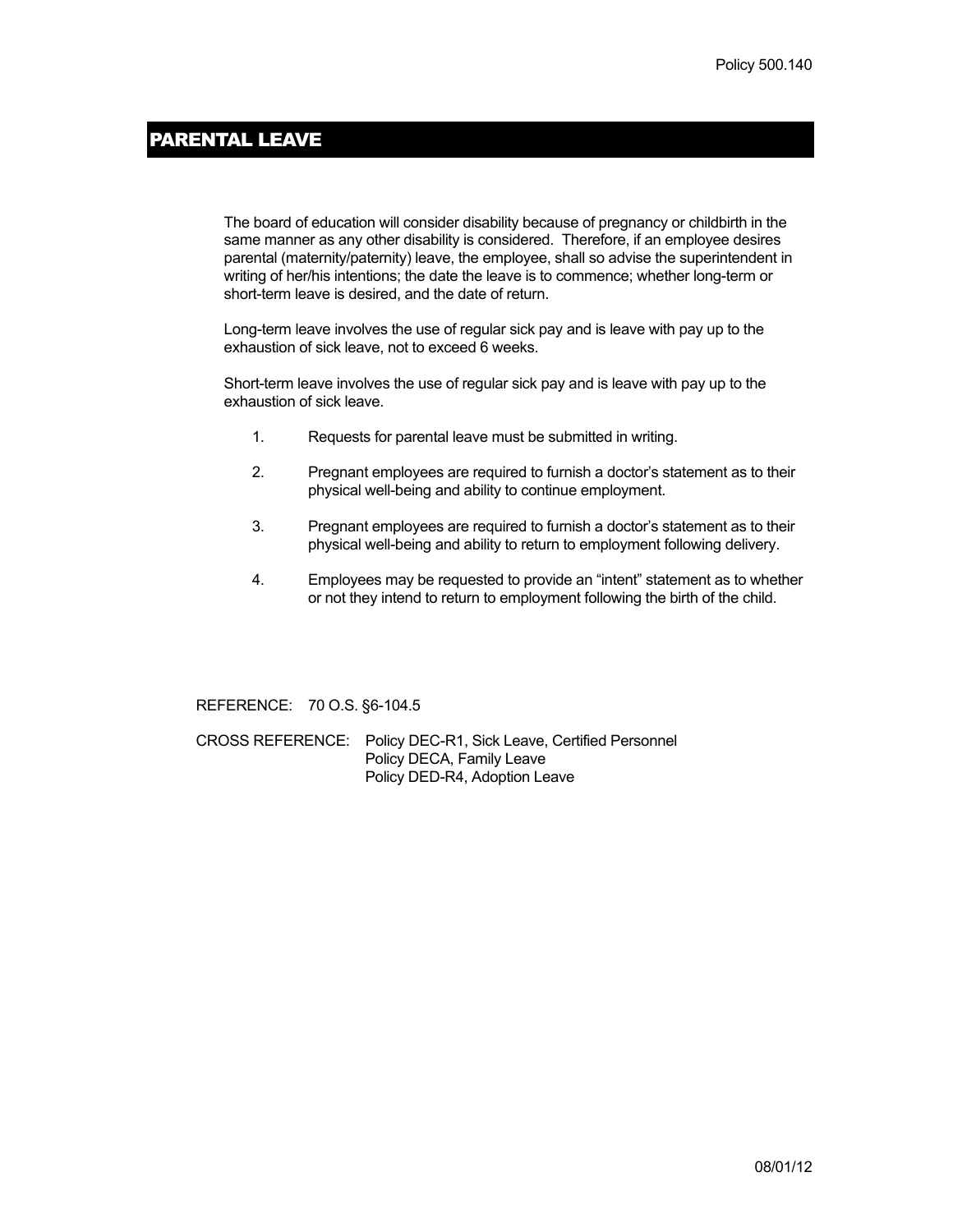### MILITARY LEAVE

The board shall provide leave to qualified employees who are members of any component of the Armed Forces of the United States (Army, Navy, Marine Corps, Air Force, Coast Guard), including members of the Army and Air National Guard and the Reserve Forces and the commissioned corps of the Public Health Service, when the employee meets the requirements set forth below and The Uniformed Services Employment and Re-employment Rights Act of 1994 (USERRA). A leave of absence for the period of active service shall be without loss of status or efficiency rating and without loss of pay during the first 30 days of such leave.

#### **REEMPLOYMENT RIGHTS**

In order to qualify for reemployment rights, the employee must be or must have been employed on a regular basis. Employees who are employed as temporary employees for a definite, nonrecurring period of time are not eligible. In order to qualify for reemployment rights, employees must be qualified as set forth in these regulations and in The Uniformed Services Employment and Reemployment Rights Act of 1994 (USERRA).

Employees must provide advance notice of military service unless military necessity prevents such notice or unless notice is otherwise impossible or unreasonable. Such oral or written notice must be provided by the employee or by an appropriate officer of the service branch. In order to qualify for reemployment, the employee cannot be absent for a period greater than five years unless the employee qualifies for an exception as set forth below. The employee must be or have been separated from the service under honorable conditions.

If the service is less than 31 days or is for the purpose of taking a fitness-for-duty examination, the employee must report for reemployment at the beginning of the first full regularly scheduled working period on the first calendar day following completion of service plus additional time for safe travel back to the employee's residence plus eight hours.

If the service is for a period greater than 31 days but less than 181 days, the employee must submit an application for reemployment no later than 14 days following completion of service.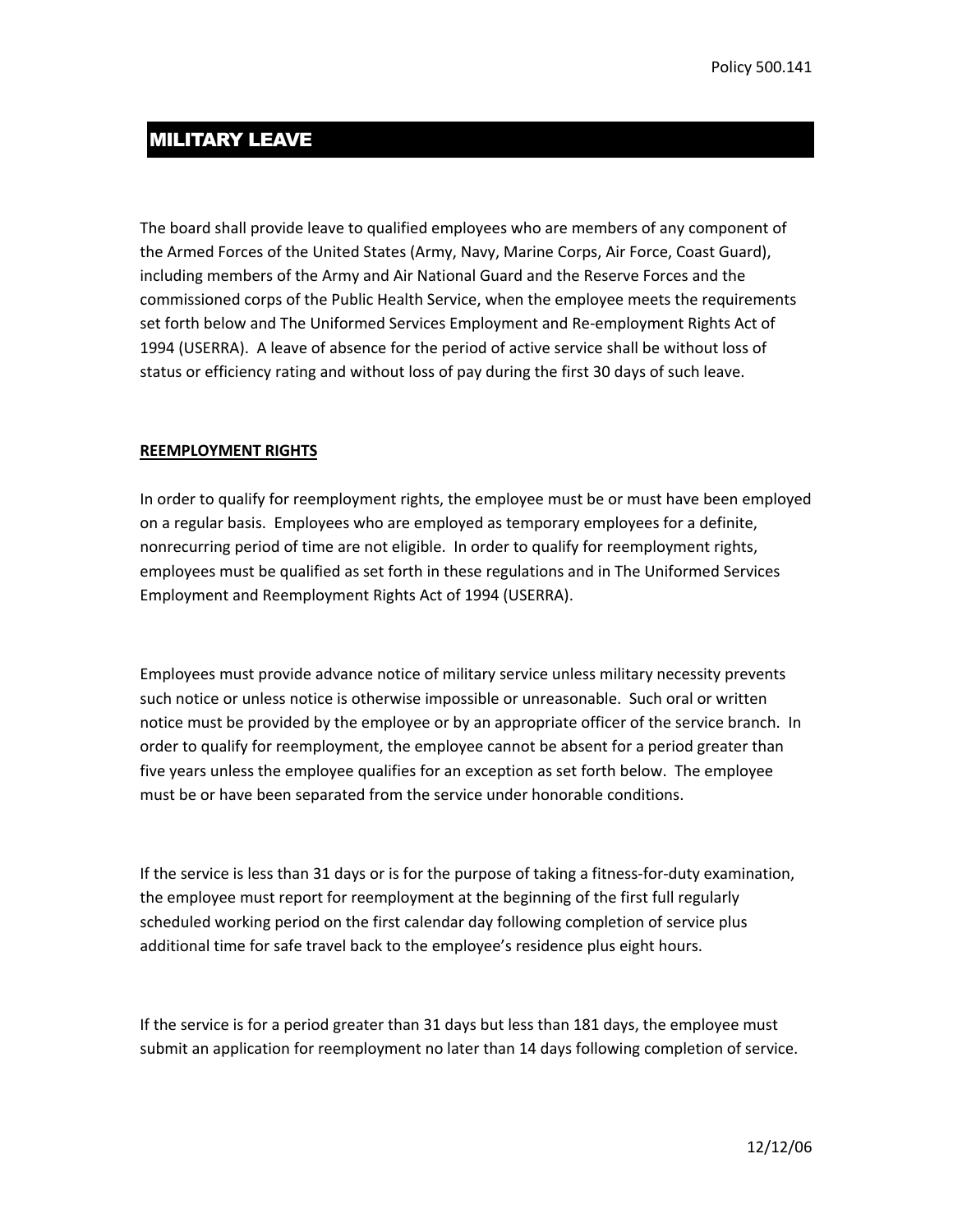If the service is for a period greater than 181 days, the employee must submit an application for reemployment no later than 90 days following completion of service.

These time limits may be extended up to two years if the employee is hospitalized or is convalescing from an injury or illness caused by the military service. The two-year extension may be further extended if reporting is impossible or unreasonable due to circumstances beyond the employee's control.

An employee with less than 91 days of service will be immediately re-employed in the position the employee would have attained had the employee not been absent if all qualifications for the position are met. If the employee is not or cannot reasonably become qualified for the advanced position, reemployment will be offered in the same position held prior to military service if qualified. If the employee is not and cannot become reasonably qualified for the same position, a position of lesser status and pay will be offered.

An employee who is absent for more than 91 days will be offered reemployment under the same conditions as above except that a different position with equivalent pay, status, and seniority may be offered.

Refresher training or "update" training will be provided if appropriate and necessary.

If a qualified employee applies for reemployment and has a service-related disability, reasonable accommodations will be made if possible. If reasonable accommodations cannot be made, a position providing equivalent seniority, pay and status will be offered. If neither of these options is possible because of the disability, a position as nearly equivalent as possible in seniority, pay and status will be offered.

Employees who are reemployed under these regulations are entitled to participate in any benefits available to employees on nonmilitary leaves of absence but must pay any employee participation costs that other employees pay.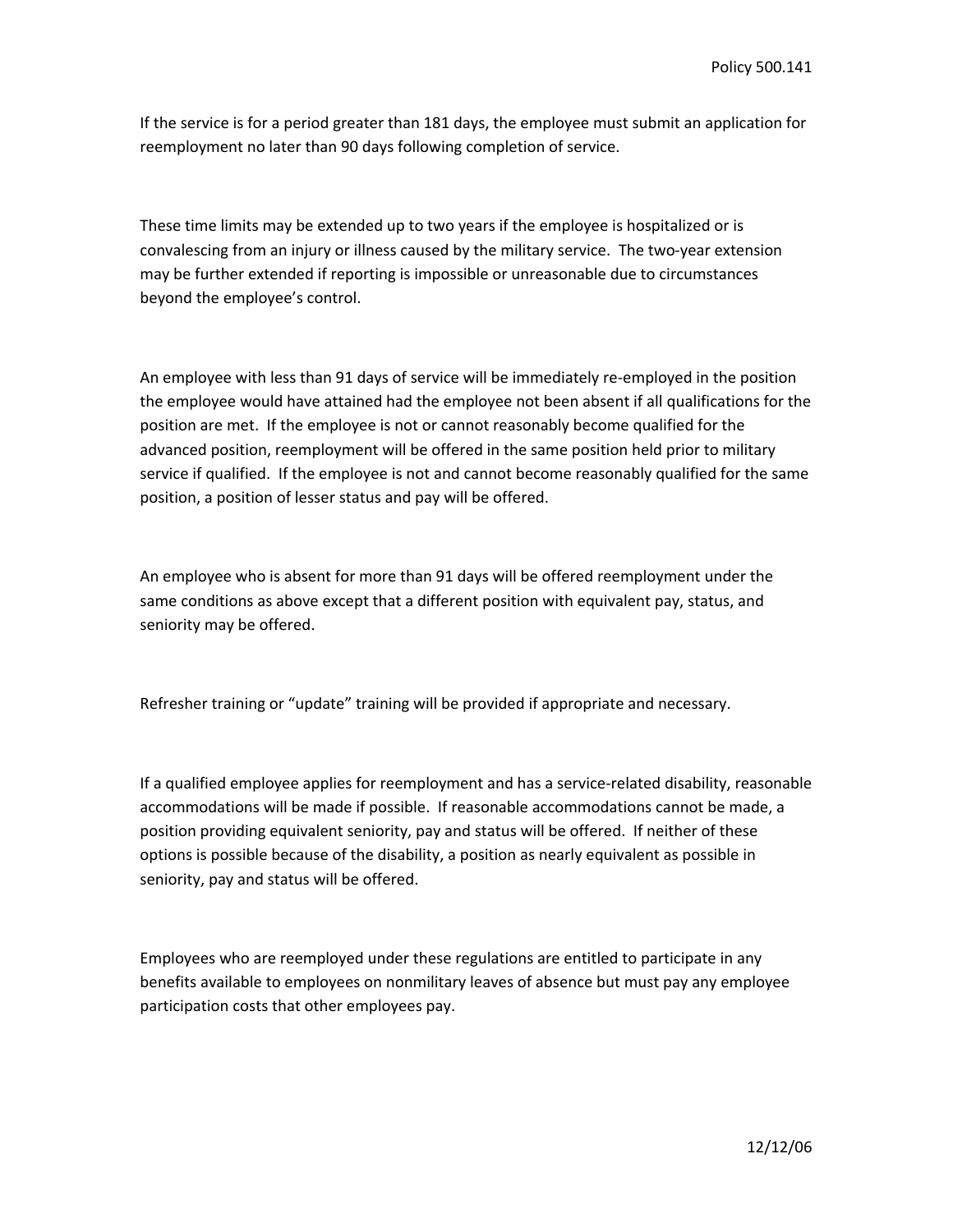An employee who is reemployed under these regulations will not be considered as having a break in service for purposes of any applicable pension plan and the military service time will be considered for benefit vesting and accrual consistent with any state regulations or law.

#### **HEALTH INSURANCE COVERAGE**

If requested, the school district will maintain health insurance coverage on the employee (and the employee's family) for the first 30 days of military service regardless of whether the employee is called to active duty for more or less than 30 days. However, the employee must pay any employee participation costs that other employees pay. If the employee is called to active duty for more than 30 days, the military medical benefit will provide coverage. If the employee wishes to maintain private insurance after the first 30 days (for up to 18 months), the employee must pay the full cost of the premium.

The employee (and the employee's family) may choose to go back on the district health plan immediately upon return to district employment. There will be no waiting period and no exclusion of pre-existing conditions, other than for VA-determined service-connected conditions.

REFERENCE: 40 O.S. §209

70 O.S. §6-105

USERRA, 1994 as amended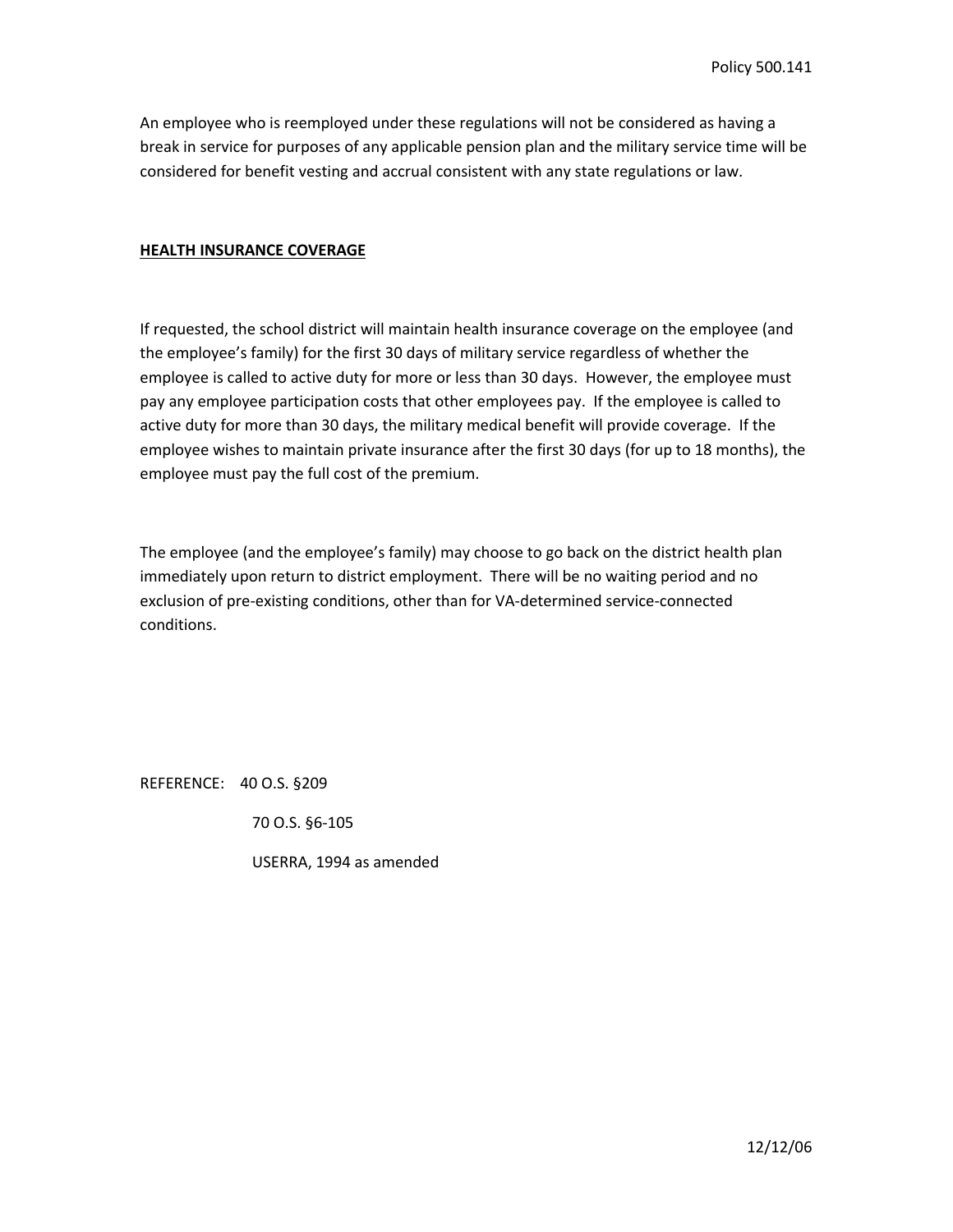## CERTIFIED EMPLOYEES EXTENDED LEAVE OF ABSENCE

If, due to an extended illness, an employee has used all the sick leave benefits accumulated under the terms of school board policy and continues to be ill and cannot return to his or her position, for a maximum of 20 days, his or her salary may be reduced by an amount to pay the cost of a substitute, regardless of whether a substitute is actually employed. After twenty (20) days of extended sick leave has been exhausted, the employee will automatically be placed on a medical leave of absence without pay, not to exceed one year. It shall be noted that the 20 days at the price of a substitute provision is intended for the certified teacher's extended illness and for use after all other sick leaves are exhausted. This leave request shall be in writing and submitted for prior approval to the superintendent or his designee. Upon return to work, the employee must provide a doctor's verification that he/she will be physically able to perform assigned duties before the employee will be allowed to return to work. Failure of the employee to return to work after one year on the medical leave of absence may be cause for termination of employment.

An employee returning to full employment with Altus Public Schools following a leave of absence under the terms of these provisions shall be reinstated in service without loss of professional or financial status.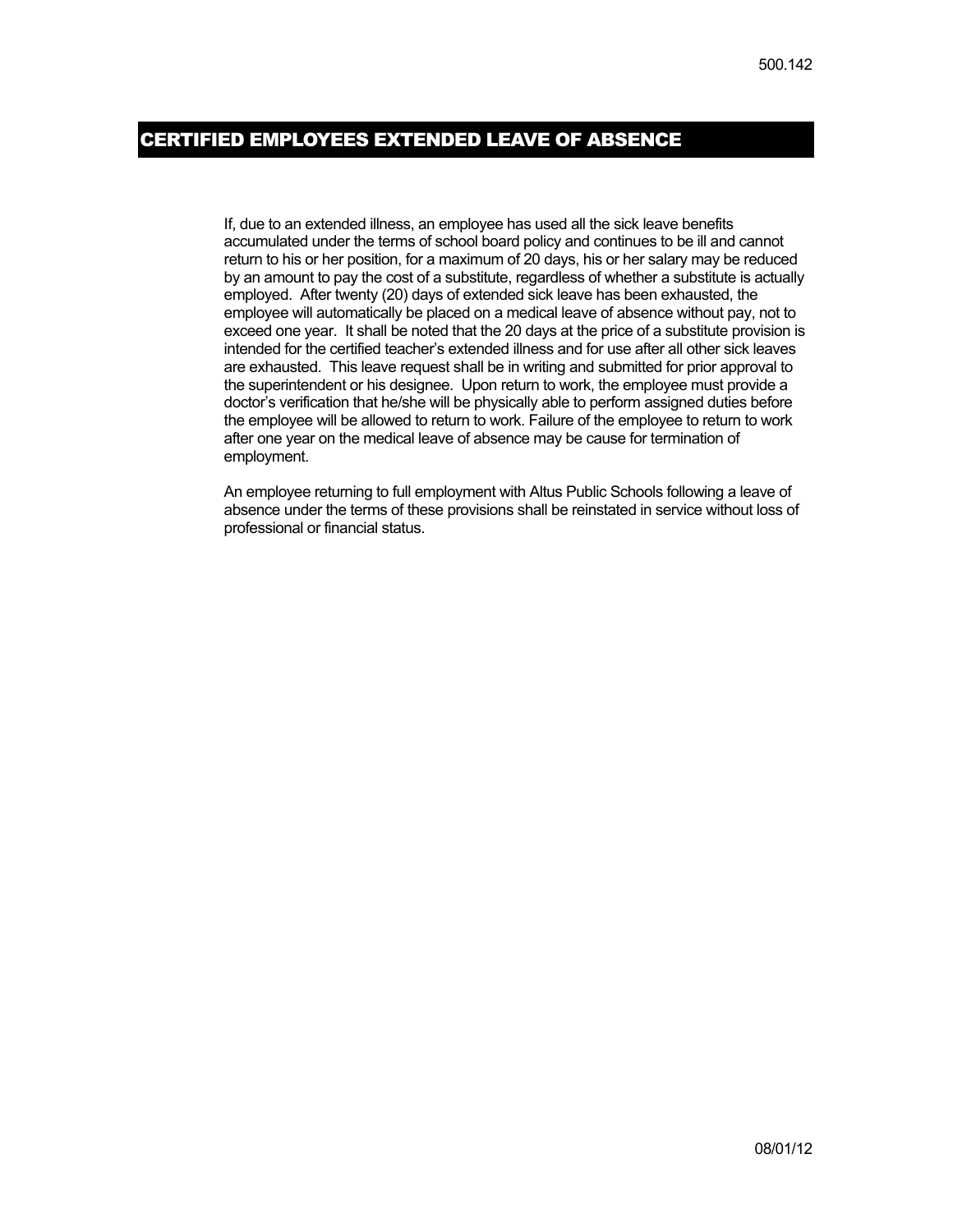### FACULTY MEETINGS

Principals should evaluate their building faculty meetings very carefully and schedule only those that are essential and profitable. Principals should feel free, however, to schedule as many meetings as are necessary to the successful operation of the school program.

Effective schooling operations can best be accomplished by having knowledgeable and well-informed staff members. A primary purpose of building level faculty meetings should therefore be to create an atmosphere for effective communications.

It is important that teachers attend meetings which are scheduled for them. They should be on time and should stay until the meeting is completed. If it is necessary for a teacher to be absent from a meeting or to come in late or leave early, this information should be given to the principal prior to the meeting so it can be relayed to the person in charge.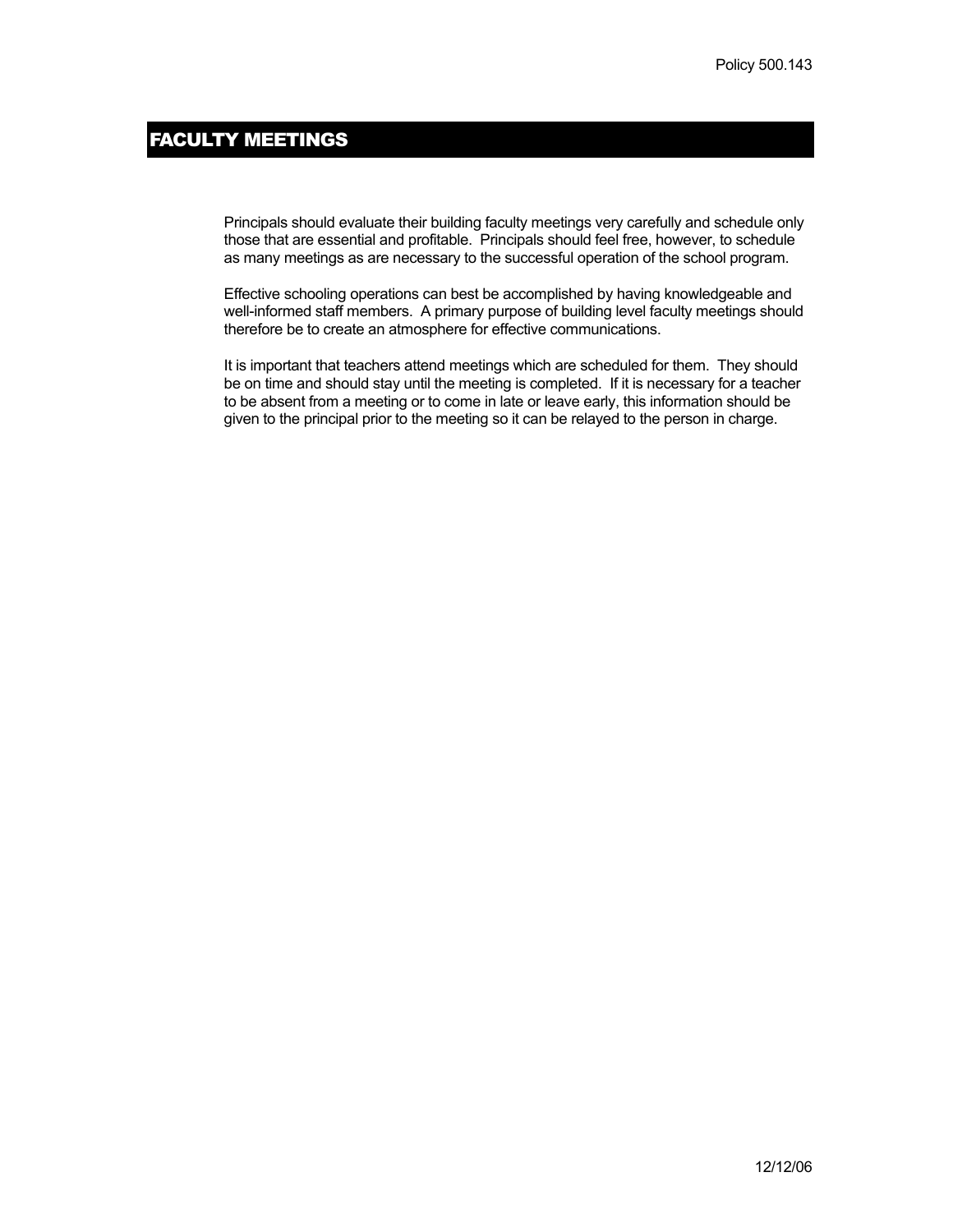# PROFESSIONAL AND BUSINESS MEETINGS

Employees shall attend all professional and business meetings authorized by the superintendent of schools or school principals, unless properly excused from such attendance. Failure to comply with this policy would be willful neglect of duty, and the employee would be subject to disciplinary action.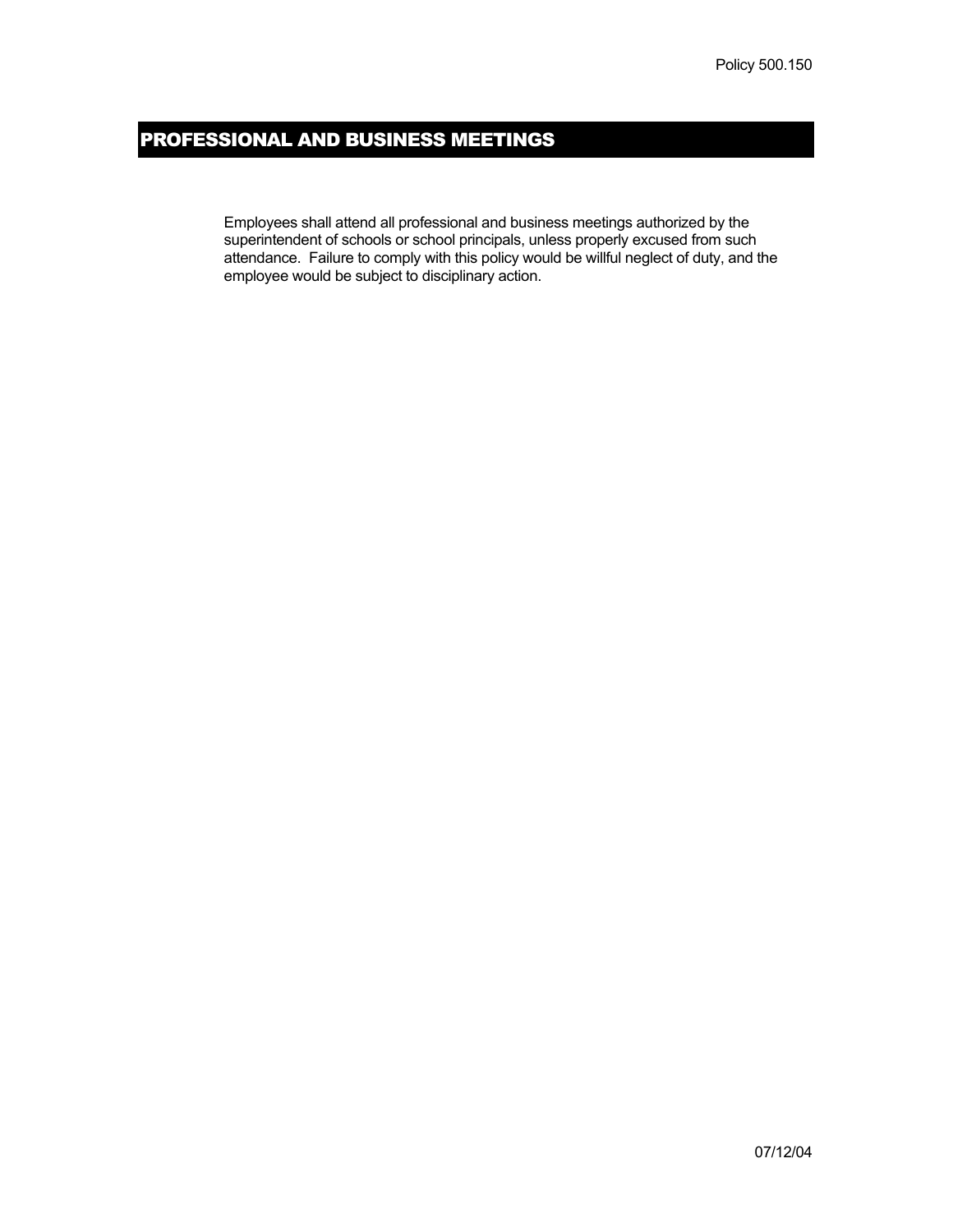### RECORDING AND REPORTING PUPIL PROGRESS

Teachers shall continuously evaluate and record the progress of pupils as prescribed by the schools. The standard grade book shall become the official record for each class. Such class records shall be in the possession of the teacher except at the end of the school term or at such time when the teacher leaves the school system. The grade book shall be on file in the principal's office.

Principals may devise a plan for teachers who desire to present a record of grades by using computer print-outs; however, such print-outs will provide all the information called for in the standard grade book provided by the school district.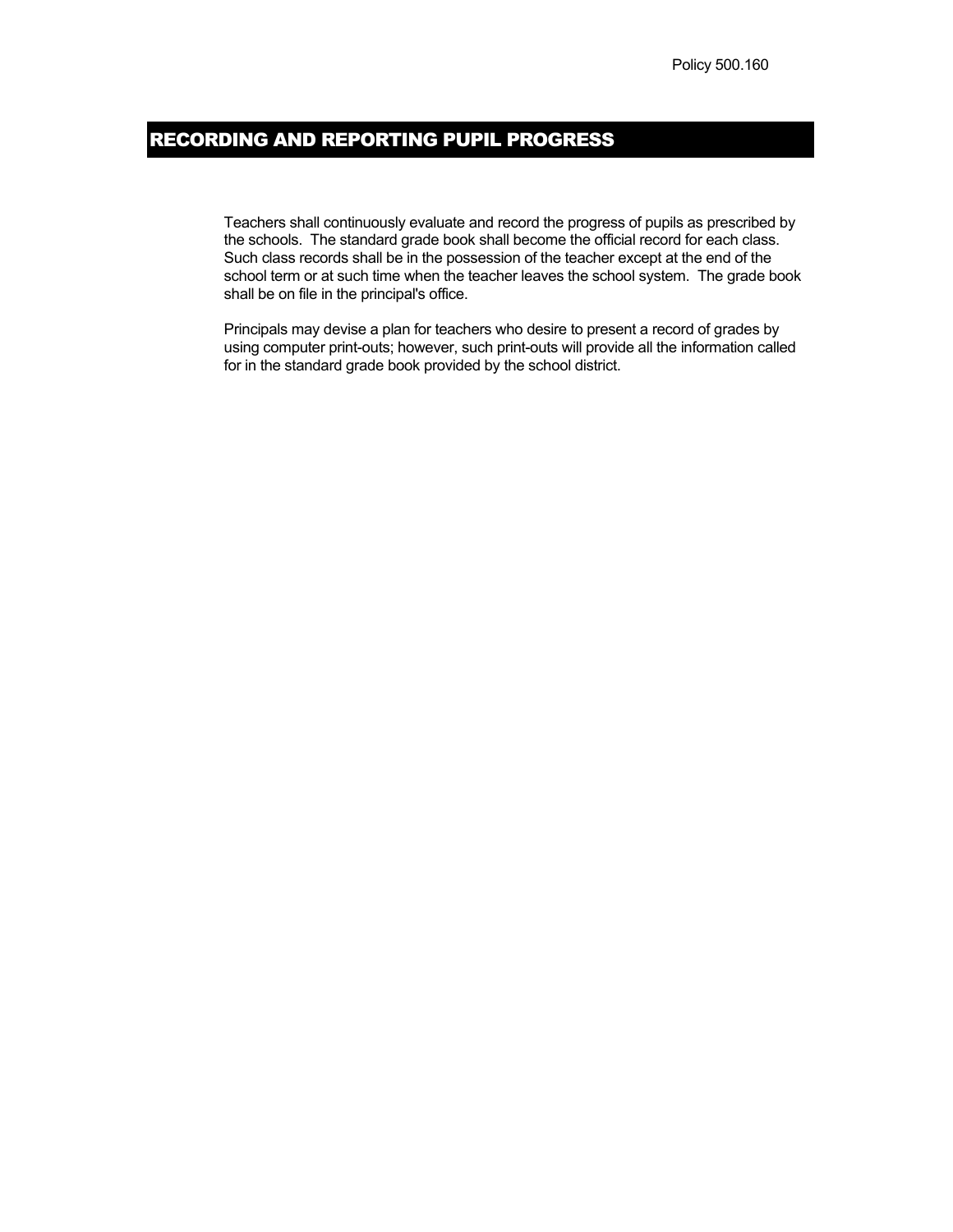# TEACHERS ARE NOT TO LEAVE STUDENTS UNATTENDED

Teachers are reminded of the legal responsibility for actions of students under the control of and assigned to the teacher.

Teachers are not to leave students unattended at any time during the school day or at other times when students are under the assigned supervision of the teacher.

Principals of each school will develop plans for covering classes and groups of students when an emergency arises and a teacher must leave the students for which he/she is responsible.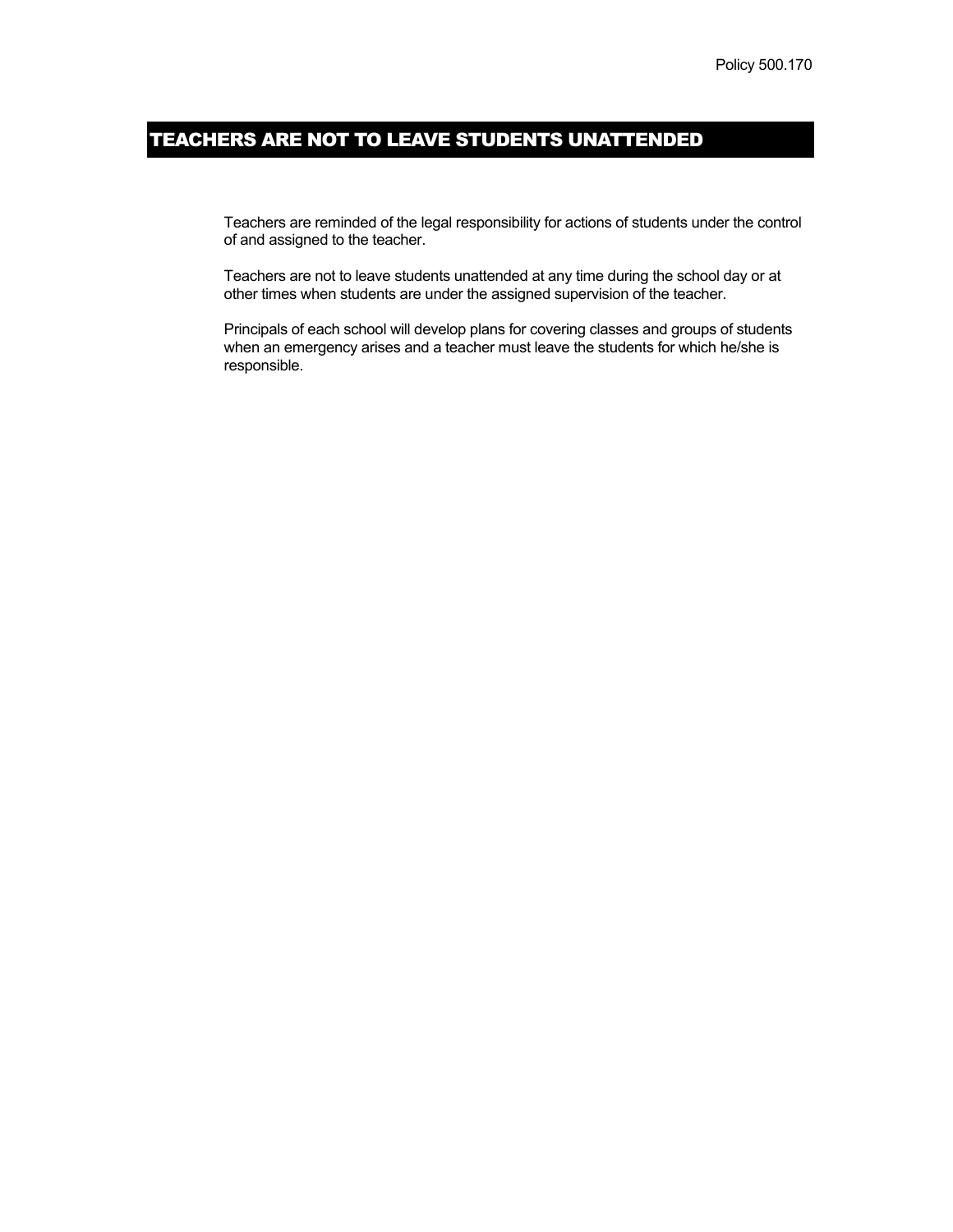# ATTENDANCE RECORDS

Teachers shall keep daily attendance records and such other records, and make such reports, as required by law and by the superintendent.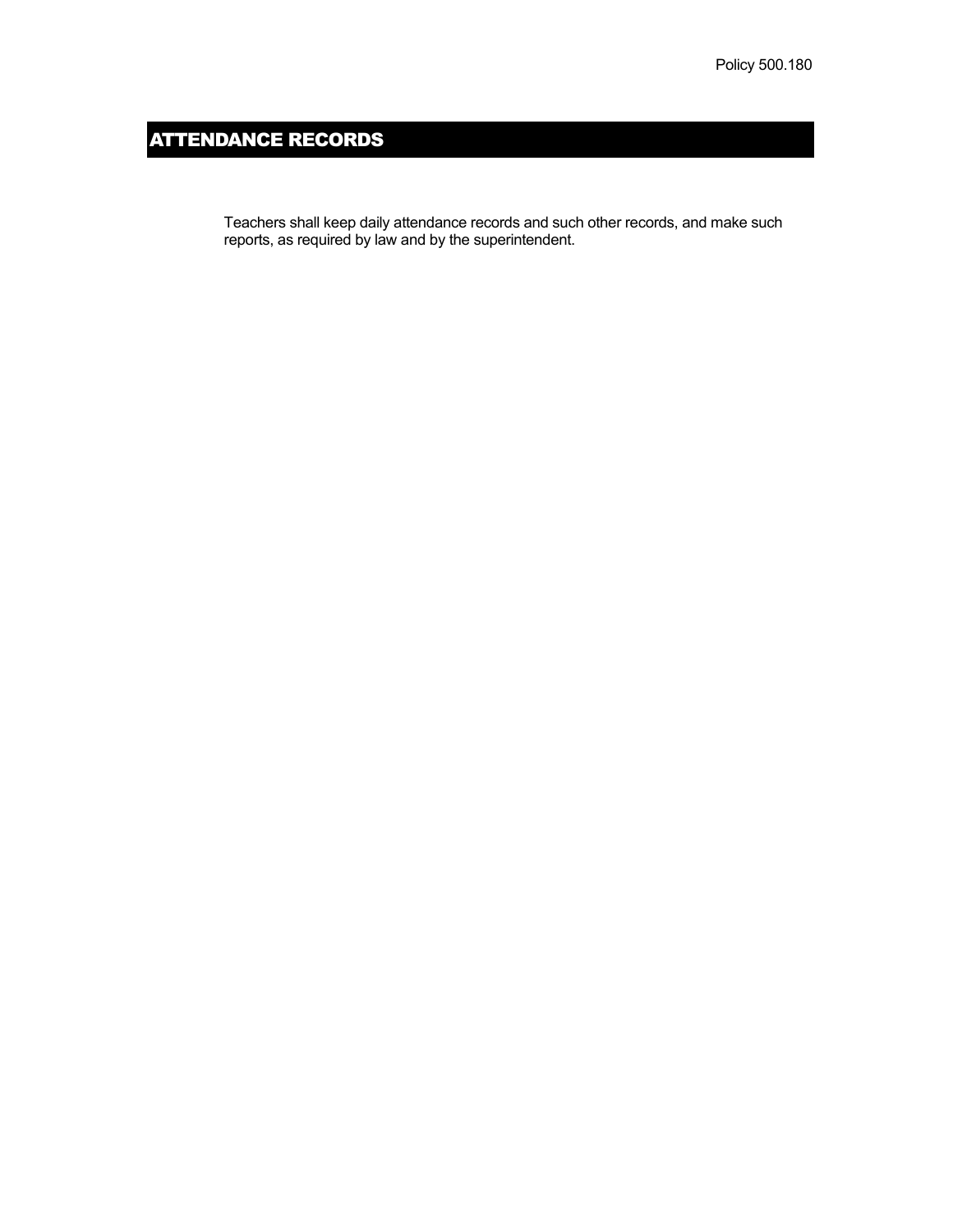# POLITICAL ACTIVITIES OF EMPLOYEES

The public schools shall be kept out of partisan politics. The school district does not, however, presume to control or limit the personal activities of its employees. They may exercise their privileges and responsibilities as citizens according to their personal convictions. The use of school facilities, materials, equipment, or official capacities shall not be used to promote the candidacy of any individual or group.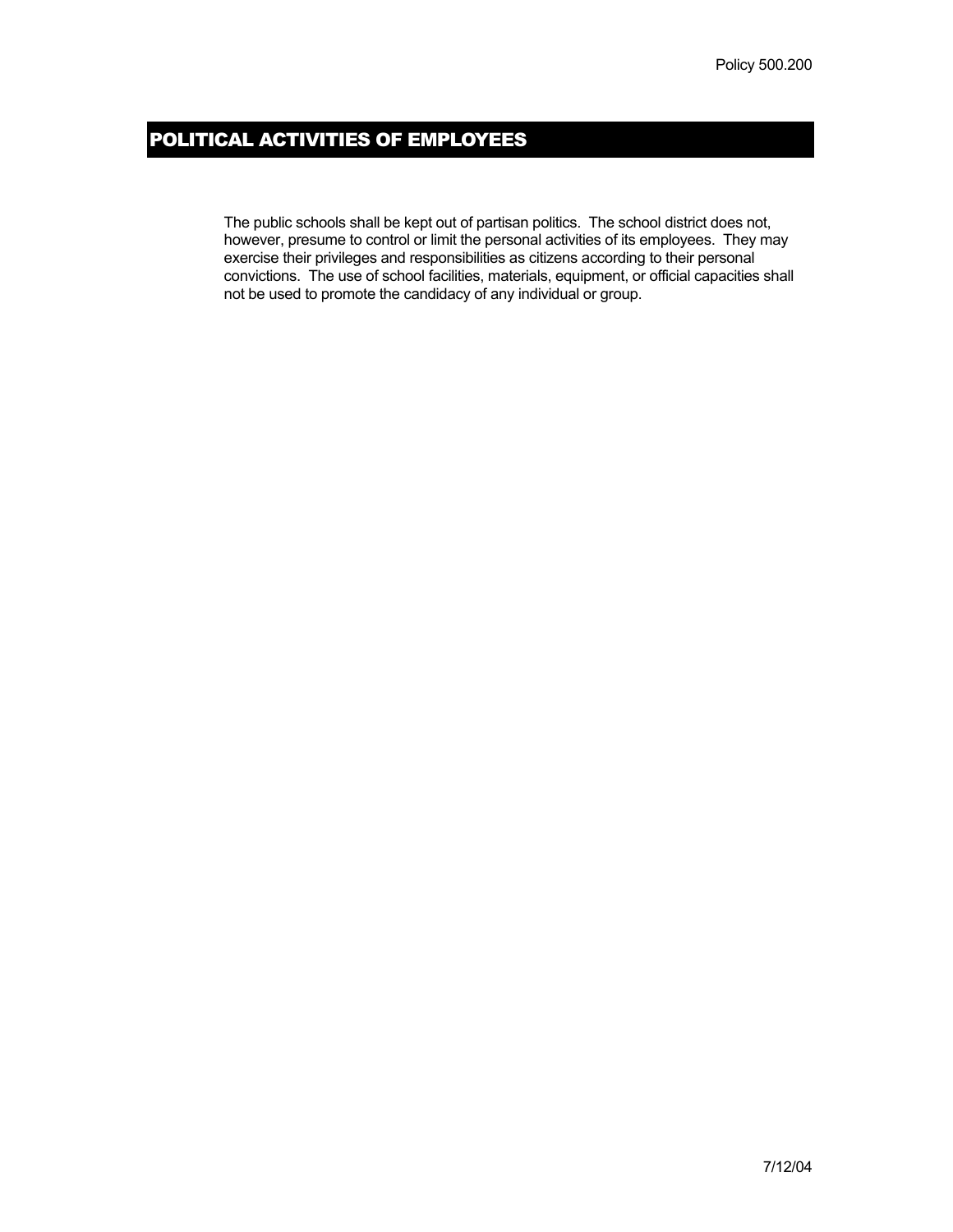# ADMITTING EMPLOYEES TO ACTIVITIES

All employees in Altus Schools are presented one general admission pass for himself/herself and one pass for his/her spouse if the spouse is not a school employee. The pass is for the employee and/or the employee's spouse and cannot be transferred or used by anyone else. These passes are for all athletic events during the school year. A policy of admitting employees to other school activities without charge is to be left to the discretion of the principal of the individual school and the director of the activity of the school involved.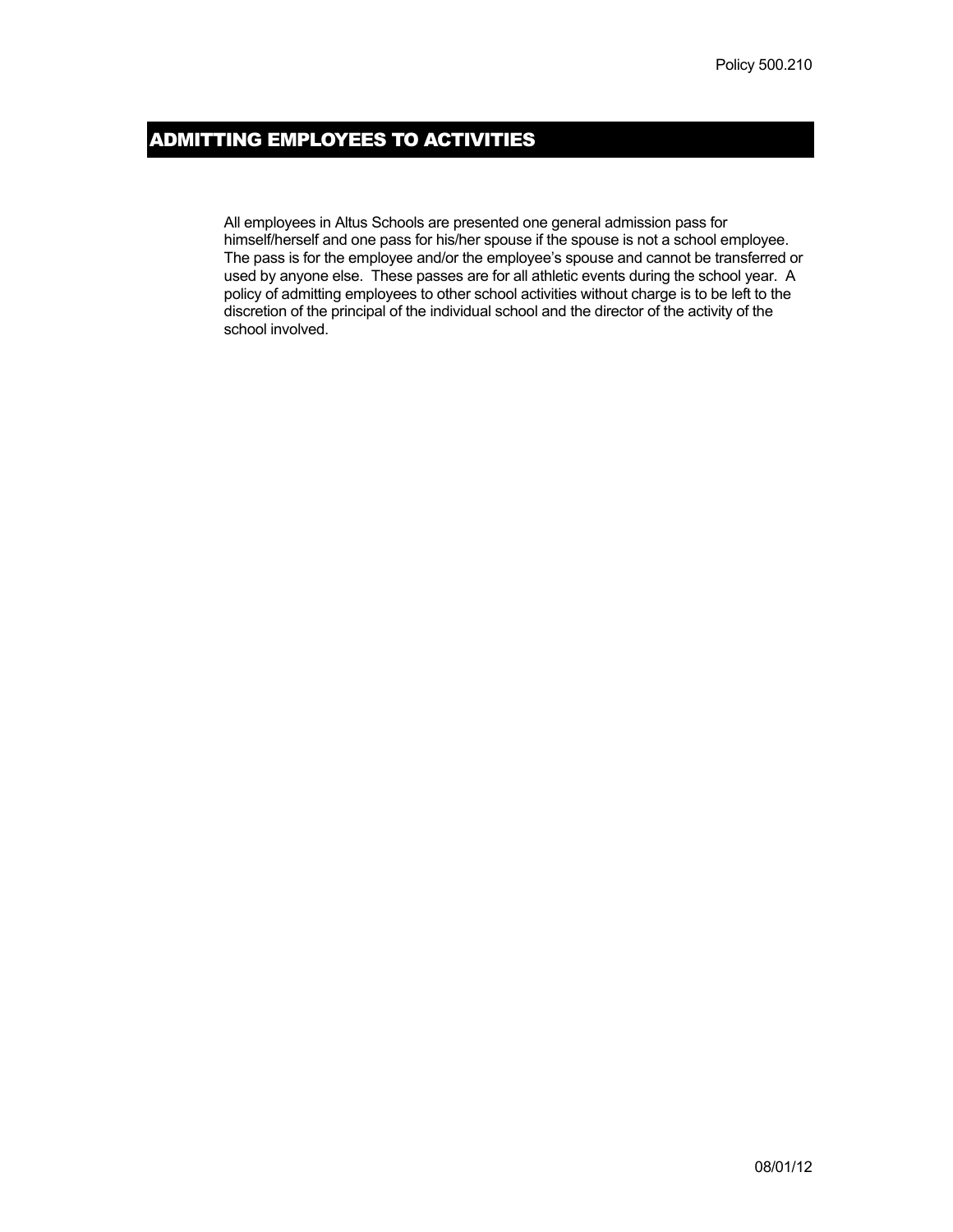## GRIEVANCE PROCEDURES OR FILING, PROCESSING, AND RESOLVING ALLEGED DISCRIMINATION COMPLAINTS (STUDENTS AND EMPLOYEES)

#### **I. Definitions**

- A. Discrimination Complaint: A written complaint alleging any policy procedure or practice which discriminates on the basis of race, color, national origin, gender, or qualified handicap.
- B. Student Grievant: A student of the Altus Public Schools submits a complaint alleging discrimination based on race, color, national origin, gender, or qualified handicap.
- C. Employee Grievant: An employee of the Altus Public Schools submits a complaint alleging discrimination based on race, color, national origin, religion, gender, age, qualified handicap, or veteran.
- D. Title IX and ADA/504 Coordinator: The person(s) designated to coordinate efforts to comply with and carry out responsibilities under Title IX of the Education Amendments of 1972, Section 504 of the Rehabilitation Act 1973, and other State and Federal Laws addressing equal educational opportunity. The Title IX ADA/504 Coordinator is responsible for processing complaints and serves as moderator and recorder during hearings.
- E. Respondent:

The person alleged to be responsible for the violation alleged in a complaint. The term may be used to designate persons with responsibility for particular action or those persons with supervisory responsibility for procedures and policies in those areas covered in the complaint.

F. Day:

Day means a working day. The circulation of days in complaint processing shall exclude Saturdays, Sundays, and holidays.

#### **II. Pro-Filing Procedures**

A. Prior to the filing of a written complaint, the student or employee is encouraged to visit with the Building Principal, and reasonable effort should be made to resolve the problem or complaint.

#### **III. Filing and Processing Discrimination Complaints**

A. Grievant: Submits written complaint to Title IX ADA/504 Coordinator stating name, nature and date of alleged violation; name of persons responsible (where known); and requested action.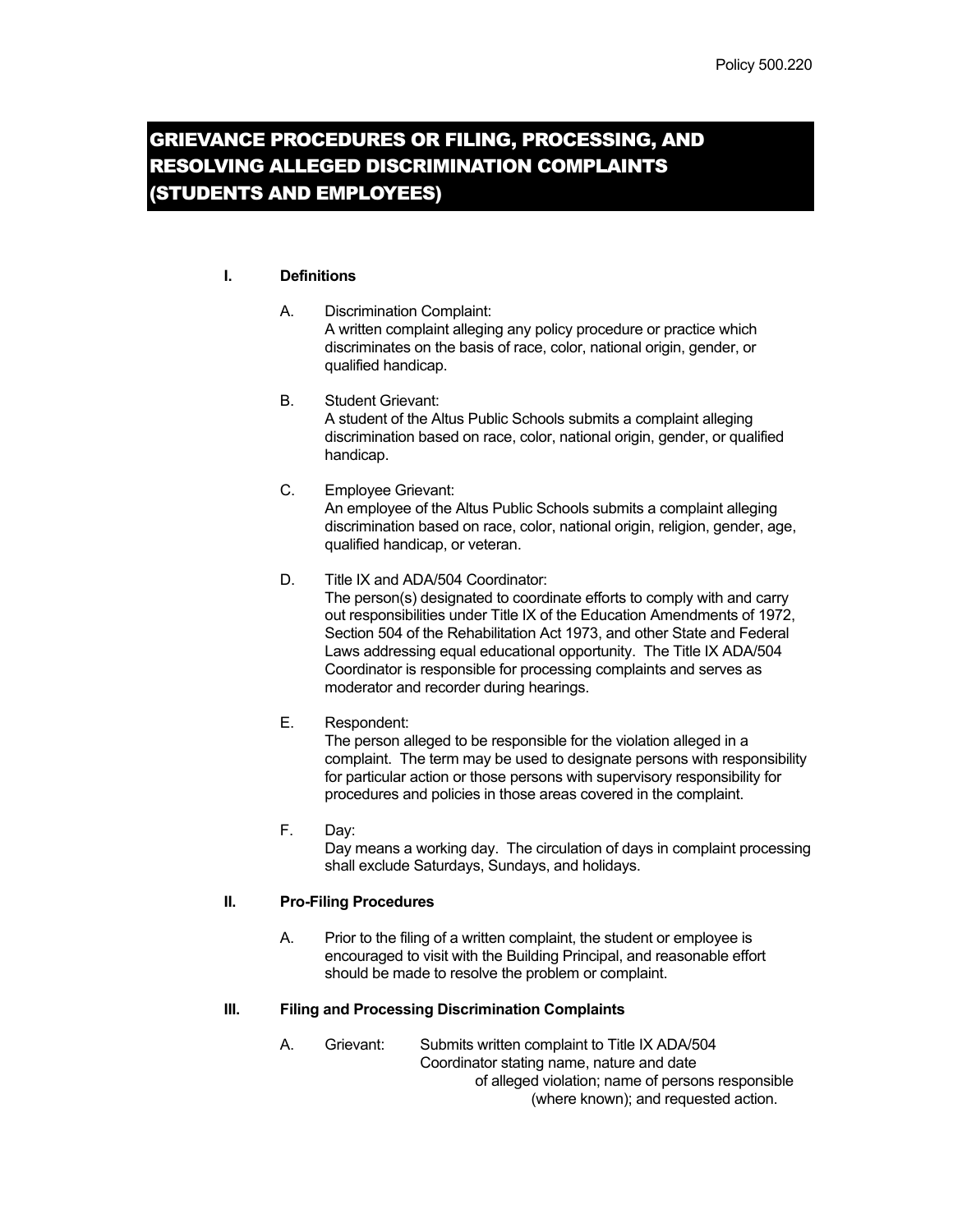|    | Complaint<br>of alleged                                                            | must be submitted with 30 days                                                                                                                                                                                                                                                                                                 |
|----|------------------------------------------------------------------------------------|--------------------------------------------------------------------------------------------------------------------------------------------------------------------------------------------------------------------------------------------------------------------------------------------------------------------------------|
|    |                                                                                    | violation. Complaint forms are available in school<br>office or other designated area.                                                                                                                                                                                                                                         |
| В. | Title IX ADA/504                                                                   | Notifies respondent within 10 days and asks<br>respondent to:<br>1.<br>Confirm or deny facts,<br>2.<br>Indicate acceptance or rejection of<br>student or employee's requested action,<br>or,<br>3.<br>Outline alternatives                                                                                                     |
| C. | Respondent                                                                         | Submits answer within 10 days to Title IX<br>ADA/504 Coordinator.                                                                                                                                                                                                                                                              |
| D. | Title IX ADA/504<br>Coordinator                                                    | Within 10 days after receiving respondent's<br>answer, Title IX ADA/504 Coordinator refers the<br>written complaints and respondent's answer to<br>the principal or other designee. The Title IX<br>ADA/504 Coordinator also schedules a hearing<br>with the grievant, the respondent, and the<br>principal or other designee. |
| Е. | Principal,<br>Grievant,<br>Respondent, and<br>Title IX ADA/504<br>Coordinator      | Hearing is conducted                                                                                                                                                                                                                                                                                                           |
| F. | Principal                                                                          | Issues within 10 days after the hearing a written<br>decision to the student or employee, respondent,<br>and Title IX ADA/504 Coordinator.                                                                                                                                                                                     |
| G. | Grievant or                                                                        | If the Grievant or respondent is not satisfied with<br>the decision, they must notify the Title IX<br>ADA/504 Coordinator within 10 days and request<br>a hearing with the Superintendent.                                                                                                                                     |
| Н. | Title IX ADA/504<br>Coordinator                                                    | Schedules within 10 days of request a hearing<br>with the grievant, respondent, and<br>Superintendent.                                                                                                                                                                                                                         |
| I. | Superintendent,<br>Grievant,<br>Respondent, and<br>Title IX ADA/504<br>Coordinator | Hearing is conducted.                                                                                                                                                                                                                                                                                                          |
| J. | Superintendent                                                                     | Issues a decision within 10 days following the<br>hearing.                                                                                                                                                                                                                                                                     |
| Κ. | Grievant                                                                           | If the grievant or respondent is not satisfied with<br>the decision, they must notify the Title IX<br>ADA/504 Coordinator within 10 days and request<br>a hearing with the governing board.                                                                                                                                    |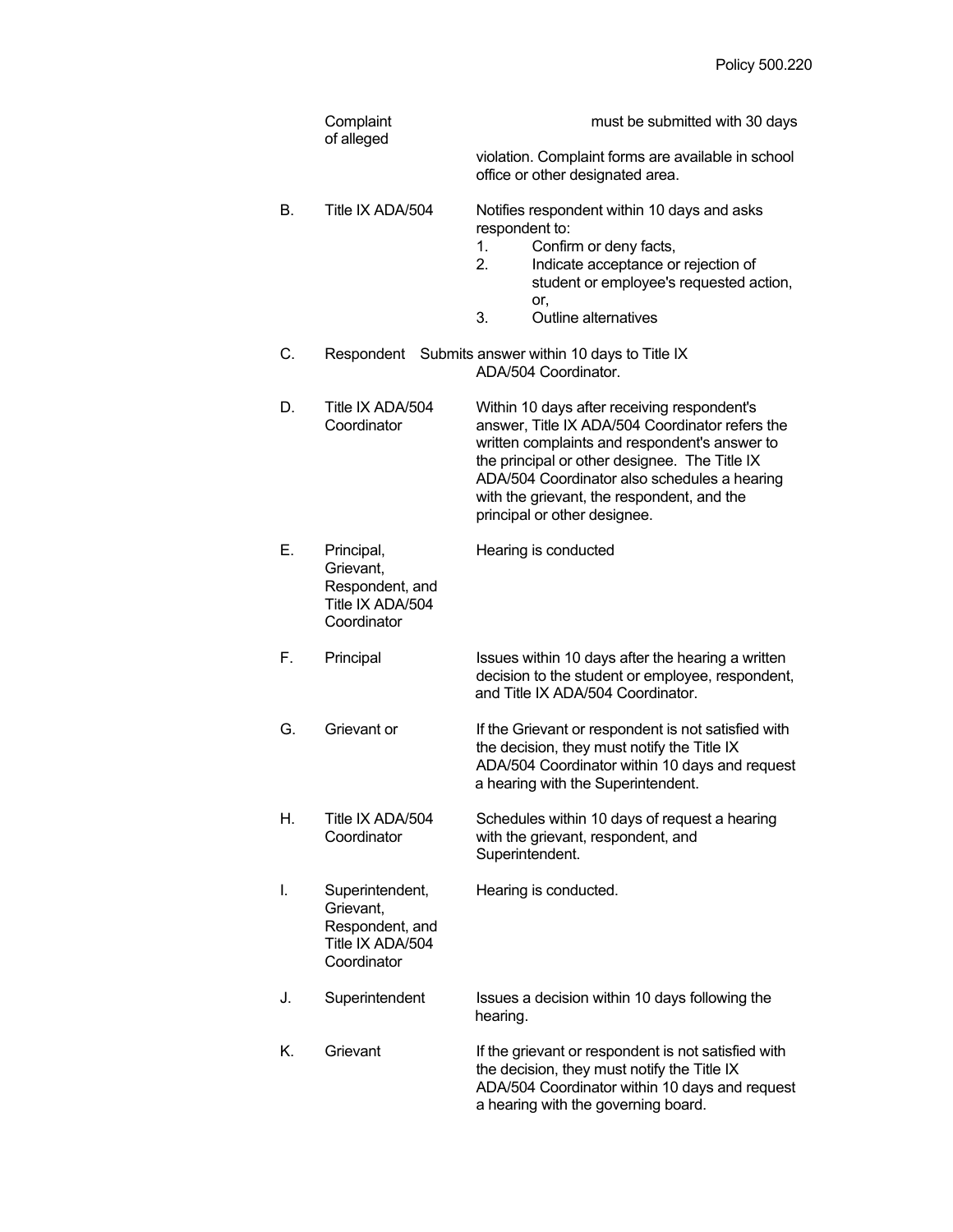- L. Title IX ADA/504 Notifies governing board within 10 days after Coordinator receiving request. Title IXADA/504 Coordinator schedules hearing with the governing board. Hearing is to be conducted within 10 days from the date of notification to the governing board.
- M. Governing Board Hearing is conducted. or hearing panel established by the board: Grievant and Title IX ADA/504 **Coordinator**
- N. Governing Board Issues a final written decision within 10 days after the hearing regarding the validity of the grievance and any action to be taken.

#### **IV. General Provisions**

- A. Extension of time: Any time limits set by those procedures may be extended by mutual consent of parties involved. The total number of days from date that complaint is filed until complaint is resolved shall be no more than 180 days.
- B. Access of Regulations: The Altus Public Schools shall provide copies of all regulations prohibiting discrimination on the basis of race, color, national origin, religion, gender, age, qualified handicap, or veteran upon request.
- C. Confidentiality of Records: Complaint records will remain confidential unless permission is given by the parties involved to release such information. No complaint record shall be entered in the personnel file. Complaint records shall be maintained on file for three years after complaint resolution.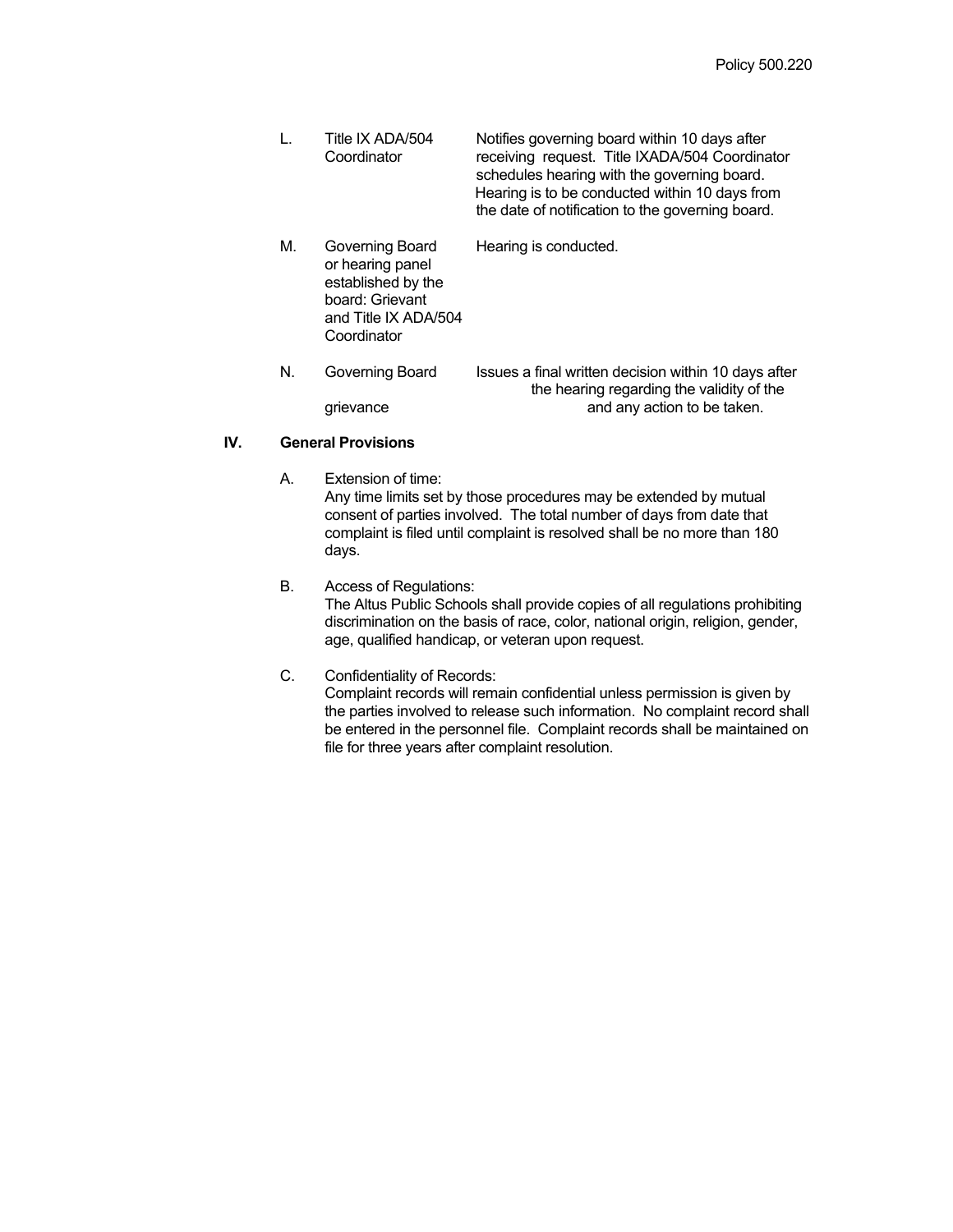# REDUCTION-IN-FORCE -- CERTIFIED PERSONNEL

It is the policy of the Board of Education that, in the event it becomes necessary to reduce the professional staff of this school district, reduction-in-force at any level may be based on the following conditions:

Actual or projected decrease in revenue. Actual or projected decrease in student enrollment. Actual or projected changes in educational programs or curriculum, or **Cancelation of programs, or** Any other circumstances determined by the board.

#### **Definitions**

**Career Teacher: A teacher who has completed three (3) or more consecutive complete school years in such capacity in one school district under a written contract.**

**Probationary Teacher: A teacher who has completed fewer than three (3) consecutive complete school years in such capacity in one school district under a written contract.**

**Licensed Teacher: A teacher who has been issued an emergency or provisional certificate.**

In the event of such a situation, effort will be made to accomplish the necessary reduction by attrition, voluntary resignation, or voluntary retirement. Otherwise, reduction-in-force will be made according to the following procedures:

- 1. The position will be the determining factor in reduction not the teacher occupying the position.
- 2. The order of termination will be as follows:
	- A. A licensed teacher in an eliminated position will be terminated first.
	- B. A **probationary** teacher in an eliminated position will be terminated second. However, if a **probationary** teacher is certified for a position held by a licensed teacher, the **probationary** teacher will be reassigned to that position, and the licensed teacher will be terminated.
	- C. A **career** teacher in an eliminated position will be placed in a retained position in which the teacher is, at the time of presentation of the recommendation to reduce force, certified by standard certification, provided the position is occupied by a **probationary** or licensed teacher.
	- D. If a **career** teacher is qualified for standard certification in a position held by a **probationary** or licensed teacher but does not have such a certificate, then such **career** teacher must have evidence of eligibility for such certification on file in a personnel file in the office of the superintendent at the time of the presentation of the recommendation to reduce force.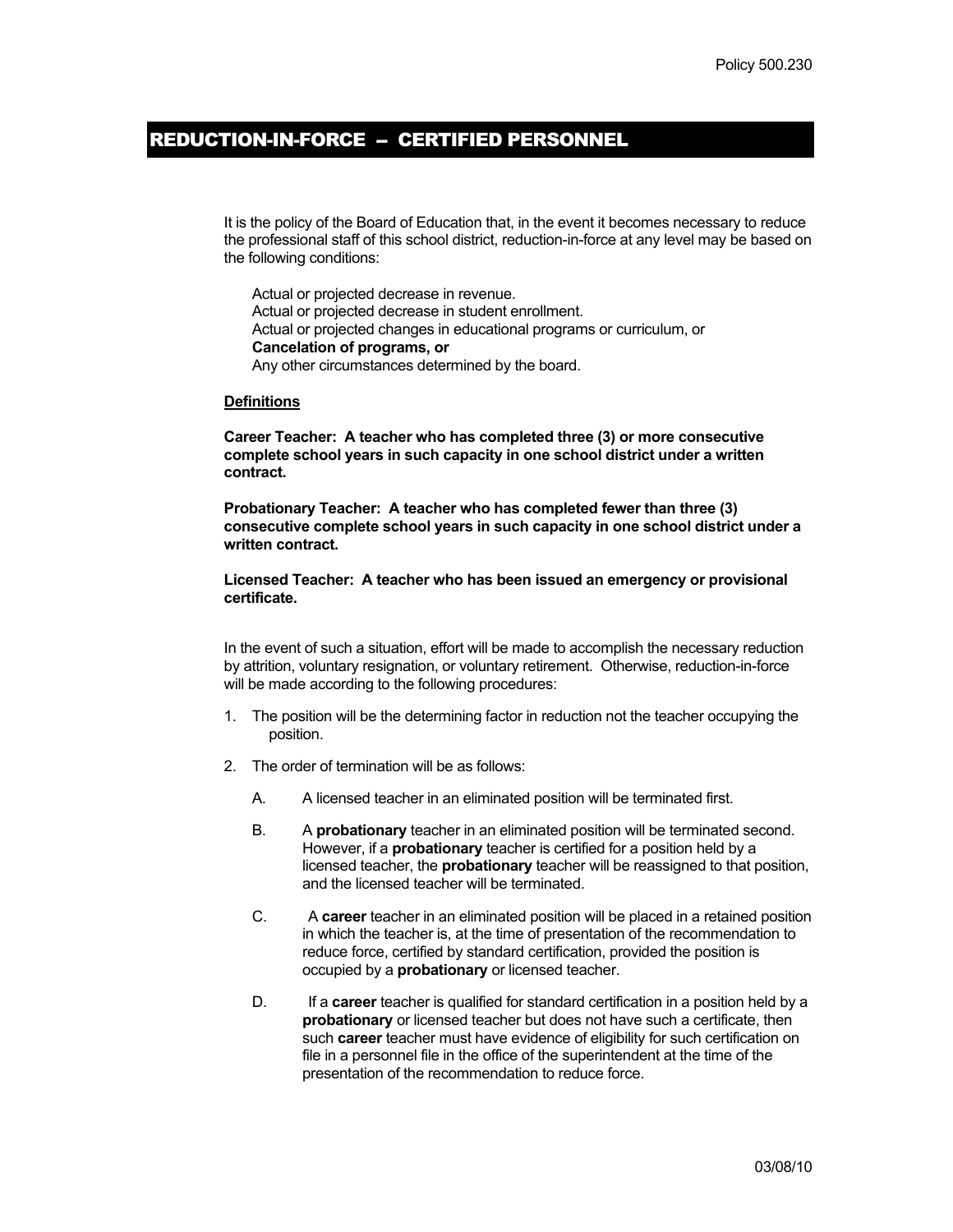- E. If there is more than one **career** teacher assigned to the position that is subject to being eliminated, the following criteria, in this order, will be used to determine which of the **career** teachers will be retained:
	- 1. Certification in a retained teaching position that is open. A **career** teacher with standard certification for the retained position will be retained over a **probationary** teacher, and a **probationary** teacher will be retained over a licensed teacher.
	- 2. Seniority in continuous, full-time, contracted, certified employment in the district. **(Approved medical leave shall not result in a break in service.)**
	- 3. If certification and seniority are the same according to the above criteria, the determining factors in order of importance.
		- a. Years of teaching experience in the retained position in the local district.
		- b. Academic degree status: A teacher with a doctor's degree will be retained over a teacher with a master's or a bachelor's degree; a teacher with a master's will be retained over a teacher with a bachelor's degree.
		- c. Current year evaluation.
		- d. Recommendations of principal and/or superintendent.
- F. If there is more than one **probationary** teacher or more than one licensed teacher in the position being reduced, the criteria listed in E, 1 through 3, will be used in determining which **probationary** teacher or licensed teacher will be retained.

Recognizing the importance of having qualified personnel to conduct extracurricular programs, the board reserves the right to retain teachers or employ new teachers regardless of the factors used above in determining which teacher(s) to reduce for the following extra duty assignments: Directors of vocal and instrumental music and the head coaches of sports.

The Board of Education reserves the right to retain teachers regardless of the criteria listed above when there is a need for teachers to take extra duty assignments if no other teachers with necessary qualifications and experience are available to take the needed extra duty assignments.

The board reserves the right to select and employ all administrators regardless of factors listed above in determining which employees are to be reduced. Personnel whose employment is terminated under the provisions of this policy shall be given priority for reemployment to fill subsequent vacancies in positions for which they have standard certification. Such reemployment shall be in reverse order of termination according to the provisions of this policy. Priority for reemployment shall extend through the calendar year in which the reduction-in-force occurred.

Any person terminated under the provisions of this policy who wishes to be considered for future vacancies must make formal application for a teaching position and must notify the superintendent by certified mail, restricted delivery, within ten (10) days following final board action on the termination, of the teacher's desire to remain an active applicant for a teaching position.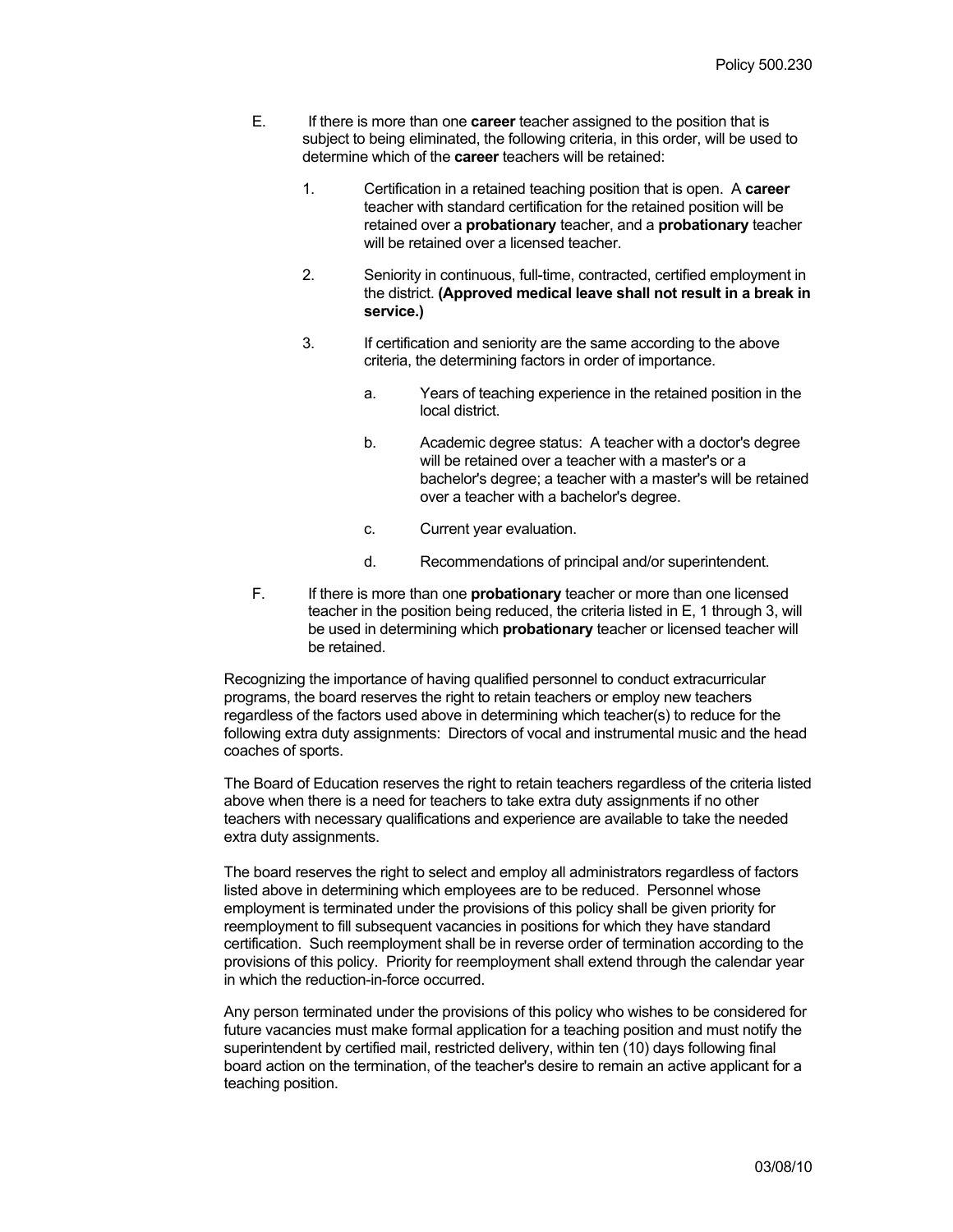### TERMINATION OF EMPLOYMENT **TEACHERS**

It is the policy of the Altus Board of Education that professional employees, who for any reason intend to resign or who intend to retire, are encouraged to indicate their plans in writing to the board as early in the school year as plans may become firm and the decision to leave the district is made. Resignations become effective at the end of the year in which they are submitted. Resignations to become effective earlier than the end of the school year require a release by the board and must be considered on an individual basis. Resignations for the subsequent school year, made no later than fifteen days after the first Monday in June, likewise require a release by the board and will be considered on an individual basis. The resignation must be written, dated, and signed. It must specify the date upon which the resignation is to be effective. The resignation must be mailed to the superintendent by certified mail, return receipt requested, or personally delivered to the superintendent's office and an acknowledgement of receipt inscribed on the face of the resignation.

Career teachers will be subject to dismissal at any time – or will not be eligible for reemployment – for:

- 1. Willful neglect of duty,
- 2. Repeated negligence in the performance of duty,
- 3. Mental or physical abuse to a child,
- 4. Incompetency,
- 5. Instructional ineffectiveness,
- 6. Unsatisfactory teaching performance,
- 7. Commission of an act of moral turpitude,
- 8. Abandonment of contract,
- 9. Conviction of a felony
- 10. After a finding that such person has engaged in criminal sexual activity or sexual misconduct that has impeded the effectiveness of the individual's performance of school duties, or
- 11. Failure to earn required staff development points.

Probationary teachers may be terminated for cause or nonrenewed by the board at its discretion subject to any statutory due to process requirements in effect at the time such teacher is recommended for dismissal or renewal.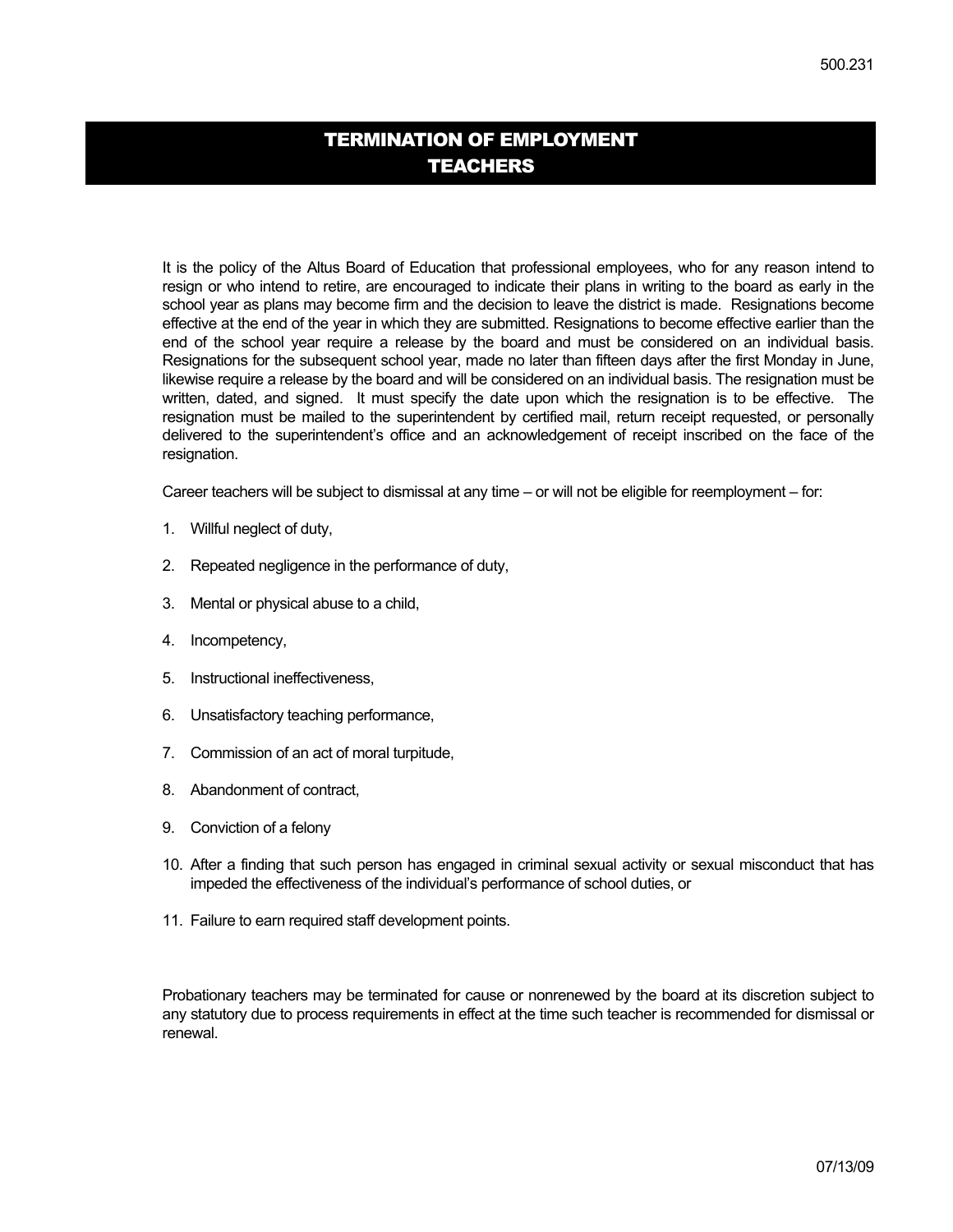## TERMINATION OF EMPLOYMENT TEACHERS (Cont.)

Procedures for dismissal of certified employees are governed by state law and all actions of the school district and the board are clearly identified in the statutes. However, nothing in this policy shall be construed to prevent layoffs due to lack of funds or work. No action regarding dismissal or nonrenewal of an employee shall be taken until the employee has received due process (see DO-R).

The board of education may vote to offer employment or to not offer employment for the subsequent school year in advance of the statutory deadline. Until a written contract is executed or until the statutory passes, the board may vote to not reemploy a certified employee.

The superintendent is directed to prepare procedures for the termination of career and probationary teachers in support of this policy.

**REFERENCE: 70 O.S. §6-101, §6-101.20, et seq.**

 **70 O.S. §18-123**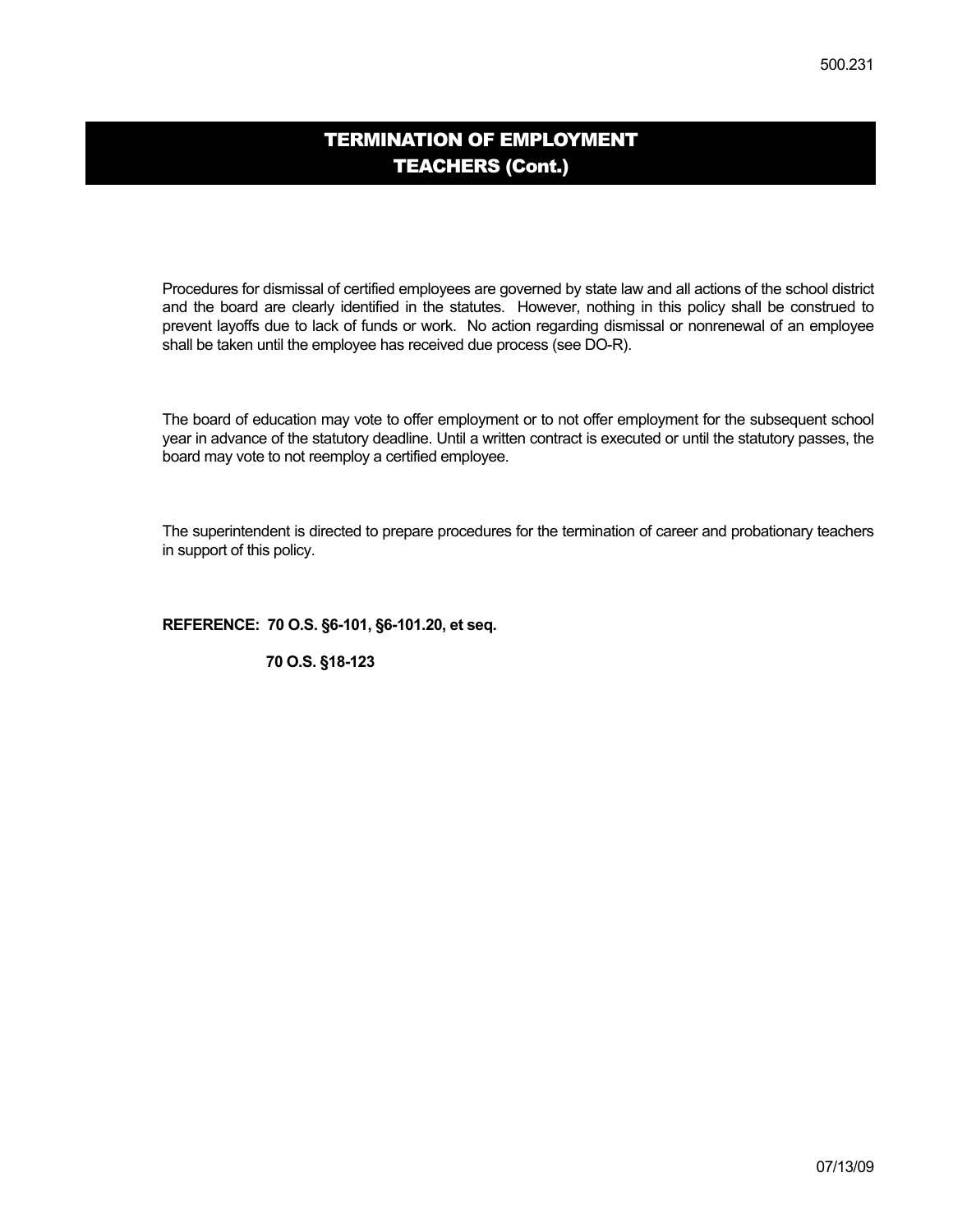# ACCEPTANCE OF LETTERS OF RESIGNATION OR RETIREMENT

The Altus Board of Education empowers the superintendent, as agent of the board, to accept on its behalf letters of resignation or retirement from any school district employee. Receipt of a letter of resignation/retirement by the superintendent constitutes acceptance of such resignation/retirement by the board of education and releases the employee and the district from any and all further contractual obligations beyond the effective date of the resignation/retirement. Any resignation/retirement received by the superintendent is irrevocable.

Upon receipt of a letter of resignation/retirement, the superintendent will give the employee, either in person or by certified mail, the following statement:

I, the Superintendent of Schools, acting as the Chief Executive Officer of the Altus Board of Education, acknowledge receipt this date of a resignation/retirement from employment signed by  $\blacksquare$ \_\_\_\_\_\_ day of \_\_\_\_\_\_\_\_\_\_\_\_\_\_\_\_\_\_\_\_\_, \_\_\_\_\_\_\_\_\_\_. My signature constitutes acceptance of this resignation/retirement by the Board of Education and releases the resigning/retiring employee and the district, upon the effective date of the resignation/retirement, from all further contractual obligations. By accepting this resignation/retirement from the employee, the employee's offer to be released from his or her contract with the board of education is accepted, and thus the resignation/retirement is irrevocable.

**Superintendent** 

 $\mathcal{L}_\text{max}$  , where  $\mathcal{L}_\text{max}$  and  $\mathcal{L}_\text{max}$  and  $\mathcal{L}_\text{max}$ 

\_\_\_\_\_\_\_\_\_\_\_\_\_\_\_\_\_\_\_\_\_\_\_\_\_\_\_\_\_\_\_\_\_\_\_\_\_

\_\_\_\_\_\_\_\_\_\_\_\_\_\_\_\_\_\_\_\_\_\_\_\_

Employee

Date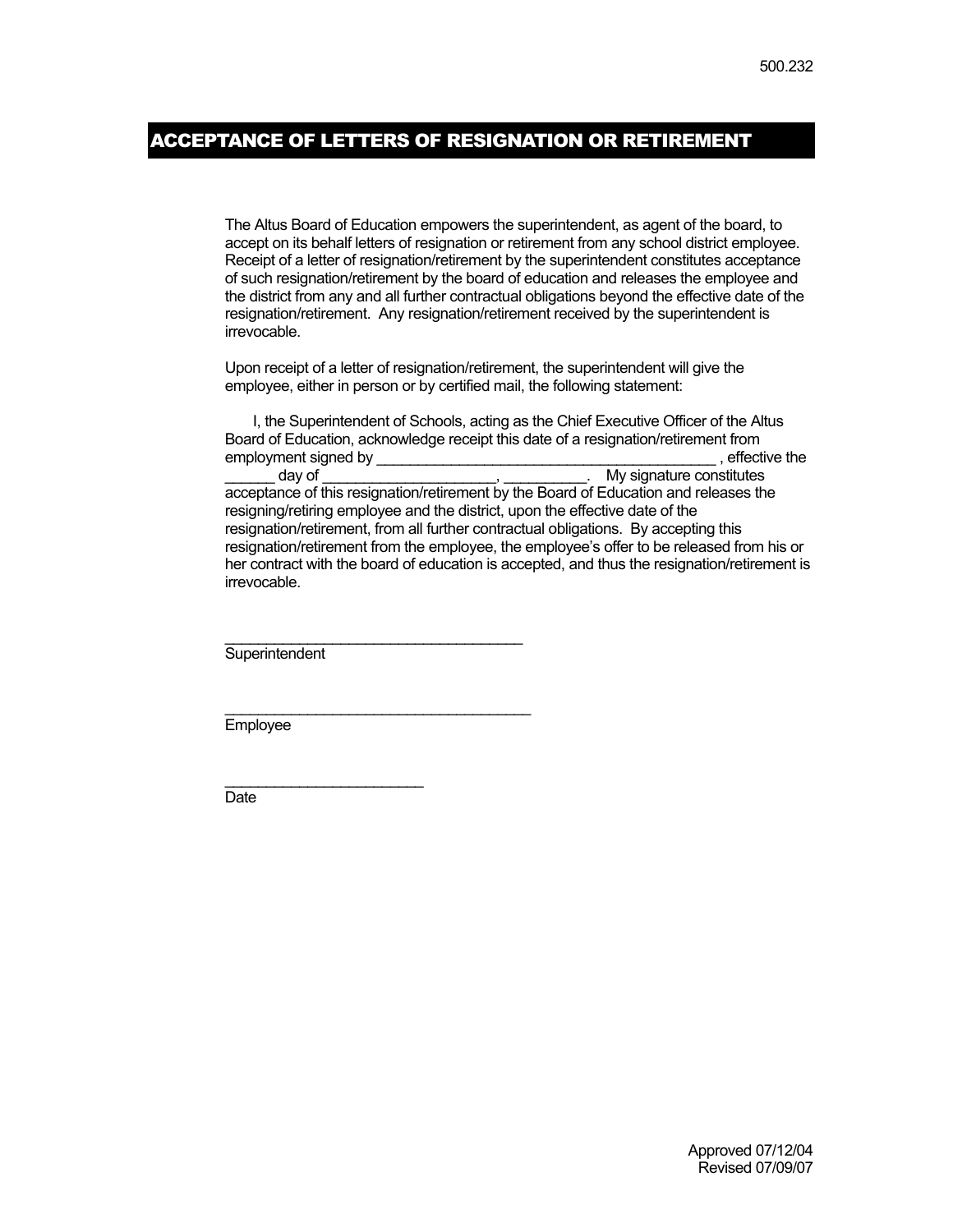# TEACHERS TO CHECK ASSIGNMENTS

All teachers, regardless of the subject taught, are required to check student's assignments and written work for punctuation, grammar, and spelling.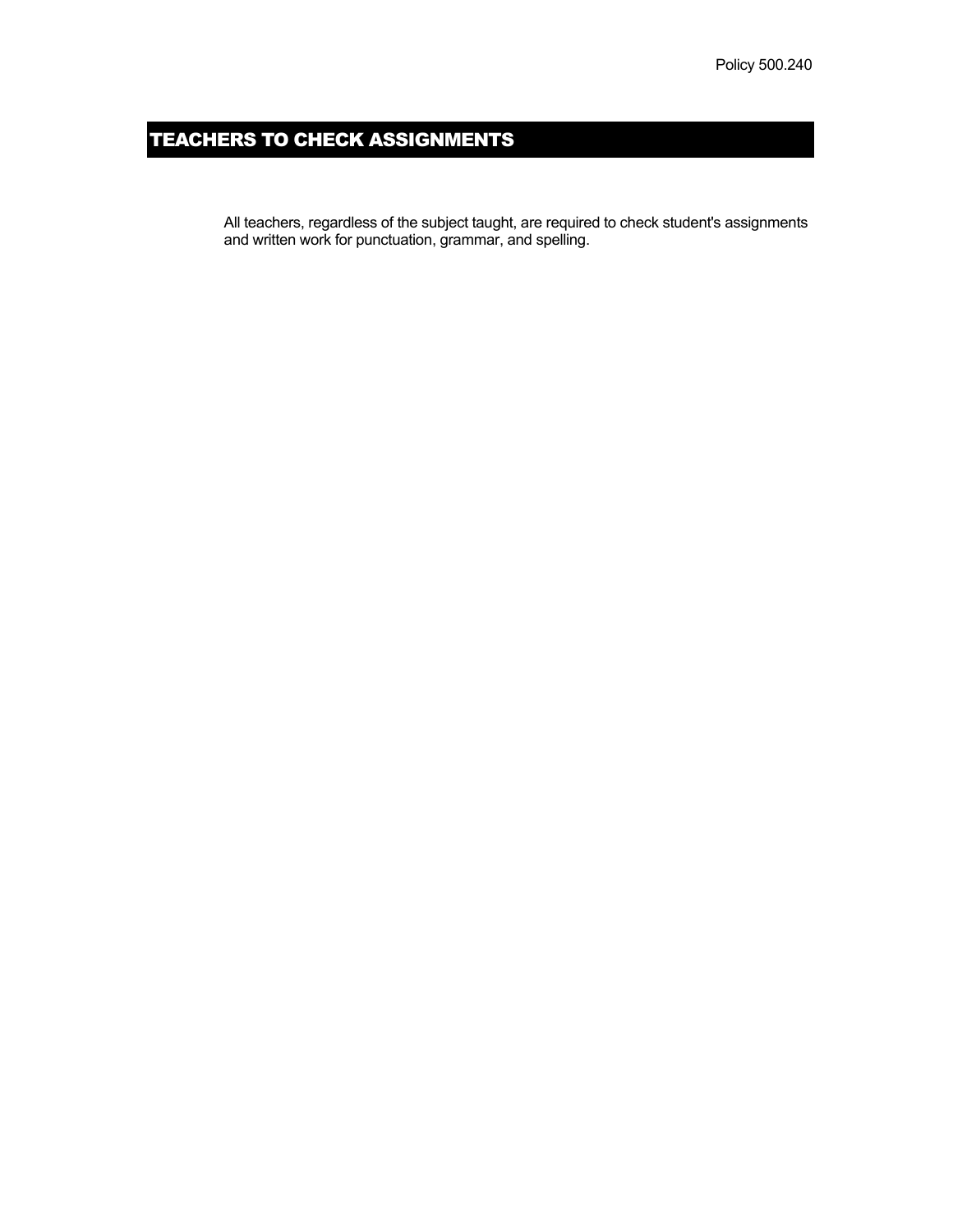#### ASSAULT AND BATTERY TO SCHOOL DISTRICT EMPLOYEES

Any School District employee upon whom an assault, battery, assault and battery, aggravated battery or aggravated assault and battery is committed while in the performance of any duties as a school employee shall immediately notify either the Superintendent, a building administrator or a member of a Safe School Committee of the School District. The building administrator or member of the Safe School Committee shall immediately notify the Superintendent of the incident. If the School District employee seeks emergency medical treatment as a result of the incident, the employee may make the report after obtaining such treatment or through a designee. All such reports must state the name of the person who committed the offense, the person upon whom the offense was committed, the nature, context and extent of the offense, the date(s) and time(s) of the offense and any other information necessary to a full report and investigation of the matter. The report may be made orally or in writing. The Superintendent or his/her designee will deliver a copy of this policy to the School District employee upon receipt of the report. The Superintendent or Superintendent's designee will investigate the incident and take appropriate action based upon the results of that investigation. The School District employee must cooperate in the investigation. The Superintendent will notify the State Department of Education in writing of all such incidents for the previous year on July 1 of each year or the first business day thereafter if July 1 falls on a weekend or legal holiday. The Superintendent's report must include a description of the incident and the final disposition of the incident.

The School District will also refer appropriate incidents to law enforcement for investigation and prosecution. The School District's decision to report or not to report a particular incident to law enforcement does not preclude the School District employee from making a report to law enforcement. To the extent permitted by law, the School District will share information and cooperate with law enforcement in the conduct of its investigation and in any subsequent prosecution.

No School District employee will be subject to any civil liability for any statement, report or action taken in reporting or assisting in reporting a battery or assault and battery committed upon the School District employee while in the performance of any duties unless such report or assistance was made in bad faith or with malicious purpose.

The School District will post in a prominent place at each school site the following notice: "FELONY CHARGES MAY BE FILED AGAINST ANY PERSON(S) COMMITTING AN AGGRAVATED ASSAULT OR BATTERY UPON ANY SCHOOL EMPLOYEE."

For purposes of this policy, a "School District employee" means a teacher, principal, or any duly appointed person employed by the School District or employees of a firm contracting with the School District for any purpose, including any personnel not directly related to the teaching process and school board members during school board meetings.

For purposes of this policy, the terms "assault," "battery" and "aggravated assault and battery" are defined as follows: An "assault" means any willful and unlawful attempt or offer with force or violence to do a corporal hurt to another. A "battery" is any willful and unlawful use of force or violence upon the person of another. An "assault and battery" becomes "aggravated" when committed under any of the following circumstances: (1) when great bodily injury is inflicted upon the person assaulted; or (2) when committed by a person of robust health or strength upon one who is aged, decrepit or incapacitated, as defined by law.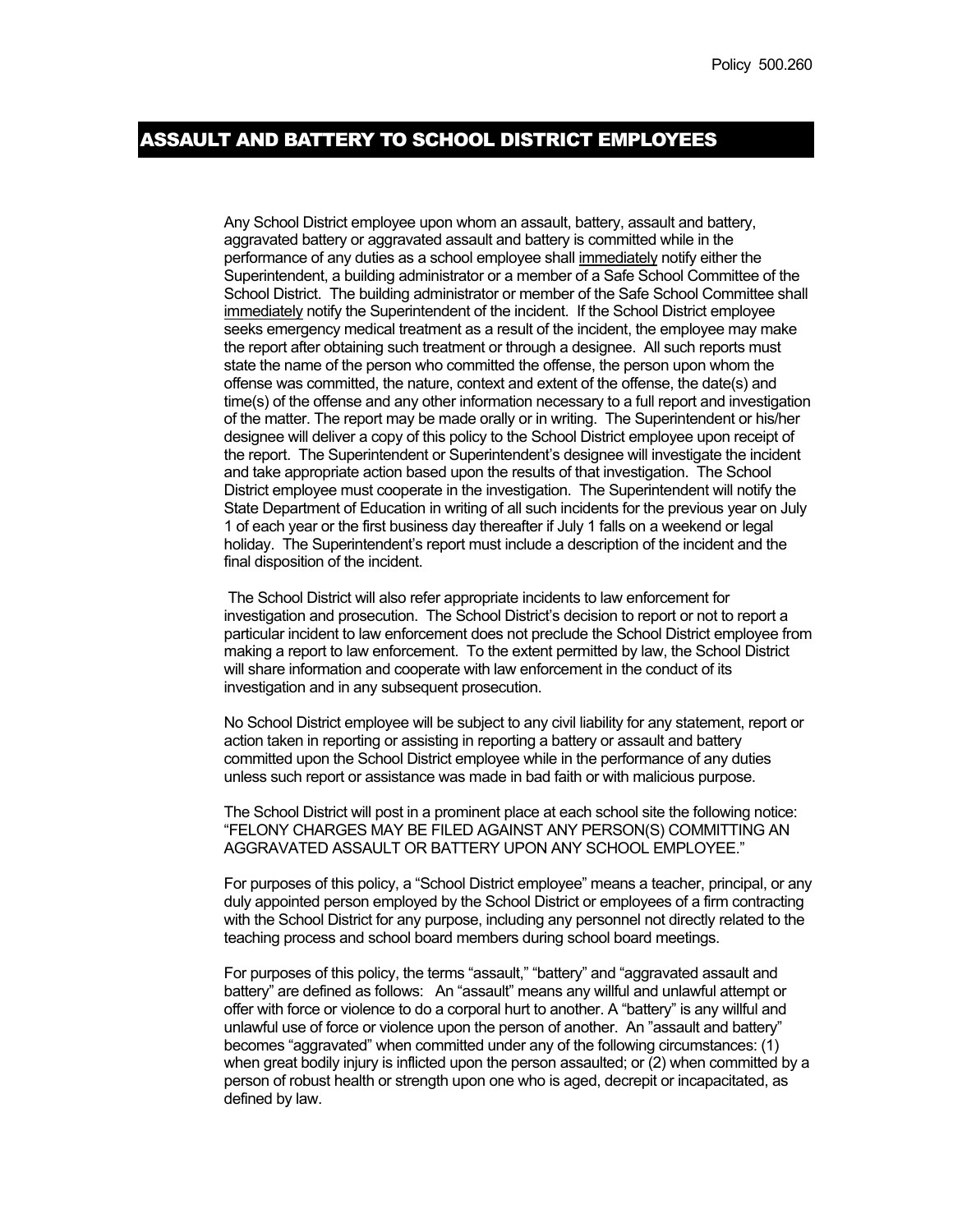### SCHOOL DISTRICT EMPLOYEE ASSAULT AND BATTERY REPORT FORM

For purposes of this report, a **"School District employee"** means a teacher, principal, or any duly appointed person employed by the School District or employees of a firm contracting with the School District for any purpose, including any personnel not directly related to the teaching process and school board members during school board meetings. An **"assault"** means any willful and unlawful attempt or offer with force or violence to do a corporal hurt to another. A **"battery"** is any willful and unlawful use of force or violence upon the person of another. An **"assault and battery"** becomes **"aggravated"** when committed under any of the following circumstances: (1) when great bodily injury is inflicted upon the person assaulted; or (2) when committed by a person of robust health or strength upon one who is aged, decrepit or incapacitated, as defined by law.

Date of offense: example approximate time of offense:

Name of person who committed the offense :

Name of person upon whom the offense was committed:

Name(s) of any person(s) who witnessed the offense:

Description of the nature, context and extent of the offense (use additional pages as necessary for a full description of the event):

 $\mathcal{L}_\text{max}$  , and the contribution of the contribution of the contribution of the contribution of the contribution of the contribution of the contribution of the contribution of the contribution of the contribution of t

\_\_\_\_\_\_\_\_\_\_\_\_\_\_\_\_\_\_\_\_\_\_\_\_\_\_\_\_\_\_\_\_\_\_\_\_\_\_\_\_\_\_\_\_\_\_\_\_\_\_\_\_\_\_\_\_\_\_\_\_\_\_\_\_\_\_\_\_\_

 $\mathcal{L}_\text{max}$  and  $\mathcal{L}_\text{max}$  and  $\mathcal{L}_\text{max}$  and  $\mathcal{L}_\text{max}$  and  $\mathcal{L}_\text{max}$  and  $\mathcal{L}_\text{max}$ 

Other information:

No School District employee will be subject to any civil liability for any statement, report or action taken in reporting or assisting in reporting a battery or assault and battery committed upon the School District employee while in the performance of any duties unless such report or assistance was made in bad faith or with malicious purpose.

Date of Report: \_\_\_\_\_\_\_\_\_\_\_\_\_\_\_\_\_\_\_\_\_

Name of Person Reporting the **Offense** 

**A copy of the School District's Assault and Battery Involving School District Employees policy will be provided to the employee upon whom the offense was committed upon receipt of this report.**